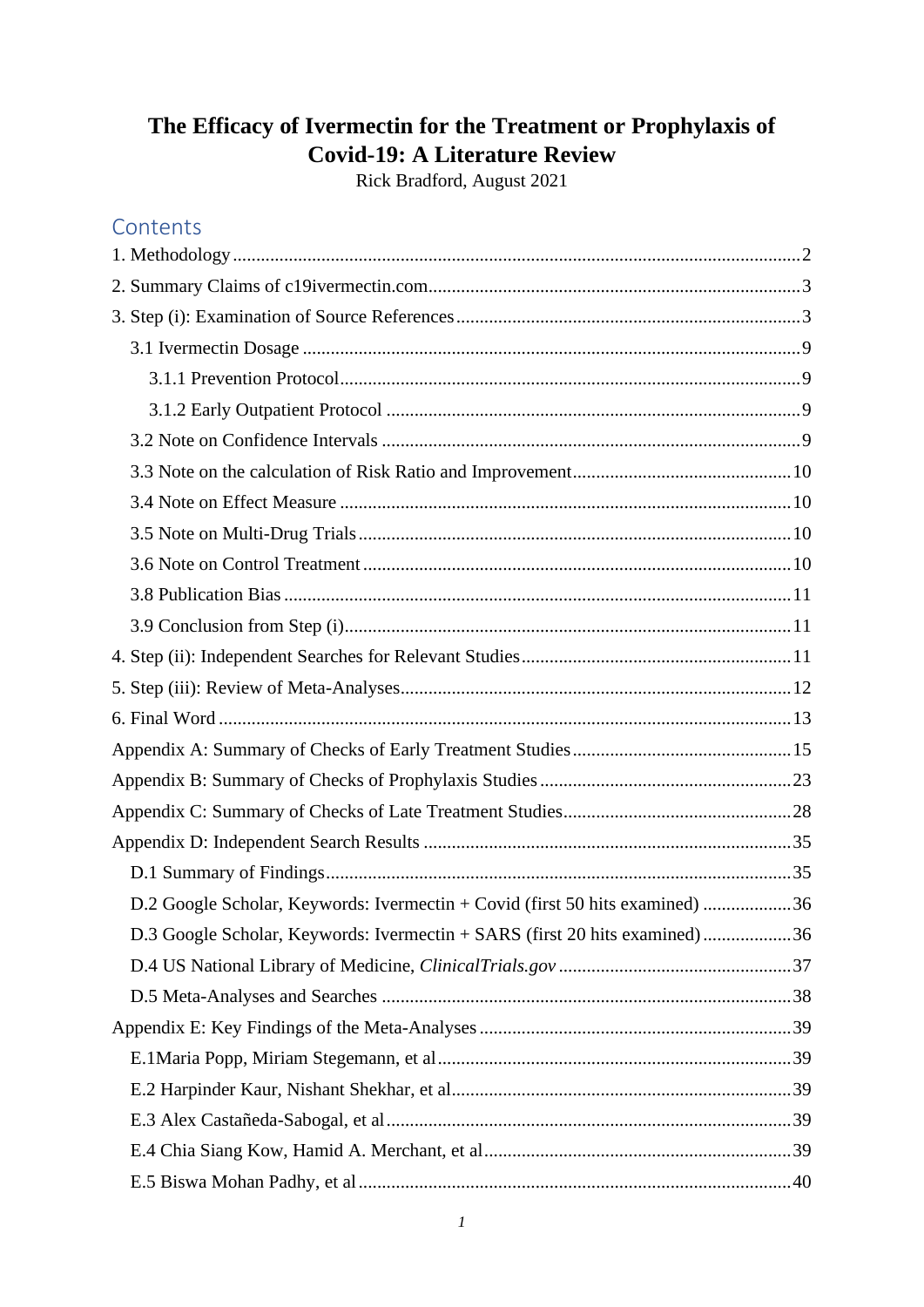## <span id="page-1-0"></span>**1. Methodology**

A convenient jumping-off point for this review is the web site [c19ivermectin.com.](https://c19ivermectin.com/) **If reliable**, this site has done the job already. The methodology adopted in my review will therefore be to address the reliability of [c19ivermectin.com](https://c19ivermectin.com/) by,

- (i) Examining whether that site represents faithfully the findings, and limitations, of the 63 clinical trial studies it uses in its analyses (as of 27/8/21); and,
- (ii) Determining whether the 63 studies in question are "almost all" the relevant studies which exist in accessible form (not just journal publications) by conducting independent searches; and,
- (iii) Reviewing the conclusions of meta-analyses that I discover in the course of step (ii) or as otherwise identified.

Step (i) will be conducted by independent examination of a large sample of the source references. Should [c19ivermectin.com](https://c19ivermectin.com/) prove to accurately represent the findings of this large sample of studies, then checking all studies will not be necessary.

A by-product of my independent examination of studies should be the identification of shortcomings that may not be apparent in a bland figure for "percent improvement", e.g., statistical significance, subjectivity, alternative outcome measures, bias by researchers, excessive dosage, adverse effects, etc.

Step (ii) will be carried out using (a) Google Scholar, and (b) [ClinicalTrials.gov](https://clinicaltrials.gov/) (the US National Library of Medicine site where workers worldwide commonly post clinical trial results, generally prior to publication). The keywords used for the searches will be specified. In step (ii), the phrase "almost all" leaves scope for [c19ivermectin.com](https://c19ivermectin.com/) having missed a few studies (and it may be debatable in some cases whether a given study is, or is not, of a quality which justifies its inclusion). The aim of step (ii) is only to determine if [c19ivermectin.com](https://c19ivermectin.com/) has skewed the perception of study findings by cherry picking. To rule this out it is sufficient to show that the number of studies missed out is small (though it should also be confirmed that none of the missed studies is particularly huge and authoritative, and hence would have far greater weight than the other studies).

The dosage of Ivermectin used in the studies forms part of this review, which is of relevance to safety (as well as efficacy).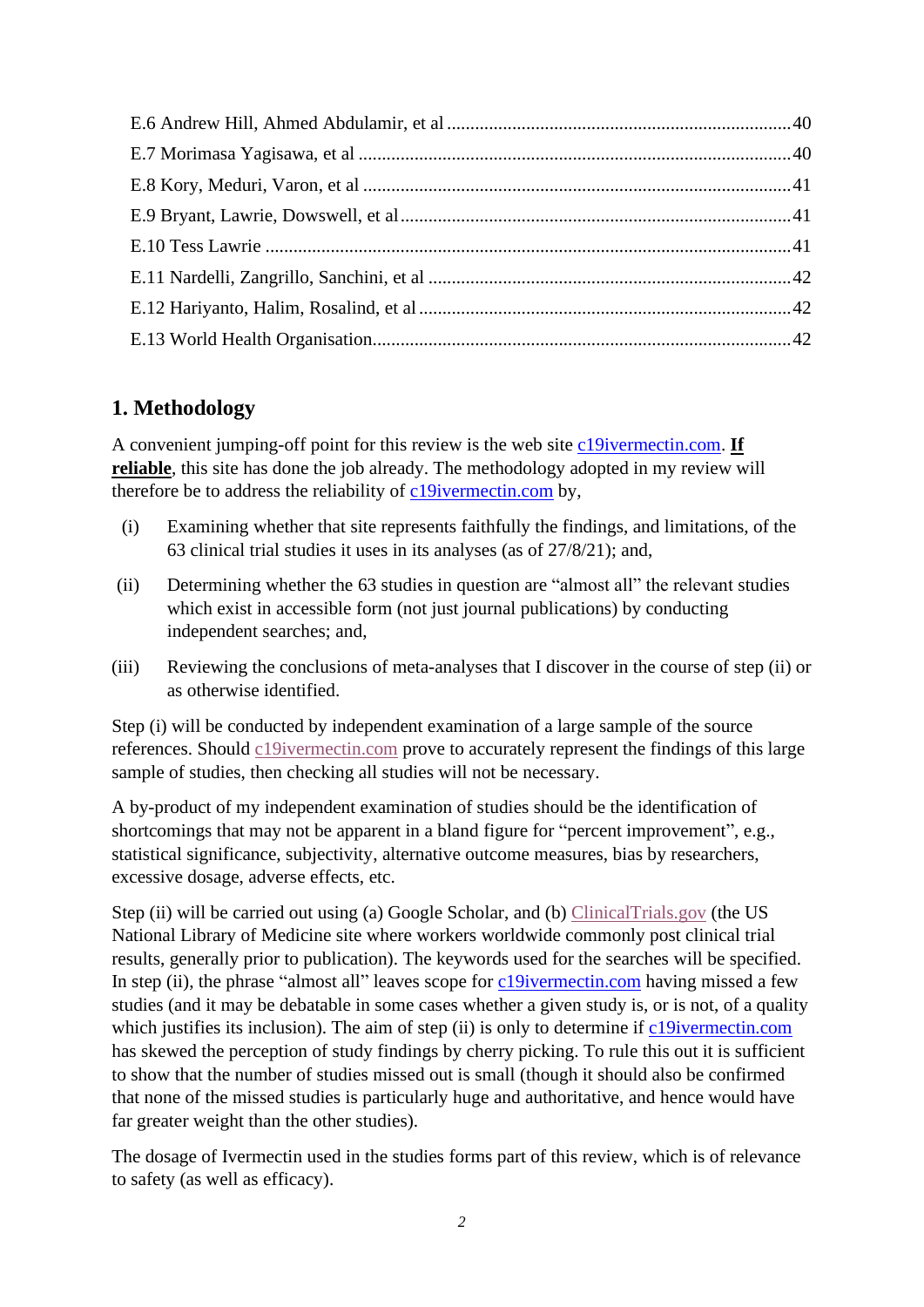Potential publication bias also needs consideration. This is an effect whereby positive results tend to be reported but negative results may not be reported. This is addressed in §3.8.

The detailed outcome of steps (i), (ii) and (ii) are given in a series of Appendices,  $A - E$ .

### <span id="page-2-0"></span>**2. Summary Claims of c19ivermectin.com**

These are the claims being made at  $23<sup>rd</sup>$  August 2021,

- 112 studies, 70 peer reviewed, 613 scientists/authors;
- 26,422 patients involved in trials;
- 63 trials with results comparing treatment and control groups;
- 58 of the 63 trials reported positive effects;
- 31 randomised control trials (RCTs);
- 86% improvement from 14 prophylaxis trials;
- 72% improvement in 27 early treatment trials;
- 40% improvement in 22 late treatment trials;
- 58% improvement in 25 mortality trials;
- 58% improvement across the 31 RCTs.

The 63 trials with control groups are the focus of my review here.

The last para on the site includes this…

"*Vaccines and treatments are both extremely valuable and complementary. All practical, effective, and safe means should be used. Elimination of COVID-19 is a race against viral evolution. No treatment, vaccine, or intervention is 100% available and effective for all current and future variants. Denying the efficacy of any method increases the risk of COVID-19 becoming endemic; and increases mortality, morbidity, and collateral damage."*

## <span id="page-2-1"></span>**3. Step (i): Examination of Source References**

The total of 112 studies are of several types,

- The 63 original studies on people, with treatment and control groups;
- Other original studies on people;
- Meta-analyses (which provide no new data but accumulate and analyse data from other studies);
- Studies not on people, e.g., in-vitro or in-silico studies, studies on animals, and theoretical papers.

I shall concentrate here on the first category, which provide the most direct evidence. These 63 studies break down according to the timing of the treatment,

- Prior to symptoms (i.e., prevention, prophylaxis);
- Shortly after first symptoms (early treatment);
- Late treatment (when symptoms are serious / disease is progressing to later stages)

According to [c19ivermectin.com](https://c19ivermectin.com/) these 63 studies break down as shown in Table 1.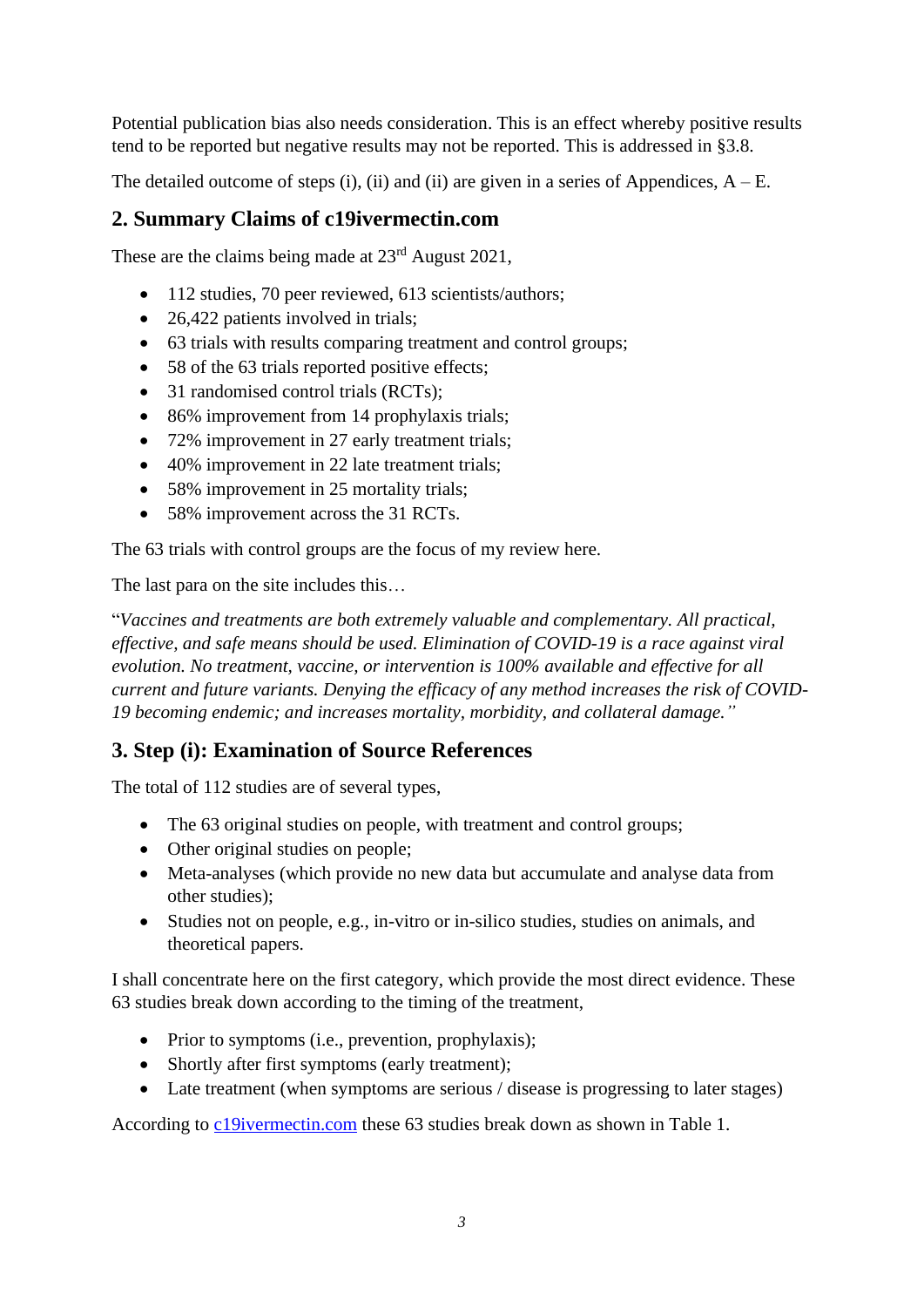|                                                  | <i><u><b>Studies</b></u></i> | Prophylaxis  | <i>Early</i><br>treatment | Late treatment  | Patients | <i>Authors</i> |
|--------------------------------------------------|------------------------------|--------------|---------------------------|-----------------|----------|----------------|
| All studies                                      | 63                           | 86% [75-92%] | $72\%$ [55-82%]           | 40% $[24-52\%]$ | 26,422   | 613            |
| Peer-reviewed                                    | 42                           | 86% [73-93%] | $75\%$ [61-84%]           | 43% [21-59%]    | 16,455   | 436            |
| Randomized<br>Controlled<br>Trials               | 31                           | 84% [25-96%] | 61% [46-71%]              | $30\%$ [2-50%]  | 6,561    | 359            |
| Percentage improvement with ivermectin treatment |                              |              |                           |                 |          |                |

#### **Table 1: The 63 studies with controls (from [c19ivermectin.com\)](https://c19ivermectin.com/)**

The 63 studies may also be broken down according to the effect measure deployed. These are,

- Avoidance of a positive test result;
- Avoidance of becoming ill;
- Avoidance of being admitted to hospital;
- Recovery time criteria;
- Avoidance of the need for ventilation;
- Avoidance of death.

Different studies use different criteria of "success" depending upon the study group.

There are a great many variables which cause the trials to differ, in addition to those issues listed above. Some of these are,

- Dosage;
- Deployment of Ivermectin in conjunction with other drugs;
- Deployment of alternative drug regimes in the "control" group;
- Age, sex and ethnicity of subjects:
- Health status of subjects;
- Statistical power (number of subjects, N);
- "Blindness": possible placebo effects if subjects knew they were being treated and/or with what drug;
- "Double Blindness": possible researcher bias if researchers knew what drug subjects were being given.

I shall attempt to identify these issues in the studies I examine. Figures 1, 2 and 3 which follow are taken from [c19ivermectin.com](https://c19ivermectin.com/) and show the percentage improvement due to the Ivermectin treatment, with error bars, for (1) prophylaxis (27 studies), (2) early treatment (14 studies), (3) late treatment (22 studies), respectively.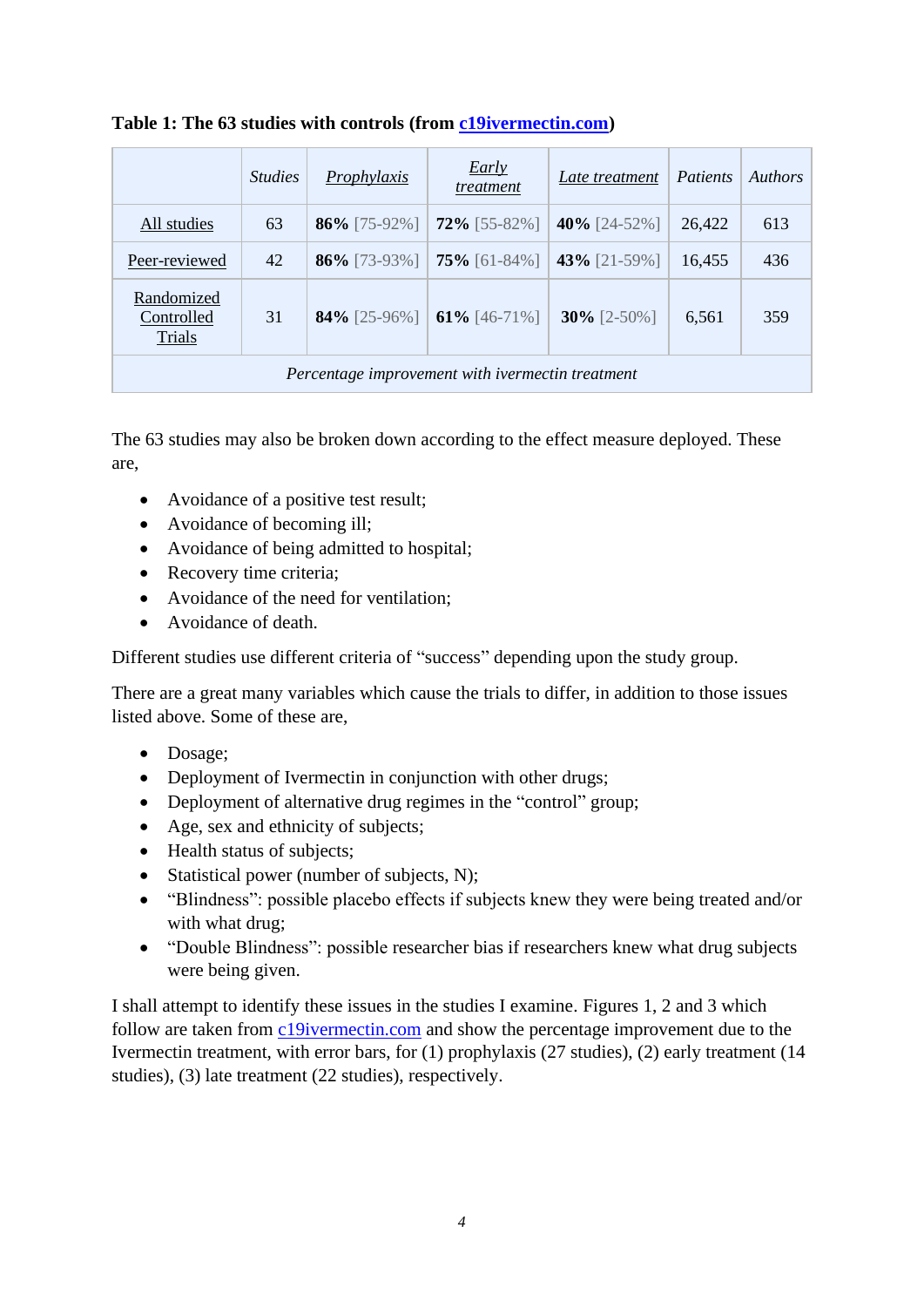# **Figure 1: The14 Prophylaxis Studies (from [c19ivermectin.com\)](https://c19ivermectin.com/)**

|                                           |     | Improvement, RR [CI]         | Treatment Control |                     | Dose (1m)        |                 |
|-------------------------------------------|-----|------------------------------|-------------------|---------------------|------------------|-----------------|
| Shouman (RCT)                             | 91% | 0.09 [0.03-0.23] symp. case  | 15/203            | 59/101              | 36mg             |                 |
| Carvallo                                  | 96% | $0.04 [0.00 - 0.63]$ cases   | 0/131             | 11/98               | 14mg             | CT <sup>2</sup> |
| Behera                                    | 54% | $0.46$ $[0.29 - 0.71]$ cases | 41/117            | 145/255             | 42mg             |                 |
| Carvallo                                  |     | 100% 0.00 [0.00-0.02] cases  | 0/788             | 237/407             | 48mg             | CT <sup>2</sup> |
| Hellwig (ECO.)                            | 78% | 0.22 [0.05-0.89] cases       | ecological        |                     | 14mg             |                 |
| Bernigaud                                 | 99% | 0.01 [0.00-0.10] death       | 0/69              | 150/3,062           | 84mg             |                 |
| Alam                                      | 91% | $0.09$ $[0.04 - 0.25]$ cases | 4/58              | 44/60               | 12 <sub>mg</sub> |                 |
| Vallejos                                  | 73% | 0.27 [0.15-0.48] cases       | 13/389            | 61/486              | 48mg             | MD <sup>3</sup> |
| Chahla (RCT)                              | 95% | 0.05 [0.00-0.80] m/s case    | 0/117             | 10/117              | 48mg             | CT <sup>2</sup> |
| Behera                                    | 83% | 0.17 [0.12-0.23] cases       | 45/2,199          | 133/1,147           | 42mg             |                 |
| Tanioka (ECO.)                            | 88% | 0.12 [0.03-0.51] death       | ecological        |                     | 14mg             |                 |
| Seet (CLUS, RCT)                          | 50% | 0.50 [0.33-0.76] severe case | 32/617            | 64/619              | 12 <sub>mg</sub> | OT <sup>1</sup> |
| Morgenstern (PSM)                         | 80% | $0.20$ $[0.01 - 4.15]$ hosp. | 0/271             | 2/271               | 56 <sub>ma</sub> |                 |
| Mondal                                    | 88% | 0.12 [0.01-0.55] symp. case  | 128(n)            | 1,342(n)            | n/a              |                 |
| Prophylaxis                               |     | 86% 0.14 [0.08-0.25]         |                   | 150/5,087 916/7,965 |                  | 86% improvement |
| Tau <sup>2</sup> = $0.59$ ; $I^2$ = 83.9% |     |                              |                   |                     |                  |                 |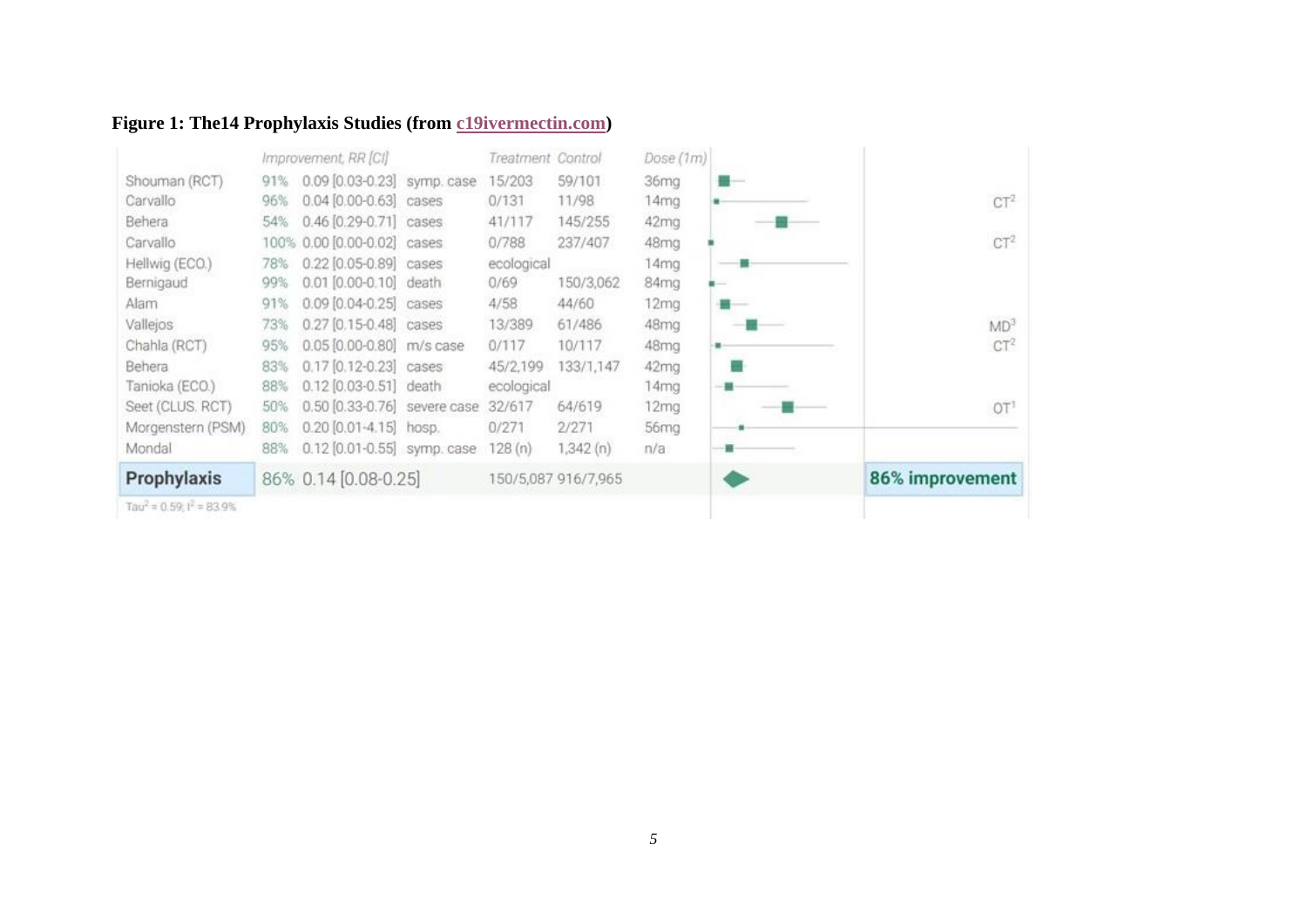## **Figure 2: The 27 Early Treatment Studies (from [c19ivermectin.com\)](https://c19ivermectin.com/)**

|                                      |        | Improvement, RR [C]                |       | Treatment Control |                              | Dose (4d)        |   |                                 |
|--------------------------------------|--------|------------------------------------|-------|-------------------|------------------------------|------------------|---|---------------------------------|
| Chowdhury (RCT)                      | 81%    | 0.19 0.01-3.96 hosp.               |       | 0760              | 2/56                         | 14mg             |   | OT <sup>1</sup> CT <sup>2</sup> |
| Espitia-Hernandez                    | 97%    | 0.03 [0.01-0.11] viral+            |       | 0/28              | 717                          | 12mg             |   | CT <sup>2</sup>                 |
| Carvallo                             | 85%    | $0.15[0.02-1.28]$                  | death | 1/32              | 3/14                         | 36mg             |   | CT <sup>2</sup>                 |
| Mahmud (DB RCT)                      | 86%    | 0.14 0.01-2.75 death               |       | 0/183             | 3/183                        | 12mg             |   | er                              |
| Szente Fonseca                       | $-14%$ | 1.14 [0.75-1.66] hosp.             |       | 340 (n)           | 377(n)                       | 24mg             |   | 面                               |
| Cadegiani                            | 78%    | 0.22 [0.01-4.48] death             |       | 0/110             | 2/137                        | 42mg             |   | CT2                             |
| Ahmed (DB RCT)                       | 85%    | 0.15 0.01-2.70 symptoms            |       | 0/17              | 3/19                         | 48mg             |   |                                 |
| Chaccour (DB RCT)                    | 53%    | 0.47 (0.19-1.16) symp.prob.        |       | 12 (n)            | 12(n)                        | 28mg             | ۰ |                                 |
| Afsar                                | 92%    | 0.08 [0.00-1.32] symptoms          |       | 0/37              | 7/53                         | 48mg             |   |                                 |
| Babalola (DB RCT)                    | 64%    | 0.36 [0.10-1.27] viral+            |       | 40 (n)            | 20 (n)                       | 24mg             |   | OT <sup>1</sup>                 |
| Ravikirti (DB RCT)                   | 89%    | 0.11 [0.01-2.05] death             |       | 0/55              | 4/57                         | 24 <sub>mg</sub> |   |                                 |
| Bukhari (RCT)                        | 82%    | 0.18 [0.07-0.46] viral+            |       | 4/41              | 25/45                        | 12mg             |   |                                 |
| Samaha (RCT)                         | 86%    | 0.14 [0.01-2.70] hosp.             |       | 0/50              | 3/50                         | 12mg             |   |                                 |
| Mohan (DB RCT)                       | 62%    | 0.38 [0.08-1.75] no recov.         |       | 2/40              | 6/45                         | 28mg             |   |                                 |
| Biber (DB RCT)                       | 70%    | 0.30 [0.03-2.76] hosp.             |       | 1/47              | 3/42                         | 36mg             |   |                                 |
| Elalfy                               | 87%    | 0.13 [0.06-0.27] wral+             |       | 7/62              | 44/51                        | 36mg             |   | CT <sup>2</sup>                 |
| López-Me. (DB RCT)                   | 67%    | 0.33 [0.01-8.11] death             |       | 0/200             | 1/198                        | 84mg             |   |                                 |
| Roy                                  | 6%     | 0.94 [0.52-1.93] recov. time       |       | 14 (n)            | 15 (n)                       | n/a              |   | €T <sup>2</sup>                 |
| Chahla (CLUS. RCT)                   | 87%    | 0.13 [0.03-0.54] no disch.         |       | 2/110             | 20/144                       | 24 <sub>mg</sub> |   |                                 |
| Mourya                               | 89%    | 0.11 [0.05-0.25] viral+            |       | 5/50              | 47/50                        | 48mg             |   |                                 |
| Loue (QR)                            | 70%    | 0.30 [0.04-2.20] death             |       | 1/10              | 5/15                         | 14mg             |   |                                 |
| Merino (QR)                          | 74%    | 0.26 [0.11-0.61] hosp.             |       |                   | population-based cohort 24mg |                  |   |                                 |
| Faisal (RCT)                         | 68%    | 0.32 [0.14-0.72] no recov.         |       | 6/50              | 19/50                        | 48mg             |   |                                 |
| Aref (RCT)                           | 63%    | 0.37 [0.22-0.62] recov. time       |       | 57(n)             | 57 (n)                       |                  |   |                                 |
| Krolewiecki (RCT)                    |        | -152% 2.52 (0.11-58.1) ventilation |       | 1/27              | 0/14                         | 168mg            |   |                                 |
| Vallejos (DB RCT)                    | $-33%$ | 1.33 [0.30-5.72] death             |       | 4/250             | 3/251                        | 24mg             |   |                                 |
| Together. (DB RCT)                   | 18%    | 0.82 [0.44-1.52] death             |       | 18/677            | 22/678                       | 84mg             |   |                                 |
| Early treatment 72% 0.28 [0.18-0.45] |        |                                    |       | 52/2,599          | 229/2,640                    |                  |   | 72% improvement                 |
| Tour + 0.82; I <sup>C</sup> = 80.8%  |        |                                    |       |                   |                              |                  |   |                                 |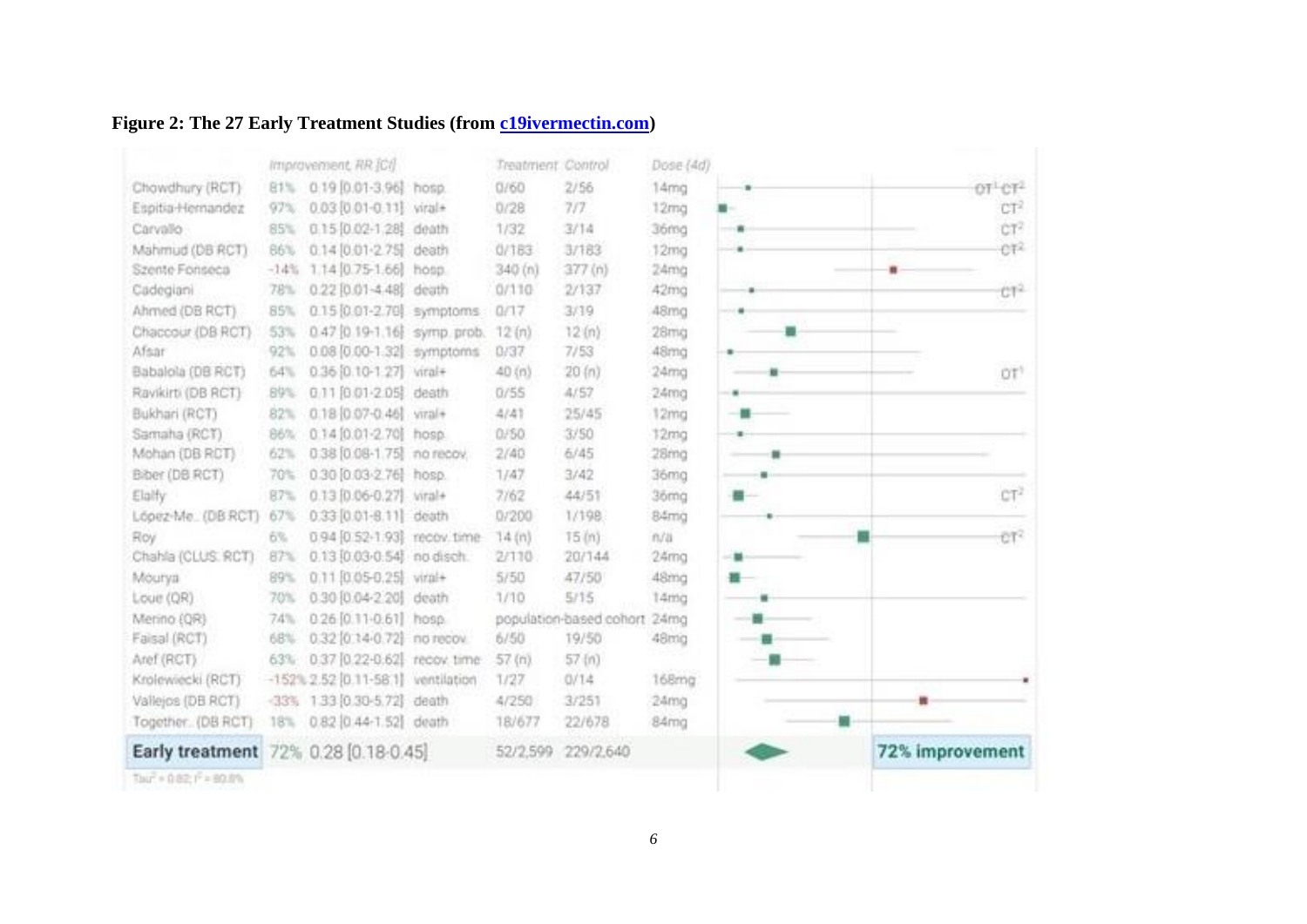# **Figure 3: The 22 Late Treatment Studies (from [c19ivermectin.com\)](https://c19ivermectin.com/)**

|                                           |       | Improvement, RR [CI]         | Treatment Control |             | Dose (4d)        |   |                                 |
|-------------------------------------------|-------|------------------------------|-------------------|-------------|------------------|---|---------------------------------|
| Gorial                                    | 71%   | 0.29 [0.01-5.76] death       | 0/16              | 2/71        | 14mg             |   |                                 |
| Kishoria (RCT)                            | $-8%$ | 1.08 [0.57-2.02] no disch.   | 11/19             | 7/13        | 12 <sub>mq</sub> |   |                                 |
| Podder (RCT)                              | 16%   | 0.84 [0.55-1.12] recov. time | 32(n)             | 30(n)       | 14 <sub>mg</sub> |   |                                 |
| Khan                                      | 87%   | 0.13 [0.02-1.01] death       | 1/115             | 9/133       | 12 <sub>mg</sub> |   |                                 |
| Chachar (RCT)                             | 10%   | 0.90 [0.44-1.83] no recov.   | 9/25              | 10/25       | 36mg             |   |                                 |
| Soto-Becerra                              | 17%   | 0.83 [0.71-0.97] death       | 92/203            | 1,438/2,630 | 14mg             |   |                                 |
| Rajter (PSM)                              | 46%   | 0.54 [0.27-0.99] death       | 13/98             | 24/98       | 14 <sub>mq</sub> |   |                                 |
| Hashim (SB RCT)                           | 92%   | 0.08 [0.00-1.44] death       | 0/59              | 6/70        | 28 <sub>mg</sub> |   | $CT^2$                          |
| Camprubí                                  | 40%   | 0.60 [0.18-2.01] ventilation | 3/13              | 5/13        | 14 <sub>mg</sub> |   |                                 |
| Spoorthi                                  | 21%   | 0.79 [0.62-1.01] recov. time | 50(n)             | 50(n)       | n/a              |   | $CT^2$                          |
| Budhiraja                                 | 99%   | 0.01 [0.00-0.15] death       | 0/34              | 103/942     | n/a              |   |                                 |
| Niaee (DB RCT)                            | 82%   | 0.18 [0.06-0.55] death       | 4/120             | 11/60       | 28mg             |   |                                 |
| Okumuş (DB RCT)                           | 33%   | 0.67 [0.27-1.64] death       | 6/30              | 9/30        | 56mg             |   |                                 |
| Shahbazn (DB RCT)                         |       | -197% 2.97 [0.13-70.5] death | 1/35              | 0/34        | 14 <sub>mq</sub> |   |                                 |
| Lima-Morales                              | 78%   | 0.22 [0.12-0.41] death       | 15/481            | 52/287      | 12 <sub>ma</sub> |   | CT <sup>2</sup>                 |
| Gonzalez (DB RCT)                         | 14%   | 0.86 [0.29-2.56] death       | 5/36              | 6/37        | 12 <sub>mq</sub> | m |                                 |
| Pott-Junior (RCT)                         | 85%   | 0.15 [0.01-1.93] ventilation | 1/27              | 1/4         | 14mg             |   |                                 |
| Huvemek (DB RCT)                          | 32%   | 0.68 [0.38-1.23] no improv.  | 13/50             | 19/50       | 84mg             |   |                                 |
| Ahsan                                     | 50%   | 0.50 [0.28-0.90] death       | 17/110            | 17/55       | 21 <sub>mq</sub> |   | $CT^2$                          |
| Abd-Elsalam (RCT)                         | 25%   | 0.75 [0.17-3.06] death       | 3/82              | 4/82        | 36mg             |   |                                 |
| Hazan                                     | 86%   | 0.14 [0.01-2.19] death       | 0/24              | synthetic   | 24mg             |   | CT <sup>2</sup> SC <sup>4</sup> |
| Elavarasi                                 | 20%   | 0.80 [0.61-1.06] death       | 48/283            | 311/1,475   | n/a              |   |                                 |
| Late treatment                            |       | 40% 0.60 [0.48-0.76]         | 242/1,942         | 2,034/6,189 |                  |   | 40% improvement                 |
| Tau <sup>2</sup> = $0.11$ ; $I^2$ = 58.2% |       |                              |                   |             |                  |   |                                 |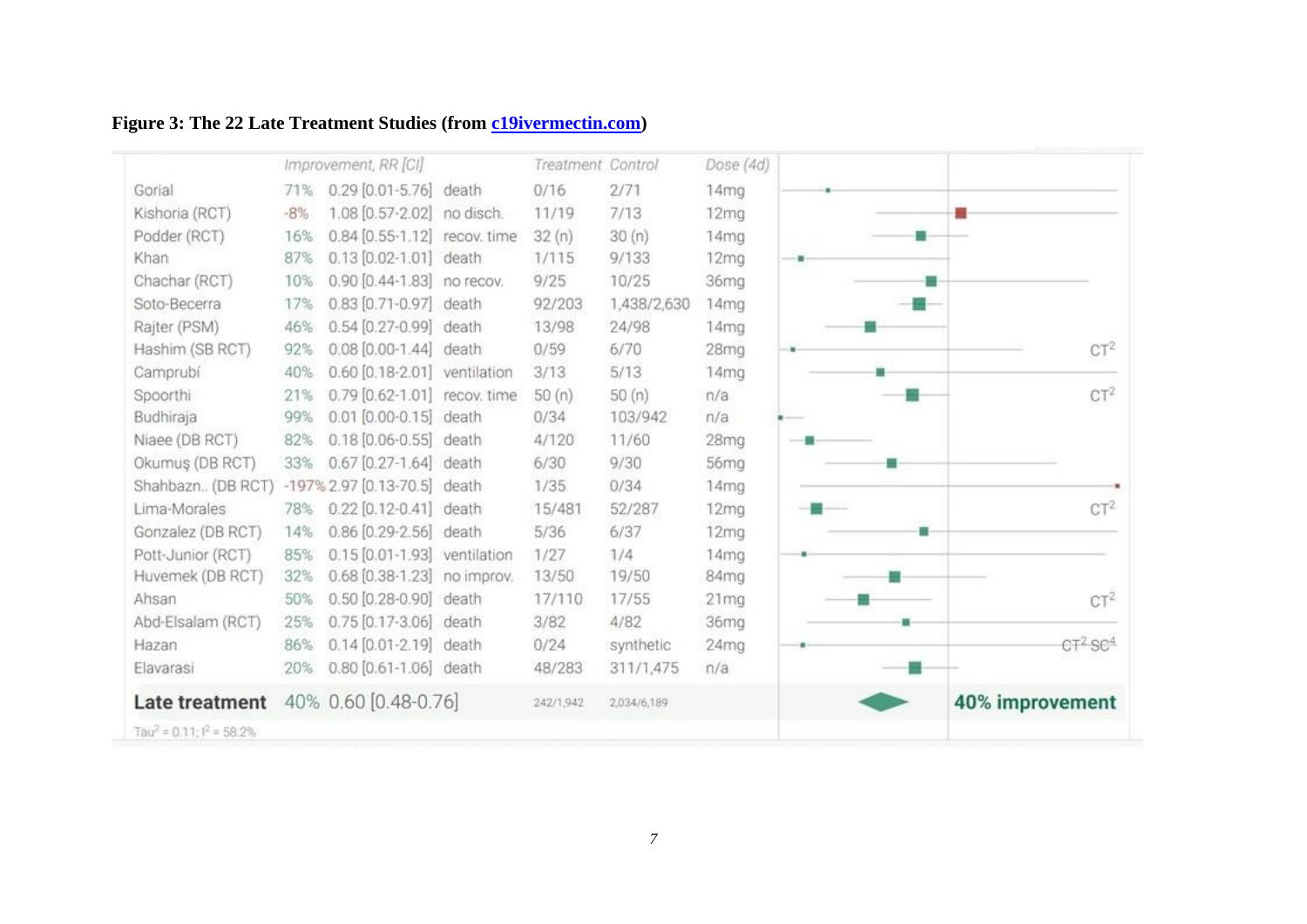

#### **Figure 4: All 63 Studies' Central Estimates (from [c19ivermectin.com\)](https://c19ivermectin.com/)**

#### **Summary of claims of [c19ivermectin.com](https://c19ivermectin.com/)**

- [1] 13 of the 14 prophylaxis studies are consistent with Ivermectin usage resulting in improved outcomes at the 95%Cl level, and all 14 do so at the central estimate level.
- [2] 24 of the 27 early treatment studies show improved outcomes with Ivermectin usage at the central estimate level, though only 8 do so at the 95%CL level.
- [3] 20 of the 22 late treatment studies show improved outcomes with Ivermectin usage at the central estimate level, though only 8 do so at the 95%CL level
- [4] Limited positive results at the 95%CL level is due to virtually all trials being small. The reason for this is discussed below.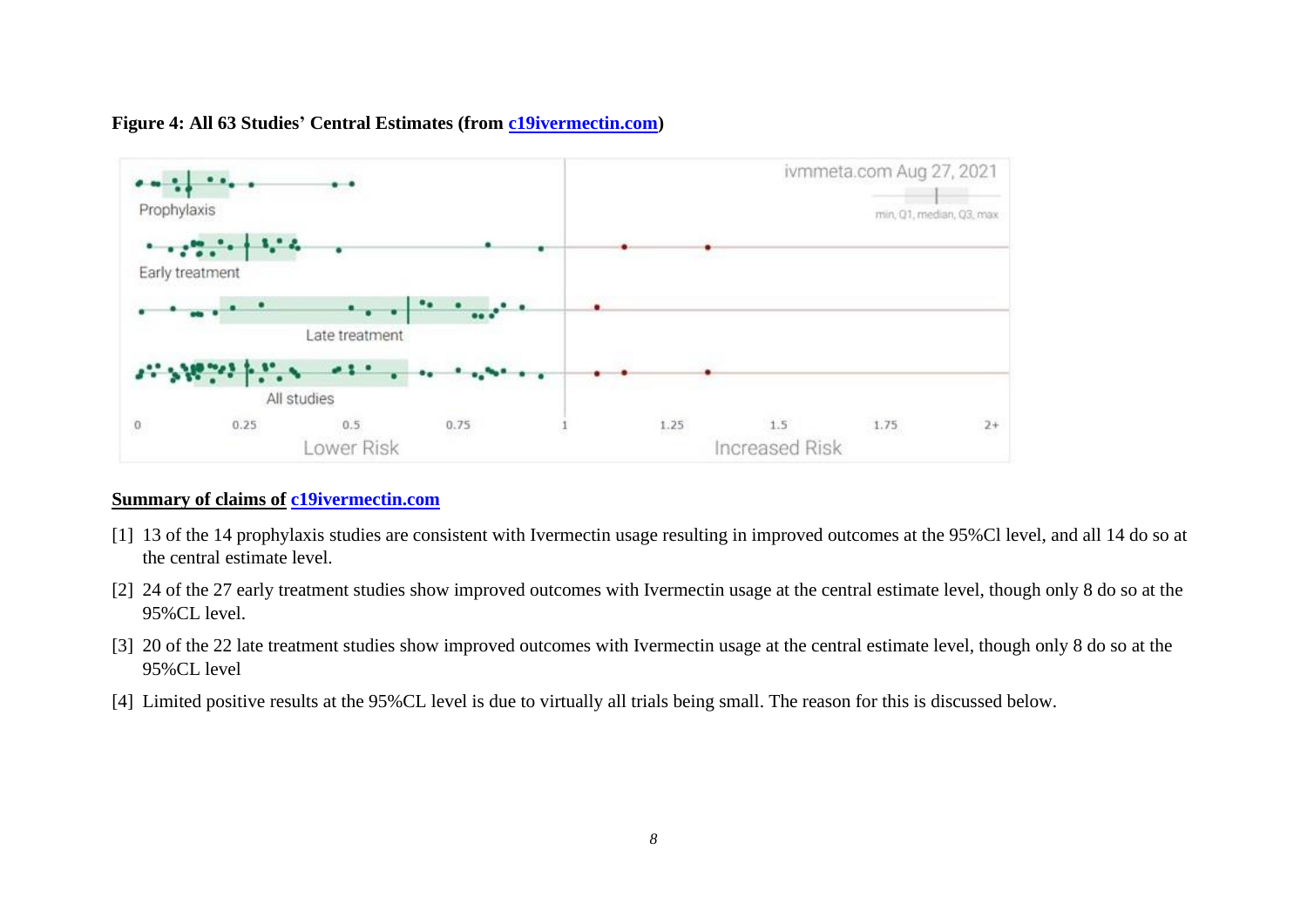I have independently examined 20 of the 63 study reports, as follows,

- 9 of the early treatment studies (see Appendix A for details)
- 5 of the prophylaxis studies (see Appendix B for details)
- 6 of the late treatment studies (see Appendix C for details)

Some relevant points to bear in mind are as follows…

### <span id="page-8-0"></span>**3.1 Ivermectin Dosage**

Some pundits claim that excessively large doses of Ivermectin are required for anti-viral usage. To gauge the dosage deployed in the studies note that in established usage, normal Ivermectin dosage is 0.2 mg/kg, or (using 3mg tablets) 12 mg for light adults (8 stone to 10st 4lb) or 15 mg for medium-light adults (10st 5lb to 12st 6lb) or 18 mg for medium-heavy adults (12st 6lb to 14st 2lb), these as one-off doses: see Ivermectin Tablets - FDA [prescribing](https://emea01.safelinks.protection.outlook.com/?url=https%3A%2F%2Fwww.drugs.com%2Fpro%2Fivermectin-tablets.html&data=04%7C01%7C%7C15a9c7b1079d48697b4a08d937e8970b%7C84df9e7fe9f640afb435aaaaaaaaaaaa%7C1%7C0%7C637602294377057530%7CUnknown%7CTWFpbGZsb3d8eyJWIjoiMC4wLjAwMDAiLCJQIjoiV2luMzIiLCJBTiI6Ik1haWwiLCJXVCI6Mn0%3D%7C1000&sdata=xMYVH4Z5EE9F%2F0skSU6Qr%2BOQF1z1qQogmiMem34oh5I%3D&reserved=0) information, side effects and uses [\(drugs.com\).](https://emea01.safelinks.protection.outlook.com/?url=https%3A%2F%2Fwww.drugs.com%2Fpro%2Fivermectin-tablets.html&data=04%7C01%7C%7C15a9c7b1079d48697b4a08d937e8970b%7C84df9e7fe9f640afb435aaaaaaaaaaaa%7C1%7C0%7C637602294377057530%7CUnknown%7CTWFpbGZsb3d8eyJWIjoiMC4wLjAwMDAiLCJQIjoiV2luMzIiLCJBTiI6Ik1haWwiLCJXVCI6Mn0%3D%7C1000&sdata=xMYVH4Z5EE9F%2F0skSU6Qr%2BOQF1z1qQogmiMem34oh5I%3D&reserved=0) However, these relate to treatment for parasitic conditions.

The simplified dosages stated in [c19ivermectin.com](https://c19ivermectin.com/) (as shown in Figures 1, 2, 3) are the total dose in the first four days for treatment, or the monthly dose for prophylaxis, for a 70kg person (medium-light in my designation). Most of these exceed the single dose for a parasitic condition but this does not imply overdosage as the total dose is spread over several days or weeks. Moreover, note that some treatments involved dosing beyond 4 days, so the total dose in these cases would be higher than shown Figures 1, 2, 3.

Guidance on Covid-19 treatment with Ivermectin has been published by the FLCCC [\(Front](https://covid19criticalcare.com/covid-19-protocols/i-mask-plus-protocol/)  [Line COVID-19 Critical Care Alliance\)](https://covid19criticalcare.com/covid-19-protocols/i-mask-plus-protocol/). They advise as follows,

### <span id="page-8-1"></span>**3.1.1 Prevention Protocol**

Chronic Prevention: 0.2 mg/kg twice per week for as long as disease risk is elevated. This is a weekly dose of 30 mg for a medium-light adult or 36 mg for a medium-heavy adult. Monthly doses under this regime are thus around  $120 - 144$  mg.

Post-Exposure Prevention: 0.4 mg/kg – one dose followed by a second dose 48 hours later. For medium adults this would be 60 to 72 mg in two days.

#### <span id="page-8-2"></span>**3.1.2 Early Outpatient Protocol**

 $0.4 - 0.6$  mg/kg per day for 5 days. This would be a total dose over 5 days of 150 to 270 mg for a medium adult.

The dosages in Figures 1, 2, 3 are quite low in comparison with the above protocols, all but three studies being well within the smallest of the above ranges (and none exceeding all of them).

### <span id="page-8-3"></span>**3.2 Note on Confidence Intervals**

Confidence intervals on Risk Ratio (see §3.3) were evaluated from p values using Altman  $\&$ [Bland,](https://www.bmj.com/content/343/bmj.d2090) where "estimate" relates to log(Risk Ratio) and log is natural. A methodology for the reverse process, generating a  $p$  value from a stated confidence interval, is given [here.](https://www.bmj.com/content/343/bmj.d2304)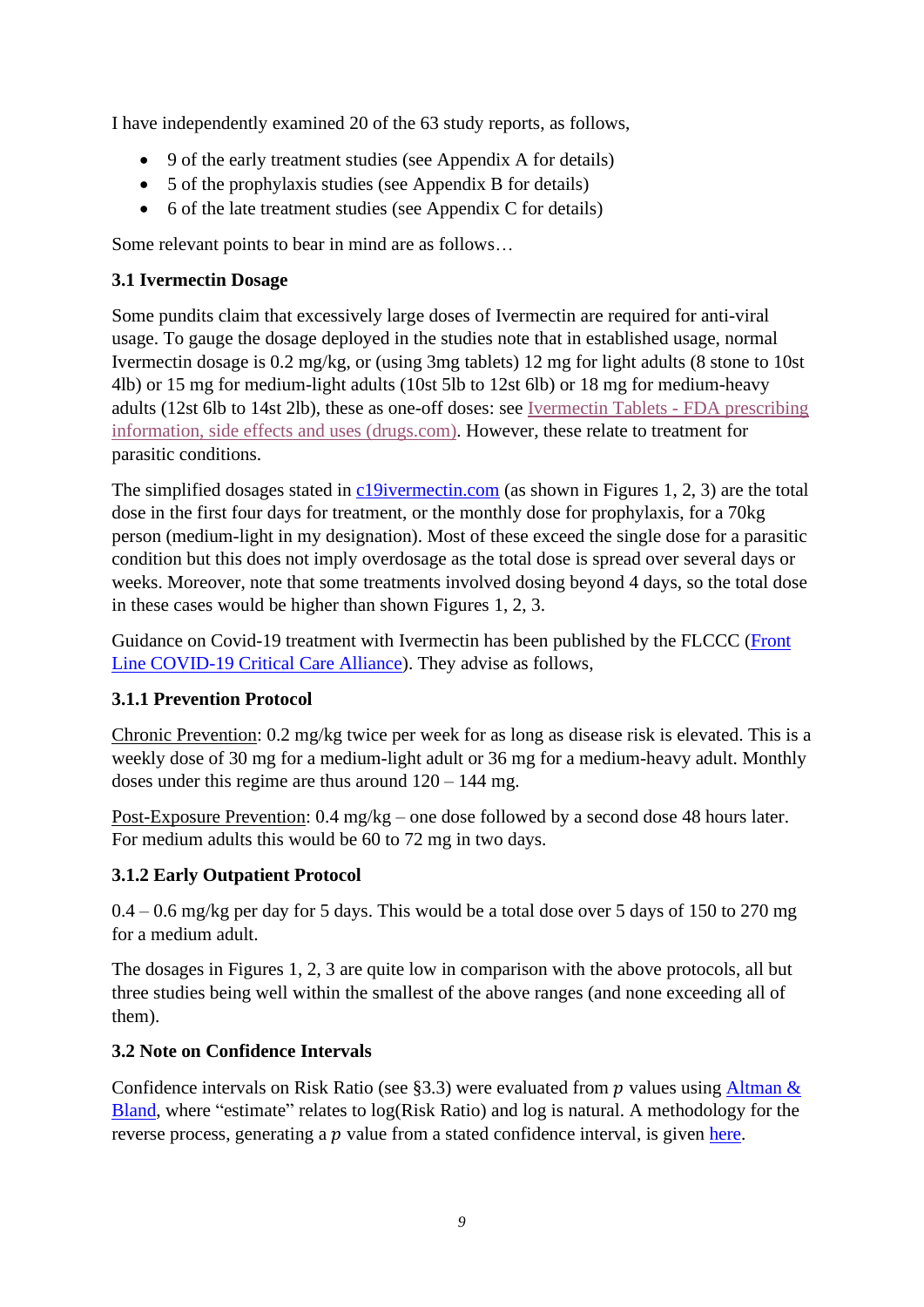#### <span id="page-9-0"></span>**3.3 Note on the calculation of Risk Ratio and Improvement**

For a group with  $N_A$  members, of whom  $D_A$  have adverse outcomes the risk is  $r_A = D_A/N_A$ . If Group A receive the Ivermectin treatment and Group B is the control group whose risk, defined in the same manner, is  $r_B = D_B/N_B$ , then the Risk Ratio (RR) is  $RR = r_A/r_B$ . Risk Ratio less than 1 indicates improved outcomes associated with the Ivermectin regime.

Improvement is defined as  $1 - RR$  expressed in percent.

If  $D_A = 0$ , as is common (i.e., none of the treated group have the adverse outcome in question) then the above definitions would lead, misleadingly, to a risk of zero and an improvement of 100%. In this case I use a pragmatic approach of gauging improvement by setting  $D_A = 0.5$  and increasing the number of adverse outcomes for the control group by 0.5 also for parity, i.e.,  $D_B \rightarrow D_B + 0.5$ . [c19ivermectin.com](https://c19ivermectin.com/) used a rather different procedure in such cases, but the results seemed to be similar.

#### <span id="page-9-1"></span>**3.4 Note on Effect Measure**

As noted previously, the outcome, or effect, measure varies. It may be avoidance of becoming infected (prophylaxis), in which case trials started by confirming an initial negative test. Where subjects were already ill, effect measures might be death or viral clearance as measured by PCR tests or avoidance of the need for hospitalisation or ventilation. Recovery time (recovery speed) was used as the measure in some cases. There is good reason to consider quick clearance of the virus to be far preferable in the case of Covid-19, and not only because it reduces patient suffering time. This is because a prolonged "first stage" leads to a greater possibility of disease escalation into the more intractable later stages. To quote [Bukhari,](https://www.medrxiv.org/content/10.1101/2021.02.02.21250840v1.full.pdf) early viral clearance is "of importance because high viral load and prolonged viremia can potentially trigger the immune dysregulation phase leading to more severe disease, and the requirement of treatment escalation".

#### <span id="page-9-2"></span>**3.5 Note on Multi-Drug Trials**

It was sometimes the case that Ivermectin was deployed in combination with other drugs. This has been noted in the Appendices when it applies. However, Ivermectin is the common factor between all the treatment groups. (And, in some cases, the "control" groups might involve the same drugs that have been used in conjunction with Ivermectin in other trials – so the superior performance of Ivermectin follows from those. Some studies used multivariate regression to disaggregate the effects of different factors – and hence controlled for age, sex, ethnicity and comorbidities as well as various drug combinations).

#### <span id="page-9-3"></span>**3.6 Note on Control Treatment**

The Control group was sometimes being treated with an alternative drug regime. Sometimes the Control group received only paracetamol and vitamins, but frequently they received other drugs thought to be potentially efficacious against Covid-19 (typically hydroxychloroquine, HCQ, or azithromycin, AZM, perhaps both). The Treatment group would receive Ivermectin but may also receive these other drugs, or possibly not. Virtually every possible permutation was used in different trials. The important point to note is that HCQ and AZM are also believed to have some efficacy against Covid-19. So where these were given to the Control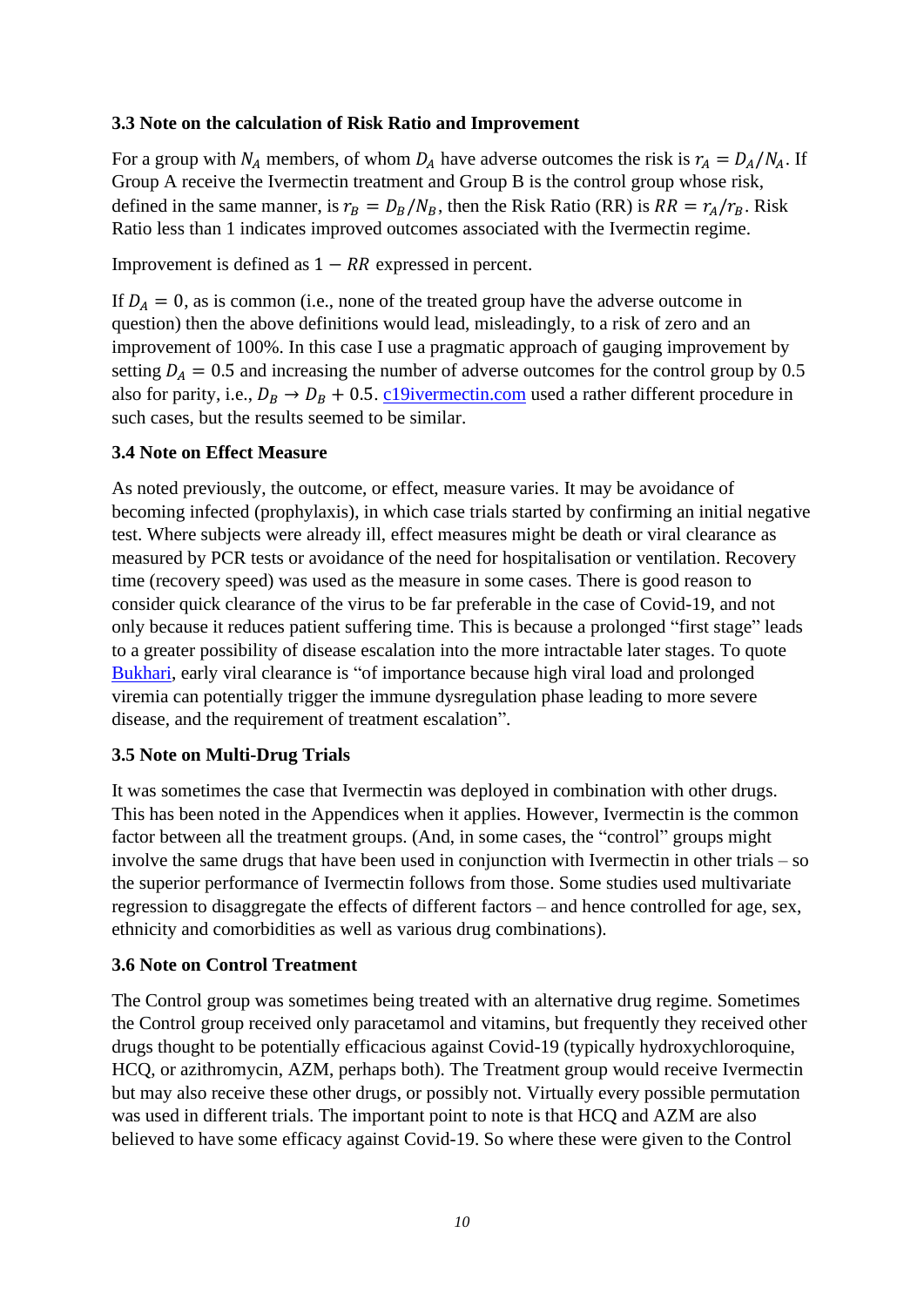group, the improvement due to Ivermectin derived from the study is over and above any benefit due to these other drugs compared to no drug usage.

#### <span id="page-10-0"></span>**3.8 Publication Bias**

I simply reproduce the argument from [c19ivermectin.com](https://c19ivermectin.com/) relating to publication bias:-

Publishing is often biased towards positive results, which we would need to adjust for when analyzing the percentage of positive results. For ivermectin, there is currently not enough data to evaluate publication bias with high confidence. One method to evaluate bias is to compare prospective vs. retrospective studies. Prospective studies are likely to be published regardless of the result, while retrospective studies are more likely to exhibit bias. For example, researchers may perform preliminary analysis with minimal effort and the results may influence their decision to continue. Retrospective studies also provide more opportunities for the specifics of data extraction and adjustments to influence results. The Figure below shows a scatter plot of results for prospective and retrospective studies. The median effect size for prospective studies is 70% improvement, compared to 76% for retrospective studies, showing no significant difference. [Bryant](https://journals.lww.com/americantherapeutics/Fulltext/2021/08000/Ivermectin_for_Prevention_and_Treatment_of.7.aspx) also perform a funnel plot analysis, which they found did not suggest evidence of publication bias.



#### <span id="page-10-1"></span>**3.9 Conclusion from Step (i)**

[c19ivermectin.com](https://c19ivermectin.com/) faithfully represents the outcomes of the 20 studies I examined. In Appendices A, B, C I note some minor points for a few papers, but nothing of serious import. My overall impression is that [c19ivermectin.com](https://c19ivermectin.com/) are to be congratulated on doing a thorough job.

Subject to Step (ii) being satisfactory, the outcomes summarised in Figures 1, 2 and 3 appear to be a reliable indication of the efficacy of Ivermectin against Covid-19.

## <span id="page-10-2"></span>**4. Step (ii): Independent Searches for Relevant Studies**

I have carried out an independent search for relevant studies, i.e., trials which produce data on the efficacy of Ivermectin against Covid-19 compared with control groups. The purpose is to examine whether by [c19ivermectin.com](https://c19ivermectin.com/) might be guilty of cherry-picking. I have not attempted to independently locate all 63 studies used by [c19ivermectin.com.](https://c19ivermectin.com/) It suffices to confirm the adequacy of my searches by finding a reasonable number of them, and, in so doing, whether a large number of additional studies come to light (especially if their findings are adverse). The details of my searches are in Appendix D. In summary,

[1] I looked at the Abstract of 70 hits via Google Scholar using keywords "Ivermectin + Covid" or "Ivermectin + SARS". This revealed 20 of the 63 studies used by [c19ivermectin.com.](https://c19ivermectin.com/) In addition, I found two other studies, but both seem to have been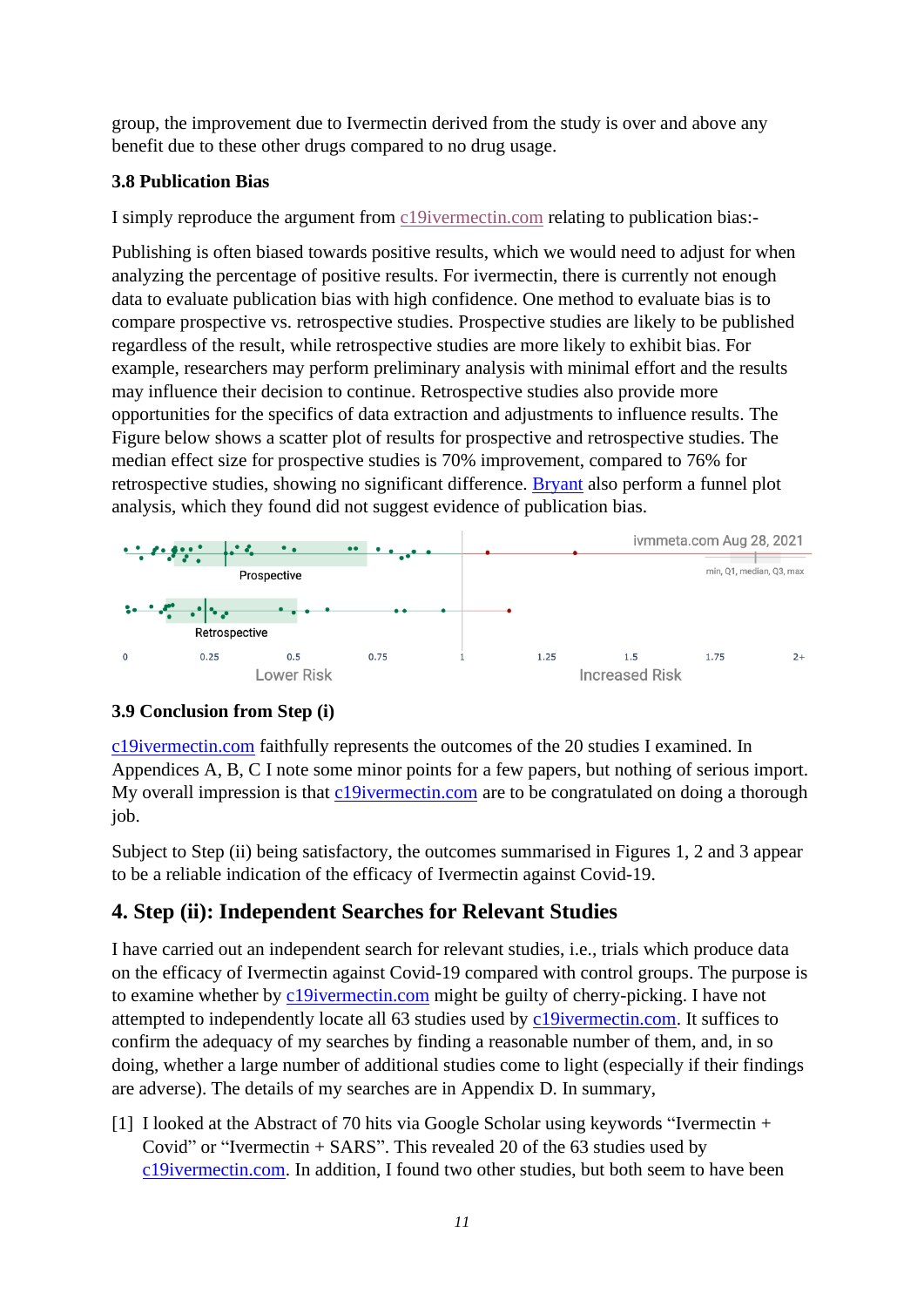excluded with good reason. I found no studies in these 70 hits which should have been included but were not.

**[2]** I looked at all hits from *ClinicalTrials.gov* which met criteria for being completed trials with results on Covid19 and Ivermectin. Of the 11 hits, 9 were used by [c19ivermectin.com.](https://c19ivermectin.com/) The reasons for excluding the other two are not entirely clear, though one appears to be a null result for both treatment and control arms (so no numerical measure of efficacy) whilst the other appears supportive of the efficacy of a multi-drug treatment of which Ivermectin was one.

Overall I did not find evidence to concern me that cherry-picking was an issue, quite the opposite.

### <span id="page-11-0"></span>**5. Step (iii): Review of Meta-Analyses**

[c19ivermectin.com](https://c19ivermectin.com/) identifies six meta-analyses and summarises their results in terms of mortality improvement as in Figure 5. The seventh in Figure 5, named ivnmeta, is [c19ivermectin.com](https://c19ivermectin.com/) itself. All seven are (easily) significant at the 95% confidence level. This is the effect of pooling many small studies. This confirms that the failure of many of the individual, small, studies to obtain the 95%CL is likely just due to their smallness (low statistical power).

The key findings from these studies are summarised in Appendix E (E.8 to E.13).



As a by-product of my searches for studies in Step (ii), I found 7 further meta-analyses in addition to those of Figure 5. The key findings from these 7 meta-analyses are given in Appendix E. Two were uncertain or considered there was no clear beneficial effect associated with the use of Ivermectin. Five were supportive of a benefit of Ivermectin, two rather weakly so, and three more strongly. The two meta-analyses most strongly supportive of Ivermectin deployed the largest number of studies in their analysis.

However, six of the seven meta-analyses listed in Figure 5 are strongly supportive of the benefits of Ivermectin. The exception is that of the World Health Organisation (WHO). Overall, therefore, nine meta-analyses are strongly supportive, two mildly supportive and three not supportive.

#### **Figure 5:**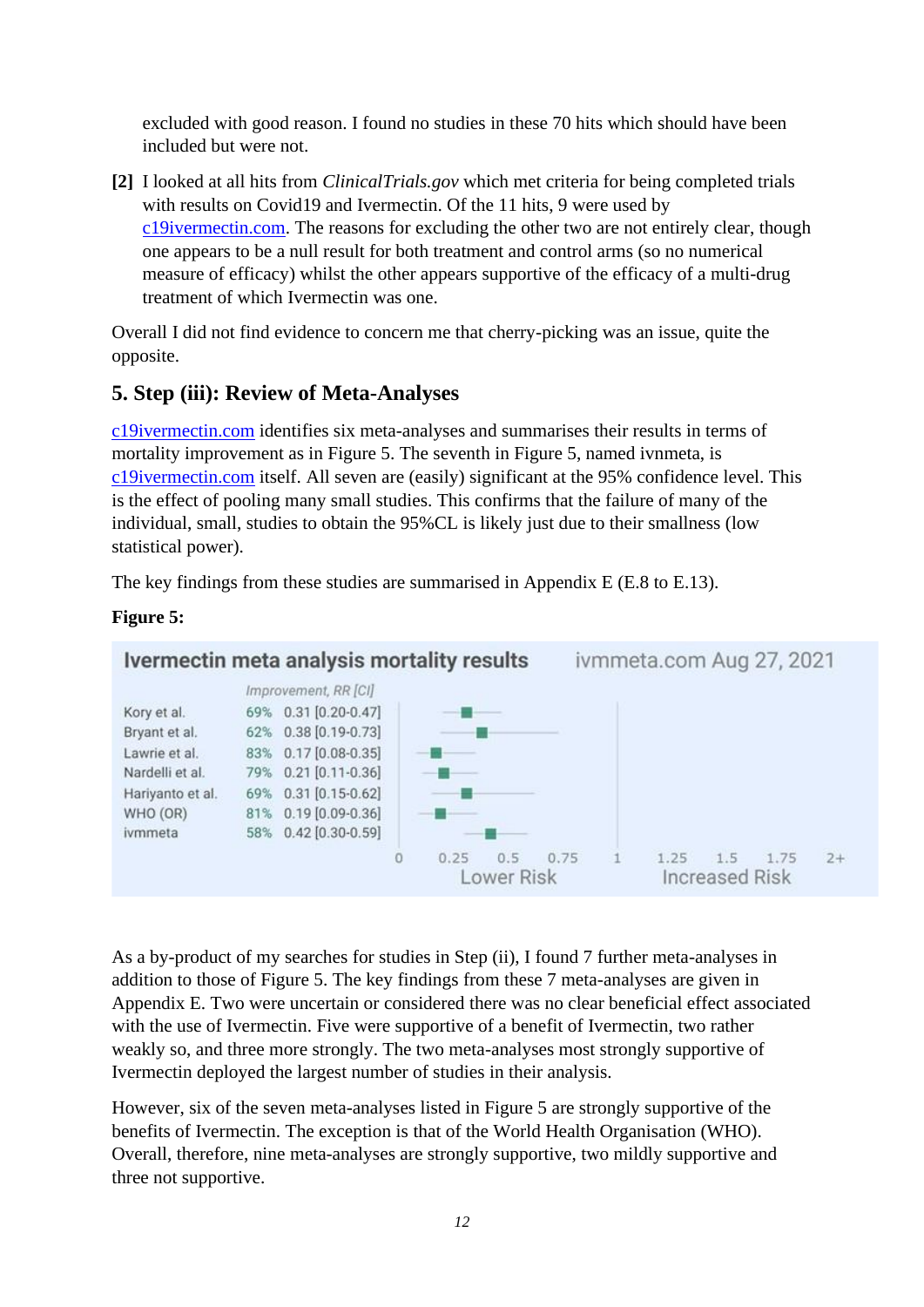The [WHO meta-analysis,](https://apps.who.int/iris/bitstream/handle/10665/340374/WHO-2019-nCoV-therapeutics-2021.1-eng.pdf) reported in March 2021 was performed as part of the WHO's role to advise on drug usage. Their recommendation on Ivermectin was "not to use Ivermectin except in the context of a clinical trial". This is despite their meta-analysis showing a statistically significant benefit on mortality (as shown in Figure 5), namely an Odds Ratio of 0.19 (CI 95% 0.09 - 0.36). The emphasis placed by the WHO on the potential for Ivermectin to be harmful, and its lack of efficacy in respect of viral clearance and speed of recovery, stands starkly at odds with what I have myself read in the 30 or so reports I reviewed. My strong impression was that Ivermectin was particularly free of adverse effects and was also efficacious in viral clearance and improving recovery times.

Whilst the WHO's concern over the low confidence that can be gained singly from individual studies is true, their overall position seems strange. [c19ivermectin.com](https://c19ivermectin.com/) includes Tables contrasting the number of studies/subjects used to approve other drugs for use with the current status of studies on Ivermectin in the context of Covid-19, reproduced as Figure 6.

It is worth pointing out that some meta-analyses may be making a logical error. Commonly the authors use criteria to reject studies which are based upon the study in isolation. But this fails to appreciate that the overall picture – including and especially statistical significance – may emerge only in aggregate when all studies are compiled together. This phenomenon is particularly acute in the present situation as Ivermectin has not been subject to a large scale, authoritative study, funded commensurately by a national or international body or by Big Pharma with commercial investment in mind. Instead, we have only small, locally funded studies, from single institutes or hospitals – though there are a great many of them. In this situation the key is NOT to reject studies lest the baby is thrown out with the bathwater.

This situation is well put by the Japanese meta-analysis of [Morimasa Yagisawa,](https://www.psychoactif.org/forum/uploads/documents/161/74-1_44-95.pdf) et al (March 2021), who opine, "Unlike clinical trials conducted by pharmaceutical companies, lack of funds and human resources are the main factors behind the delay in the progress of such clinical trials."

## <span id="page-12-0"></span>**6. Final Word**

I leave the final word to [c19ivermectin.com](https://c19ivermectin.com/) which states,

"*the evidence base is much larger and has much lower conflict of interest than typically used to approve drugs*".

See over…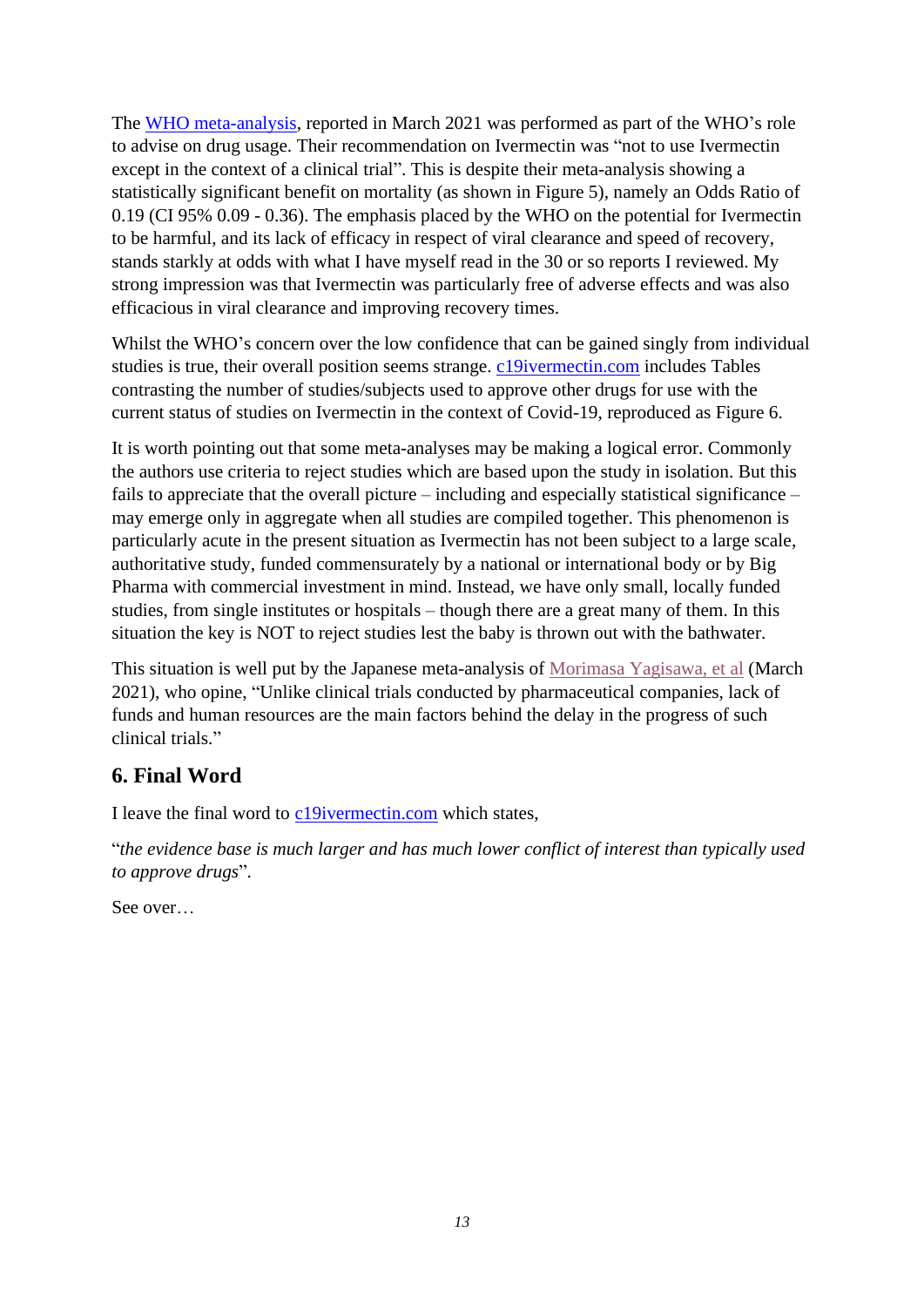| Indication                  | <b>Studies</b> | Patients | <b>Status</b> |
|-----------------------------|----------------|----------|---------------|
| Strongyloidiasis [Kory (B)] | 5              | 591      | Approved      |
| Scabies [Kory (B)]          | 10             | 852      | Approved      |
| COVID-19                    | 63             | 26,398   |               |
| COVID-19 RCTs               | -31            | 6,561    | Pending       |

#### **Figure 6: Drug Approval Comparison Tables from [c19ivermectin.com](https://c19ivermectin.com/)**

Table 3. WHO ivermectin approval status.

| Medication             | <b>Studies</b> | Patients | Improvement  | Status   |
|------------------------|----------------|----------|--------------|----------|
| Budesonide (UK)        |                | 1,779    | 17%          | Approved |
| Remdesivir (USA)       |                | 1,063    | 31%          | Approved |
| Casiri/imdevimab (USA) | $\mathbf{1}$   | 799      | 66%          | Approved |
| Ivermectin evidence    | .<br>63        | 26,398   | 68% [60-75%] | Pending  |

Table 4. Evidence base used for other COVID-19 approvals compared with the ivermectin evidence base.

|                 | Ibuprofen | Ivermectin<br>(for scabies) | <b>Ivermectin</b><br>(for COVID-19) |
|-----------------|-----------|-----------------------------|-------------------------------------|
| Lives saved     |           |                             | >500,000                            |
| Deaths per year | ~1.450    | <1                          | $\leq$ 1                            |
| CDC recommended | Yes       | Yes                         | No                                  |
| Based on        | 0 RCTs    | 10 RCTs<br>852 patients     | 31 RCTs<br>6,561 patients           |

Table 5. Comparison of CDC recommendations [Kory (B)].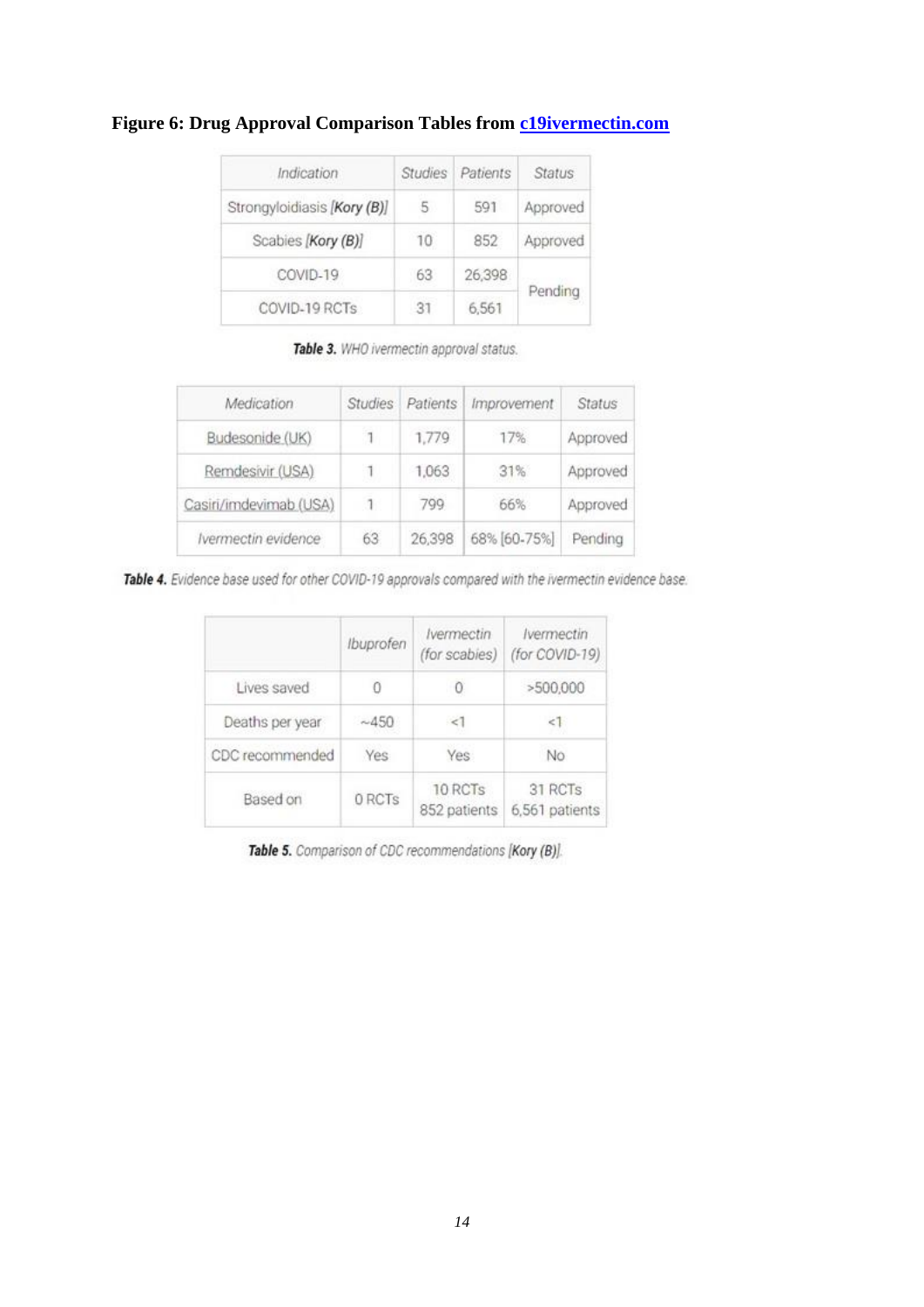# **Appendix A: Summary of Checks of Early Treatment Studies**

| Improvement quoted          | Correct $(81\%)$                                                        |
|-----------------------------|-------------------------------------------------------------------------|
| Error bars (graphic)        | Correct (not statistically significant so error bar includes "no        |
|                             | improvement")                                                           |
| Other results               |                                                                         |
| Criterion                   | Stated as "hospitalisation" but actually recovery to negative PCR       |
| Treatment numbers           | Correct                                                                 |
| Combined with?              | Doxycycline                                                             |
| Control numbers             | Correct                                                                 |
| Control treatment           | HCQ-Azithromycin                                                        |
| <b>Ivermectin Dosage</b>    | Correct $(0.2 \text{ mg/kg single dose})$                               |
| Placebo possible?           | No - randomised blind                                                   |
| Double-blind?               | Not clear                                                               |
| Country                     | Bangladesh                                                              |
| Age                         | $34 + - 14$ (sd), $8 - 80$                                              |
| Comorbidity                 | Low – comorbidity patients excluded                                     |
| <b>Sex</b>                  | 90m / 26f                                                               |
| Conclusions of paper        | "The Ivermectin-Doxycycline combination therapy has better              |
|                             | symptomatic relief, shortened recovery duration, fewer adverse effects, |
|                             | and superior patient compliance compared to the Hydroxychloroquine-     |
|                             | Azithromycin combination. Based on this study's outcomes, the           |
|                             | Ivermectin-Doxycycline combination is a superior choice for treating    |
|                             | patients with mild to moderate COVID-19 disease."                       |
| Comments                    | The improvement is wrt an alternative drug treatment and so may         |
|                             | under-estimate the improvement wrt no treatment                         |
| <b>Conclusion of Review</b> | c19ivermectin.com represents the paper faithfully                       |

<span id="page-14-0"></span>Study: [Chowdhury, February 2021](https://ejmo.org/pdf/A%20Comparative%20Study%20on%20IvermectinDoxycycline%20and%20HydroxychloroquineAzithromycin%20Therapy%20on%20COVID19%20Patients-16263.pdf) (RCT)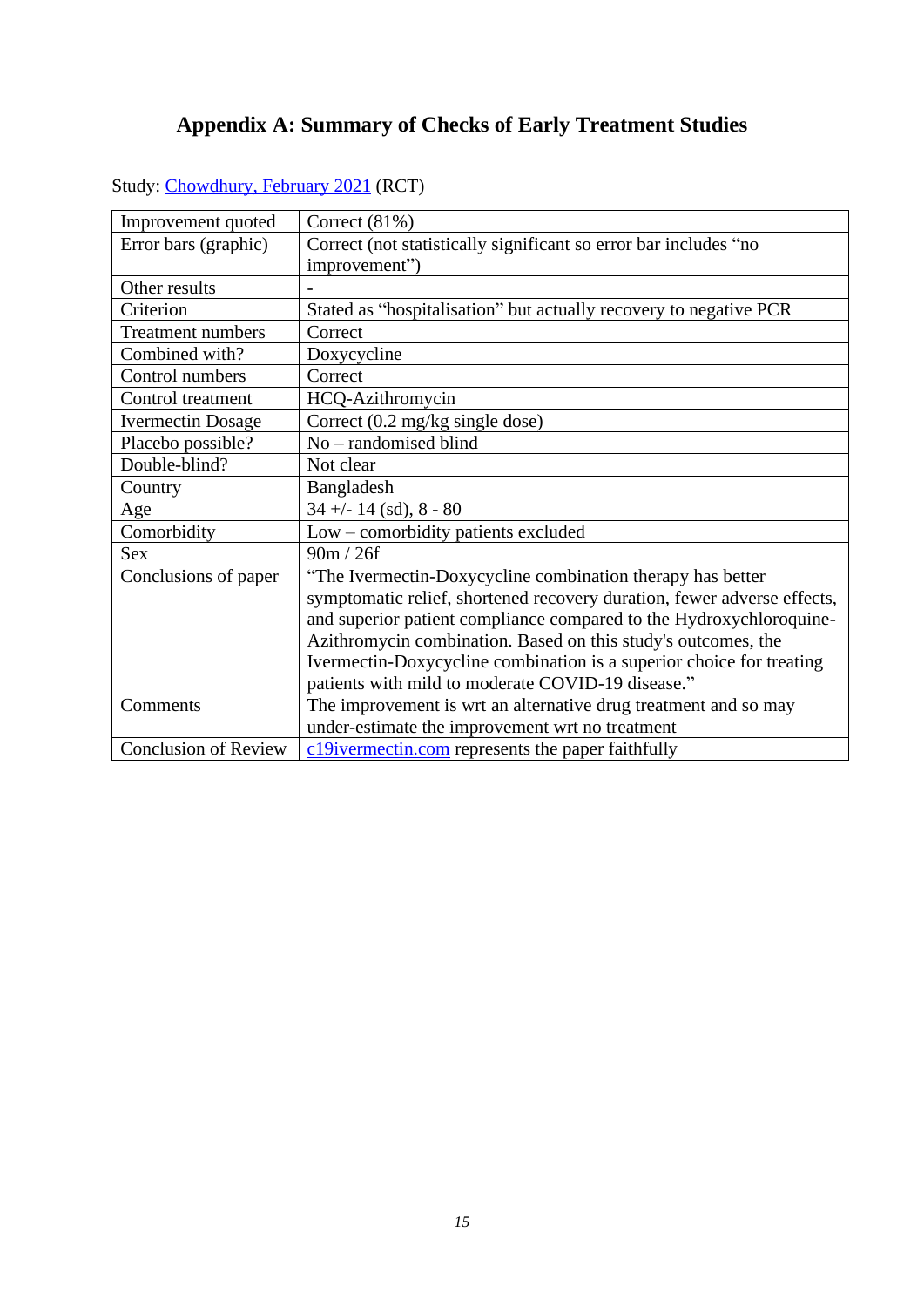# Study: **Faisal et al** (RCT)

| Improvement quoted          | Correct, 68%                                                                               |
|-----------------------------|--------------------------------------------------------------------------------------------|
| Error bars (graphic)        | Correct (using $p = 0.005$ , 95%CL improvement = 29% - 85%                                 |
| Other results               | Improvement related to recovery by day 10 was 75%.                                         |
| Criterion                   | Speed of recovery, recovery at 8 <sup>th</sup> day (NB: all recovered, in both<br>groups). |
| <b>Treatment numbers</b>    | Correct                                                                                    |
| Combined with?              | AZM (500mg once a day for 5 days)                                                          |
| Control numbers             | Correct                                                                                    |
|                             |                                                                                            |
| Control treatment           | AZM (500mg once a day for 5 days)                                                          |
| <b>Ivermectin Dosage</b>    | Correct (12mg once a day for 5 days)                                                       |
| Placebo possible?           | $No$ – randomised blind                                                                    |
| Double-blind?               | unclear                                                                                    |
| Country                     | Pakistan                                                                                   |
| Age                         | $46 + - 3$                                                                                 |
| Comorbidity                 | Low - comorbidity patients excluded                                                        |
| <b>Sex</b>                  | 80m / 20f                                                                                  |
| Conclusions of paper        | Combination of ivermectin and azithromycin was more                                        |
|                             | effective in making patients symptom free than azithromycin alone.                         |
| Comments                    | The improvement is wrt an alternative drug treatment and so may                            |
|                             | under-estimate the improvement wrt no treatment                                            |
| <b>Conclusion of Review</b> | c19ivermectin.com represents the paper faithfully                                          |

# Study: **Bukhari** (RCT)

| Improvement quoted          | Correct, 82% based on RR at day 7                                       |
|-----------------------------|-------------------------------------------------------------------------|
| Error bars (graphic)        | Correct, based on p=0.001 (95%CL improvement 50% to 94%)                |
| Other results               | 17 oo 41 treated negative PCR in 3 days, cf. 2 oo 45 untreated          |
| Criterion                   | Time to negative PCR                                                    |
| <b>Treatment numbers</b>    | 41                                                                      |
| Combined with?              | No other drugs, just standard care                                      |
| Control numbers             | 45                                                                      |
| Control treatment           | "Standard Care" (paracetamol & vitamins only)                           |
| <b>Ivermectin Dosage</b>    | Correct, Single dose of 12 mg                                           |
| Placebo possible?           | Yes, patients in treatment arm were informed about Ivermectin           |
| Double-blind?               | No                                                                      |
| Country                     | Pakistan                                                                |
| Age                         | $42 + (-13)(15 - 65)$                                                   |
| Comorbidity                 | Low – comorbidity patients, or those in more severe stages of Covid,    |
|                             | were excluded                                                           |
| <b>Sex</b>                  | 85%m / 15%f                                                             |
| Conclusions of paper        | In the intervention arm, early viral clearance was observed in patients |
|                             | without experiencing any side effects.                                  |
| Comments                    | The potential for placebo effect is not significant because the effect  |
|                             | measure was a negative PCR test                                         |
| <b>Conclusion of Review</b> | c19ivermectin.com represents the paper faithfully                       |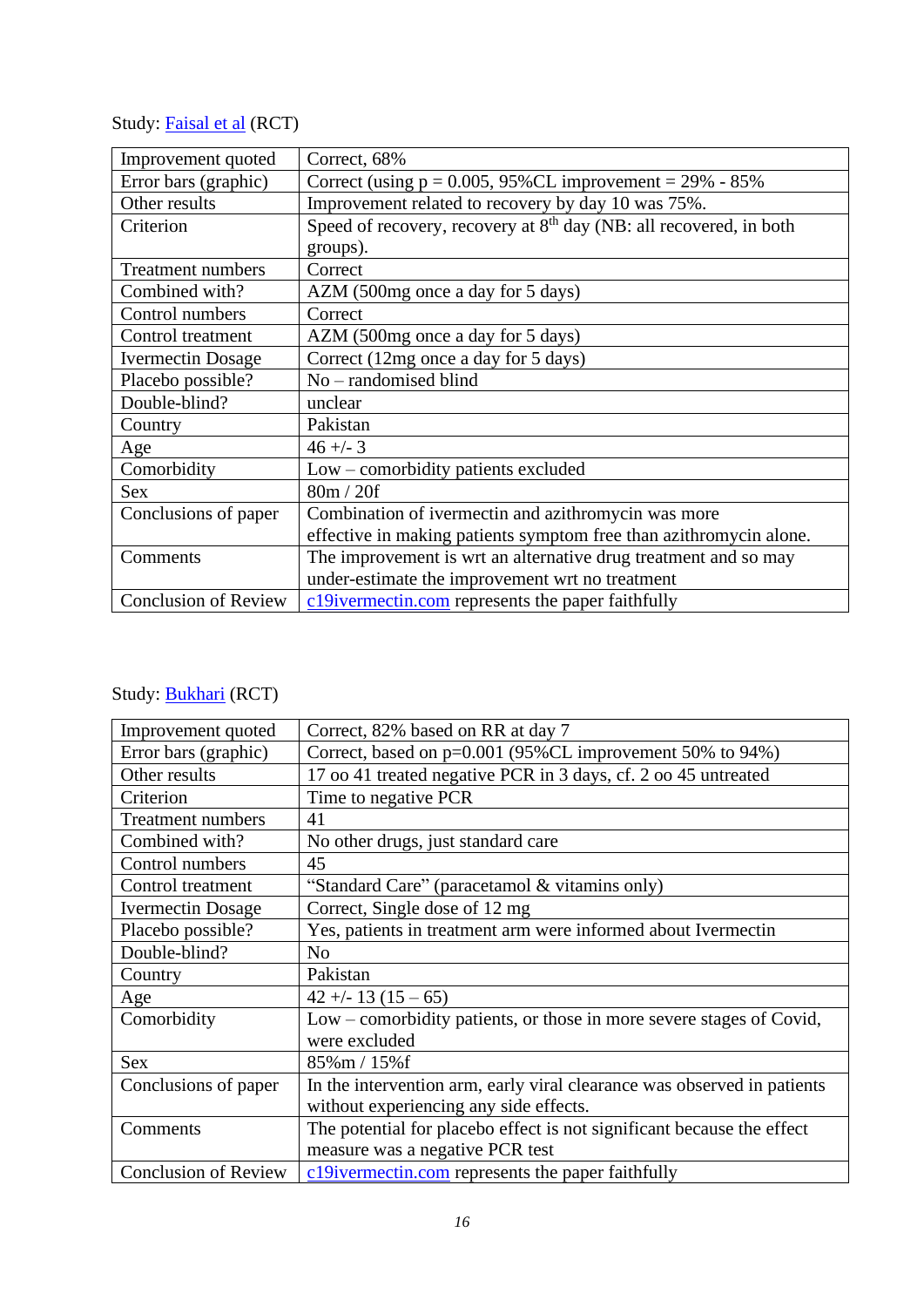# Study: [Mourya](https://ijhcr.com/index.php/ijhcr/article/view/1263/1064)

| Improvement quoted          | Correct, 89%                                                          |
|-----------------------------|-----------------------------------------------------------------------|
| Error bars (graphic)        | I get a slight difference: RR range 0.03 to 0.40, so the improvement  |
|                             | range is 60% to 97% (cf web site's 75% to 95%: good enough)           |
| Other results               |                                                                       |
| Criterion                   | Negative PCR after 7 days treatment                                   |
| <b>Treatment numbers</b>    | Correct                                                               |
| Combined with?              | Same as Control treatment, $HCO + AZM$                                |
| Control numbers             | Correct                                                               |
| Control treatment           | Correct: HCQ 400 mg twice daily $+$ AZM 500 mg once per day, for 7    |
|                             | days                                                                  |
| <b>Ivermectin Dosage</b>    | 12 mg per day for 7 days                                              |
| Placebo possible?           | Patients knew what treatment they were getting (not RCT)              |
| Double-blind?               | no                                                                    |
| Country                     | India                                                                 |
| Age                         | $38 + - 12(20 - 60)$                                                  |
| Comorbidity                 | excluded                                                              |
| Sex                         | 68m / 32f                                                             |
| Conclusions of paper        | The treatment with HCQ, azithromycin, and ivermectin had a            |
|                             | better success rate compared to HCQ and azithromycin. Based on the    |
|                             | results, ivermectin could be the potential therapeutic agents for the |
|                             | COVID-19 disease.                                                     |
| Comments                    | Use of PCR suggests placebo effect not possible                       |
| <b>Conclusion of Review</b> | c19ivermectin.com represents the paper faithfully                     |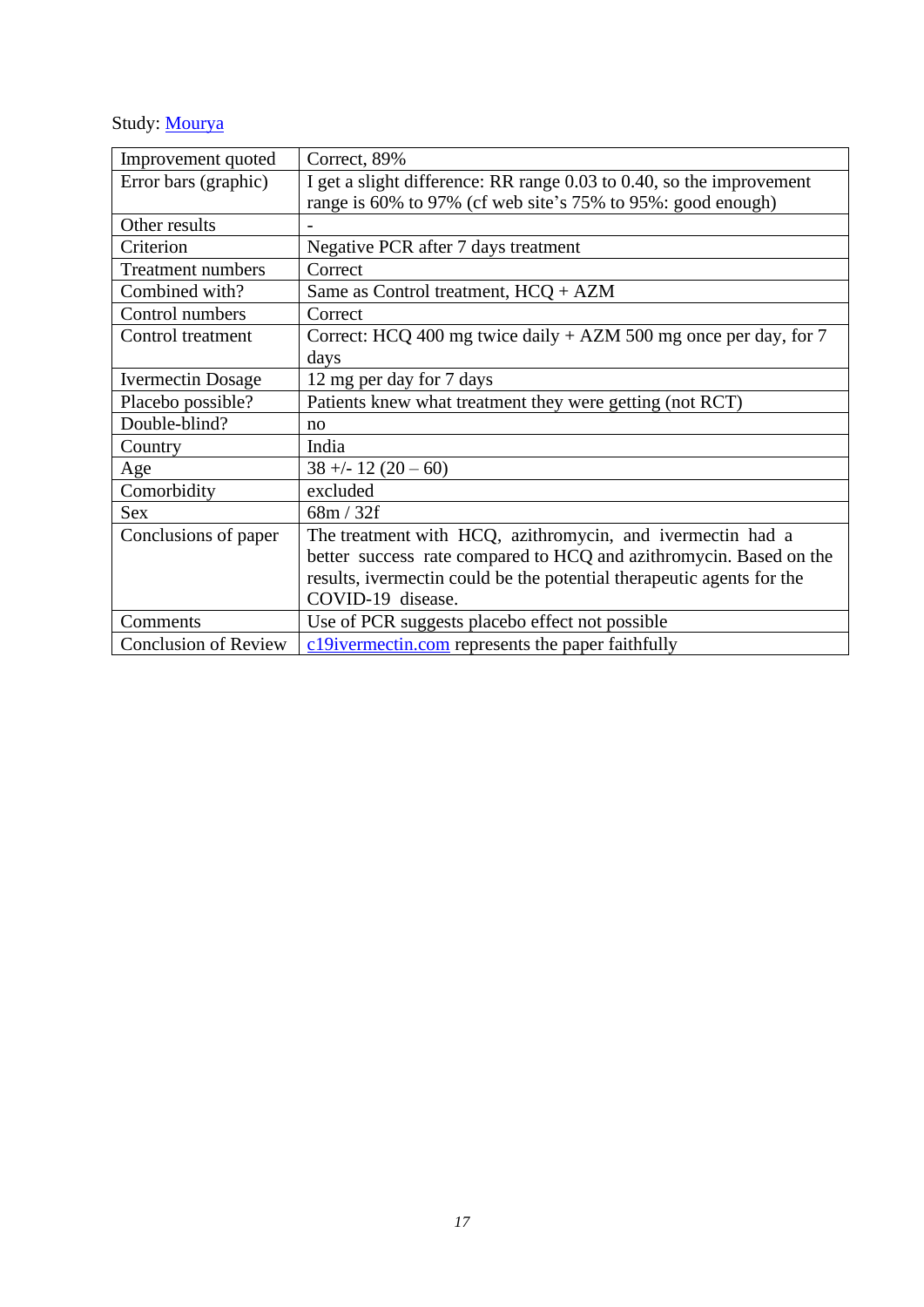Study: [Chahla](https://assets.researchsquare.com/files/rs-495945/v1/7f0b45bc-8603-44a3-aee3-65dbb6767689.pdf?c=1621973002) (Cluster RCT)

| Improvement quoted          | Correct, 89%                                                                |
|-----------------------------|-----------------------------------------------------------------------------|
| Error bars (graphic)        | Correct (improvement range 48% - 97%)                                       |
| Other results               | The treatment with ivermectin could significantly prevent the evolution     |
|                             | to serious stages since the treatment group did not present any patient     |
|                             | with referral to critical hospitalization.                                  |
| Criterion                   | Outpatient discharge after 28 days                                          |
| <b>Treatment numbers</b>    | Correct                                                                     |
| Combined with?              | None other than standard care                                               |
| Control numbers             | Correct                                                                     |
| Control treatment           | Standard care only                                                          |
| <b>Ivermectin Dosage</b>    | Correct: 24 mg weekly for 4 weeks                                           |
| Placebo possible?           | Yes. Quote "Staff of each assistance center knew what intervention          |
|                             | was being implemented as well as patients. Data processing group was        |
|                             | blind to analyze the database."                                             |
| Double-blind?               | no                                                                          |
| Country                     | Argentina                                                                   |
| Age                         | 19/40/53 (treatment group); 29/36/48 (control group)                        |
| Comorbidity                 | Yes, a range of comorbidities                                               |
| Sex                         | 121m / 133f (more women in control group)                                   |
| Conclusions of paper        | Treatment with ivermectin in a population of outpatients with COVID-        |
|                             | 19 mild disease managed to significantly reduce the number of               |
|                             | symptoms when clinical evaluation was performed from 5th to 9 <sup>th</sup> |
|                             | daysParticipants received ivermectin had a greater chance of                |
|                             | medical release vs. control group (highly significant: $p = 0.0007$ ).      |
| Comments                    | All comorbidities, percentage of male patients, and age were higher in      |
|                             | the ivermectin group, favoring the control group. So the improvement        |
|                             | claimed is an under-estimate.                                               |
| <b>Conclusion of Review</b> | c19ivermectin.com represents the paper faithfully                           |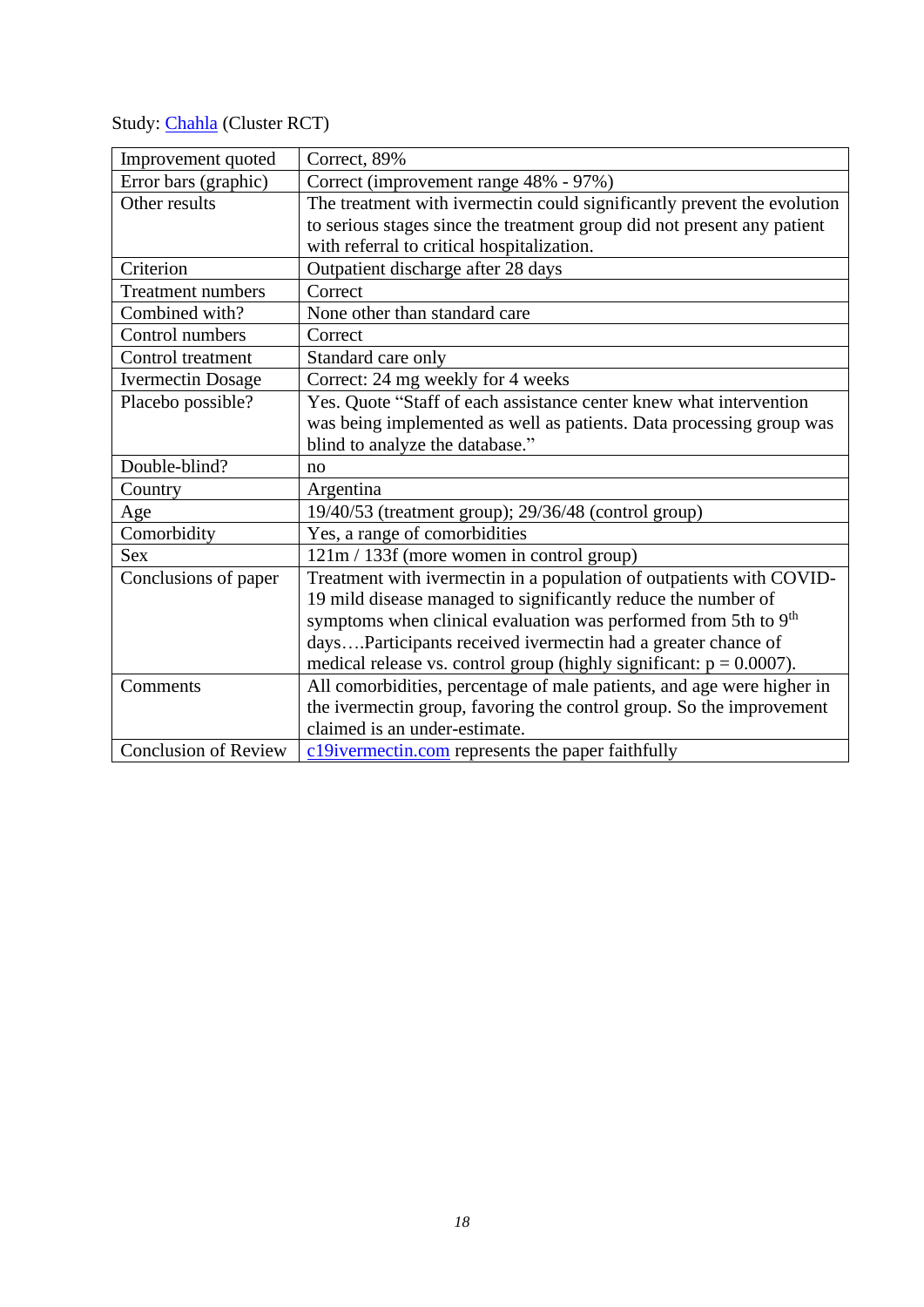Study: [Espitia-Hernandez](https://www.biomedres.info/biomedical-research/effects-of-ivermectinazithromycincholecalciferol-combined-therapy-on-covid19-infected-patients-a-proof-of-concept-study-14435.html)

| Improvement quoted          | Correct, improvement 98%                                             |
|-----------------------------|----------------------------------------------------------------------|
| Error bars (graphic)        | Good enough (I get a slight more generous range 76% - 99%            |
|                             | improvement)                                                         |
| Other results               | All treated patients were PCR- at day 10 while all control patients  |
|                             | remained PCR+. The mean duration of symptoms was 3 days in the       |
|                             | treatment group and 10 days in the control group.                    |
| Criterion                   | <b>Negative PCR</b>                                                  |
| <b>Treatment numbers</b>    | Correct                                                              |
| Combined with?              | Azithromycin 500 mg once daily for 4 days & Cholecalciferol 4000 UI  |
|                             | twice daily for 30 days                                              |
| Control numbers             | Correct                                                              |
| Control treatment           | Standard care only                                                   |
| <b>Ivermectin Dosage</b>    | Correct: 6 mg once daily in day 0,1,7 and 8                          |
| Placebo possible?           | yes                                                                  |
| Double-blind?               | no                                                                   |
| Country                     | Mexico                                                               |
| Age                         | $45 + (-10)$                                                         |
| Comorbidity                 | Yes, range of comorbidities                                          |
| <b>Sex</b>                  | 16m / 19f                                                            |
| Conclusions of paper        | A combined therapy with Ivermectin-Azithromycin-Cholecalciferol      |
|                             | given for 7 days was effective to reduce symptomatology duration and |
|                             | clinical progression of COVID-19.                                    |
| Comments                    | Use of PCR eliminate placebo effect                                  |
| <b>Conclusion of Review</b> | c19ivermectin.com represents the paper faithfully                    |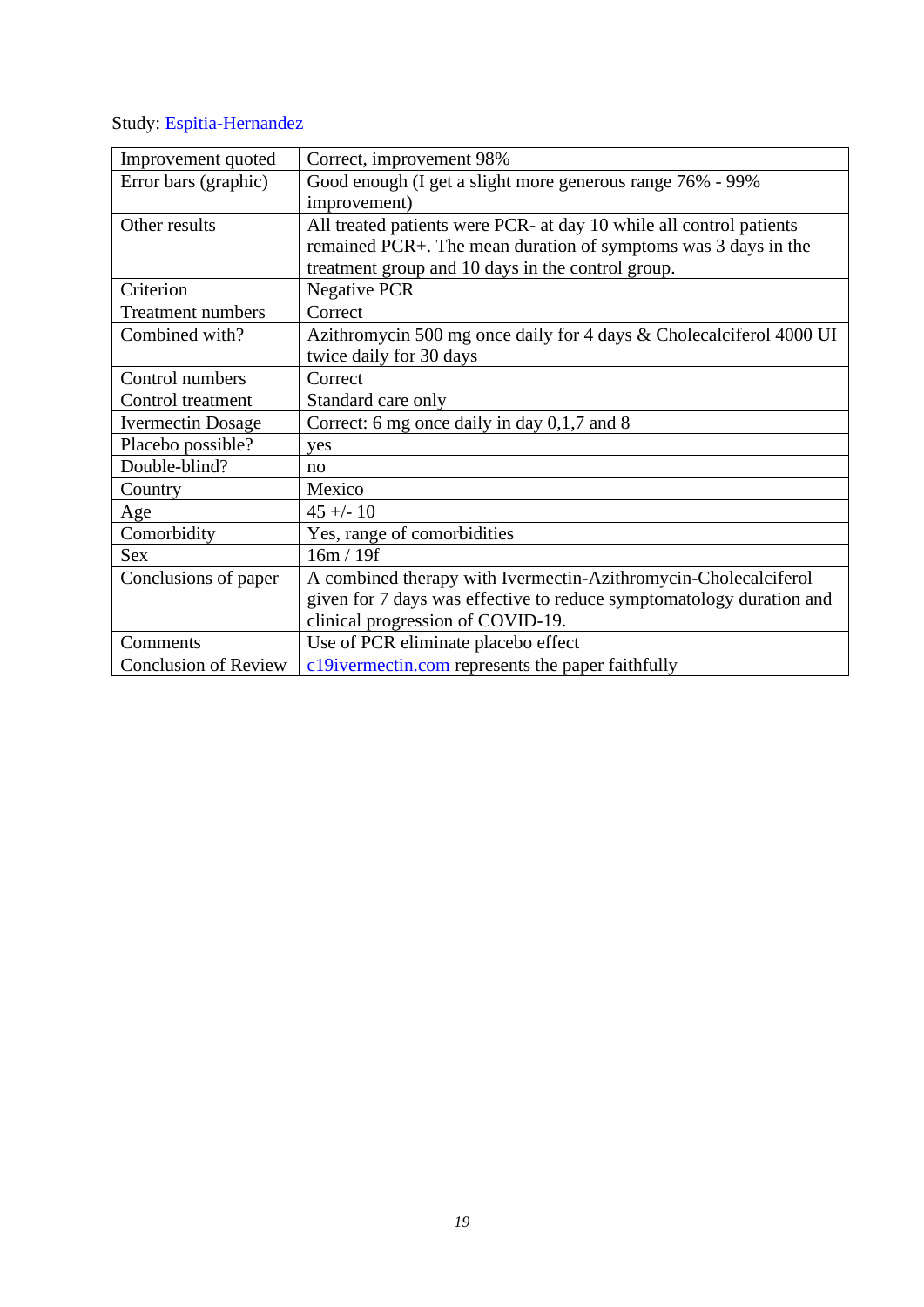Study: **[Elalfy](https://onlinelibrary.wiley.com/doi/epdf/10.1002/jmv.26880)** 

| Improvement quoted          | Correct, 87%                                                           |
|-----------------------------|------------------------------------------------------------------------|
| Error bars (graphic)        | I get a slightly broader range of improvement: 56% - 96% (cf, the      |
|                             | site's claim of 73% - 94%). It'll do.                                  |
| Other results               |                                                                        |
| Criterion                   | Viral clearance by day 15                                              |
| <b>Treatment numbers</b>    | Correct                                                                |
| Combined with?              | Nitazoxanide (500mg), ribavirin (3 x 400mg), Zinc                      |
| Control numbers             | Correct                                                                |
| Control treatment           | Supportive treatment only, sometimes ad hoc AZM                        |
| <b>Ivermectin Dosage</b>    | Mostly correct (36 mg) but heavier people would have had 48 mg in      |
|                             | four days. Actual dose regime is 18mg or 24mg every 3 days for 2       |
|                             | weeks.                                                                 |
| Placebo possible?           | Not randomised, possible                                               |
| Double-blind?               | no                                                                     |
| Country                     | Egypt                                                                  |
| Age                         | $38 + - 12$                                                            |
| Comorbidity                 | Not specified as excluded                                              |
| <b>Sex</b>                  | 52m/61f                                                                |
| Conclusions of paper        | The combined use of nitazoxanide, ribavirin, and ivermectin plus zinc  |
|                             | supplement effectively cleared the SARS-COV-2 from the                 |
|                             | nasopharynx in a shorter time than symptomatic therapy.                |
| Comments                    |                                                                        |
| <b>Conclusion of Review</b> | c19ivermectin.com represents the paper faithfully other than the above |
|                             | minor difference on the lower bound improvement (which might be my     |
|                             | error)                                                                 |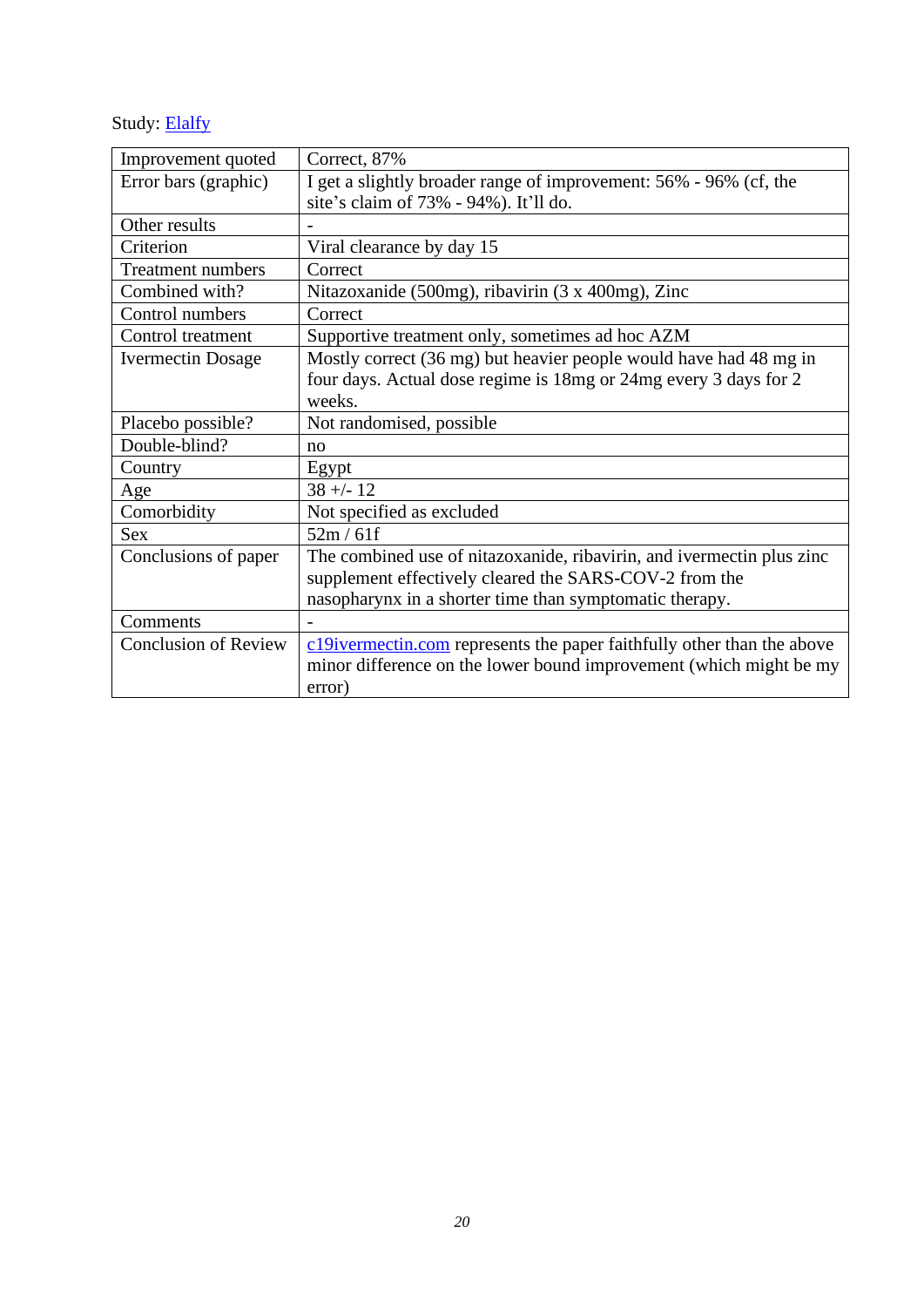Study: [Aref](https://www.dovepress.com/getfile.php?fileID=70515)

| Improvement quoted          | Correct using the c19ivermectin.com criterion (below), i.e., 63%.        |
|-----------------------------|--------------------------------------------------------------------------|
|                             | Using proportion with two consecutive negative PCR tests I get 79%       |
|                             | (and this figure is also quoted on the site's details page).             |
| Error bars (graphic)        | Using proportion with two consecutive negative PCR tests ( $p = 0.004$ ) |
|                             | I get an improvement range of 39% - 92% compared with the duration       |
|                             | of fever data which gives 38% - 789% - Correct                           |
| Other results               | 3 patients in the treated group progressed to the more severe stage of   |
|                             | Covid, compared to 14 in the Control group                               |
| Criterion                   | c19ivermectin.com uses relative duration of fever (rather arbitrarily?). |
|                             | As an alternative I use proportion with two consecutive negative PCR     |
|                             | tests.                                                                   |
| <b>Treatment numbers</b>    | c19ivermectin.com does not give risk figures for relative duration of    |
|                             | fever. For proportion with two consecutive negative PCR test the risk    |
|                             | is $3/57$                                                                |
| Combined with?              | Same drugs as Control                                                    |
| Control numbers             | c19ivermectin.com does not give risk figures for relative duration of    |
|                             | fever. For proportion with two consecutive negative PCR test the risk    |
|                             | is 14/57                                                                 |
| Control treatment           | HCQ 500mg twice daily; AZM 1g, then 500mg daily for 3 days               |
| <b>Ivermectin Dosage</b>    | ivermectin nasal spray twice daily + same drugs as Control. This         |
|                             | method of delivery makes dosage in mg unclear $\&$ is not stated in the  |
|                             | paper                                                                    |
| Placebo possible?           | Not randomised or blind                                                  |
| Double-blind?               | no                                                                       |
| Country                     | Egypt                                                                    |
| Age                         | $45 + - 19$                                                              |
| Comorbidity                 | Co-morbidities were present in 47 patients (41.2%)                       |
| <b>Sex</b>                  | 82m / 32f (same sex ratio in Control and Treated groups)                 |
| Conclusions of paper        | Local use of ivermectin mucoadhesive nanosuspension nasal spray is       |
|                             | safe and effective in treatment of patients with mild COVID-19 with      |
|                             | rapid viral clearance and short ening the anosmia duration               |
| Comments                    | PCR probably proof against placebo effect, though possibly not fever     |
|                             | criterion(?). Improvement is wrt Control treatment with HCQ+AZM.         |
| <b>Conclusion of Review</b> | c19ivermectin.com represents the paper faithfully                        |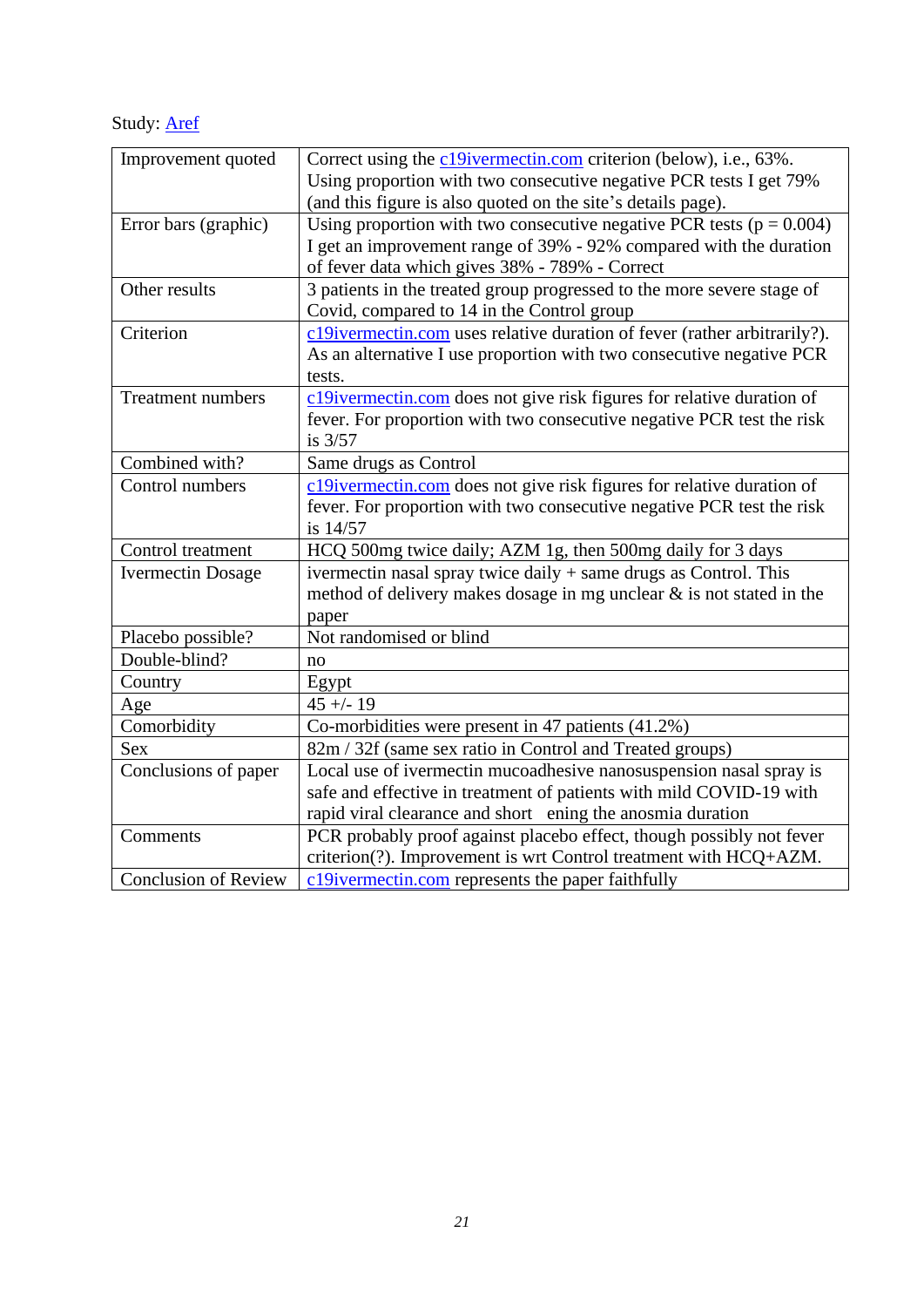# Study: [Merino](https://c19ivermectin.com/merino.html)

| Improvement quoted          | Correct in that model 7 gives 74.4%. However there are six other       |
|-----------------------------|------------------------------------------------------------------------|
|                             | models which produce improvement estimates between 30 % & 76%          |
| Error bars (graphic)        | Correct (model 7 range of improvement 42% - 88%)                       |
| Other results               |                                                                        |
| Criterion                   | Risk of hospitalisation (model 7 used). Each of 7 models used          |
|                             | multivariate regression controlling for effects of age, sex and        |
|                             | comorbidities as well as use, or not, of the "medical kit"             |
| <b>Treatment numbers</b>    | Percentages used – absolute numbers extremely large (tens of           |
|                             | thousands)                                                             |
| Combined with?              | No other drugs (except paracetamol)                                    |
| Control numbers             | See above                                                              |
| Control treatment           | Standard care only, no drugs                                           |
| <b>Ivermectin Dosage</b>    | Correct (24mg over two days)                                           |
| Placebo possible?           | Yes (patients knew if they were given a kit or not)                    |
| Double-blind?               | no                                                                     |
| Country                     | Mexico                                                                 |
| Age                         | Large numbers at all ages $0 - 70 +$ , but age is controlled for in    |
|                             | regression analyses                                                    |
| Comorbidity                 | Yes, but similar between control and treated group                     |
| <b>Sex</b>                  | 47% male                                                               |
| Conclusions of paper        | We found a significant reduction in hospitalizations among patients    |
|                             | who received the ivermectin-based medical kit; the range of the effect |
|                             | is 52%-76% depending on model specification.                           |
| Comments                    | 233,338 patients in study – huge number. 311 hospitalised with         |
|                             | ivermectin kit; 1,884 hospitalised without.                            |
| <b>Conclusion of Review</b> | c19ivermectin.com represents the paper faithfully                      |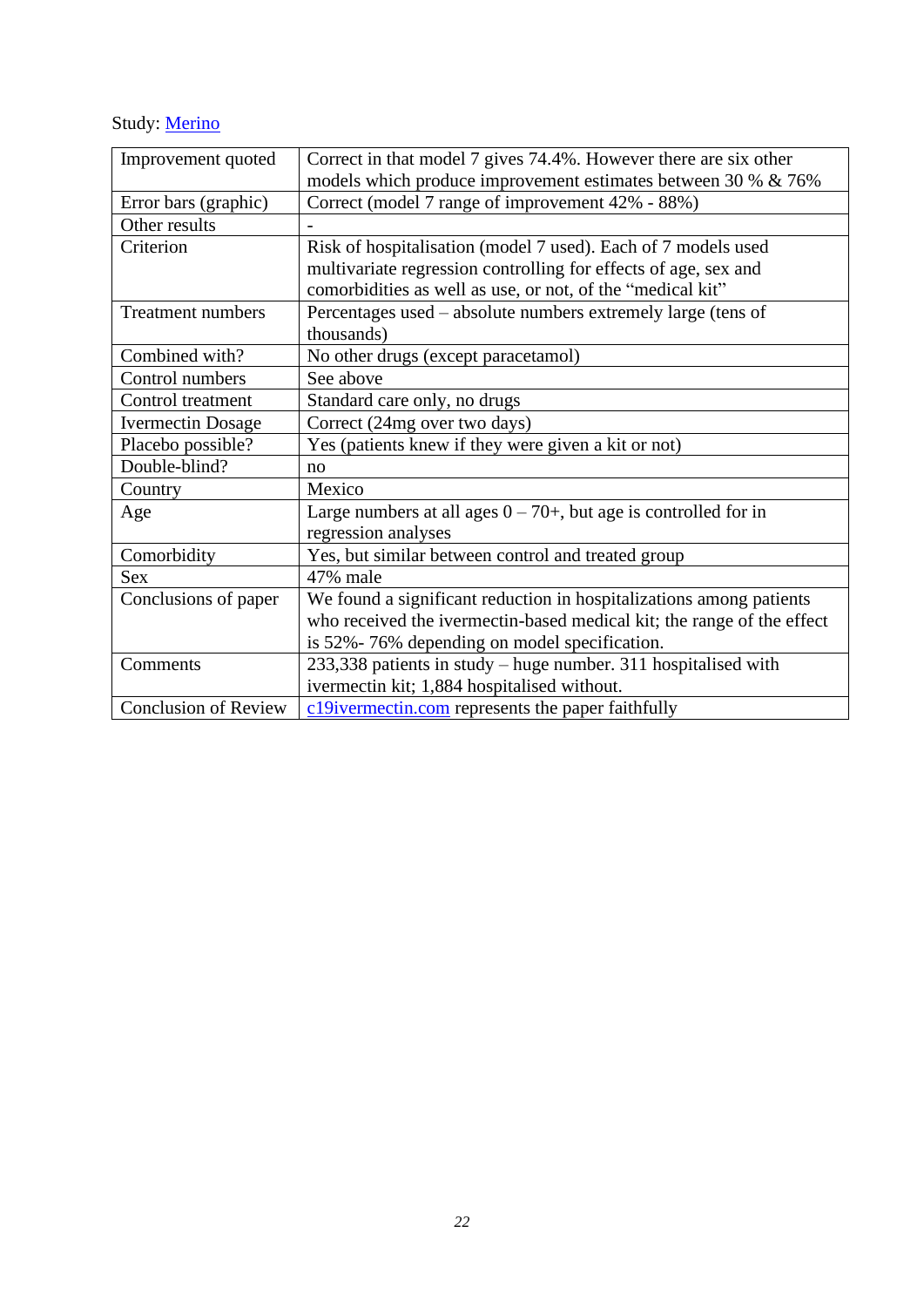# **Appendix B: Summary of Checks of Prophylaxis Studies**

| Improvement quoted          | Correct, 96%                                                           |
|-----------------------------|------------------------------------------------------------------------|
| Error bars (graphic)        | Using $p=0.001$ I get 75% - 99%. Site's quoted range seems overly      |
|                             | conservative (37% to near 100%)                                        |
| Other results               |                                                                        |
| Criterion                   | Number testing positive after 28 days                                  |
| <b>Treatment numbers</b>    | Correct                                                                |
| Combined with?              | Iota carrageenan nasal spray and Ivermectin oral drops (used as buccal |
|                             | drops),5 times per day                                                 |
| Control numbers             | Correct                                                                |
| Control treatment           | Standard prophylactic measures and PPE only                            |
| <b>Ivermectin Dosage</b>    | I was unable to confirm the dosage (site states 14mg, at 1mg per day   |
|                             | for first 14 days)                                                     |
| Placebo possible?           | Randomised, probably blind to patient                                  |
| Double-blind?               | Don't think so                                                         |
| Country                     | Argentina                                                              |
| Age                         | $25 - 60$ , mean 40                                                    |
| Comorbidity                 | None – health workers                                                  |
| <b>Sex</b>                  | 87m / 142f (low number of men in Control)                              |
| Conclusions of paper        | None given                                                             |
| Comments                    | Trial on health personnel; all PCR negative initially                  |
| <b>Conclusion of Review</b> | c19ivermectin.com represents the paper faithfully except minor         |
|                             | difference on lower bound improvement where the site seems overly      |
|                             | conservative                                                           |

<span id="page-22-0"></span>Study: [Carvallo](https://clinicaltrials.gov/ct2/show/results/NCT04425850?view=results)<sup>1</sup> (RCT though c<sup>19</sup>ivermectin.com does not record it as such)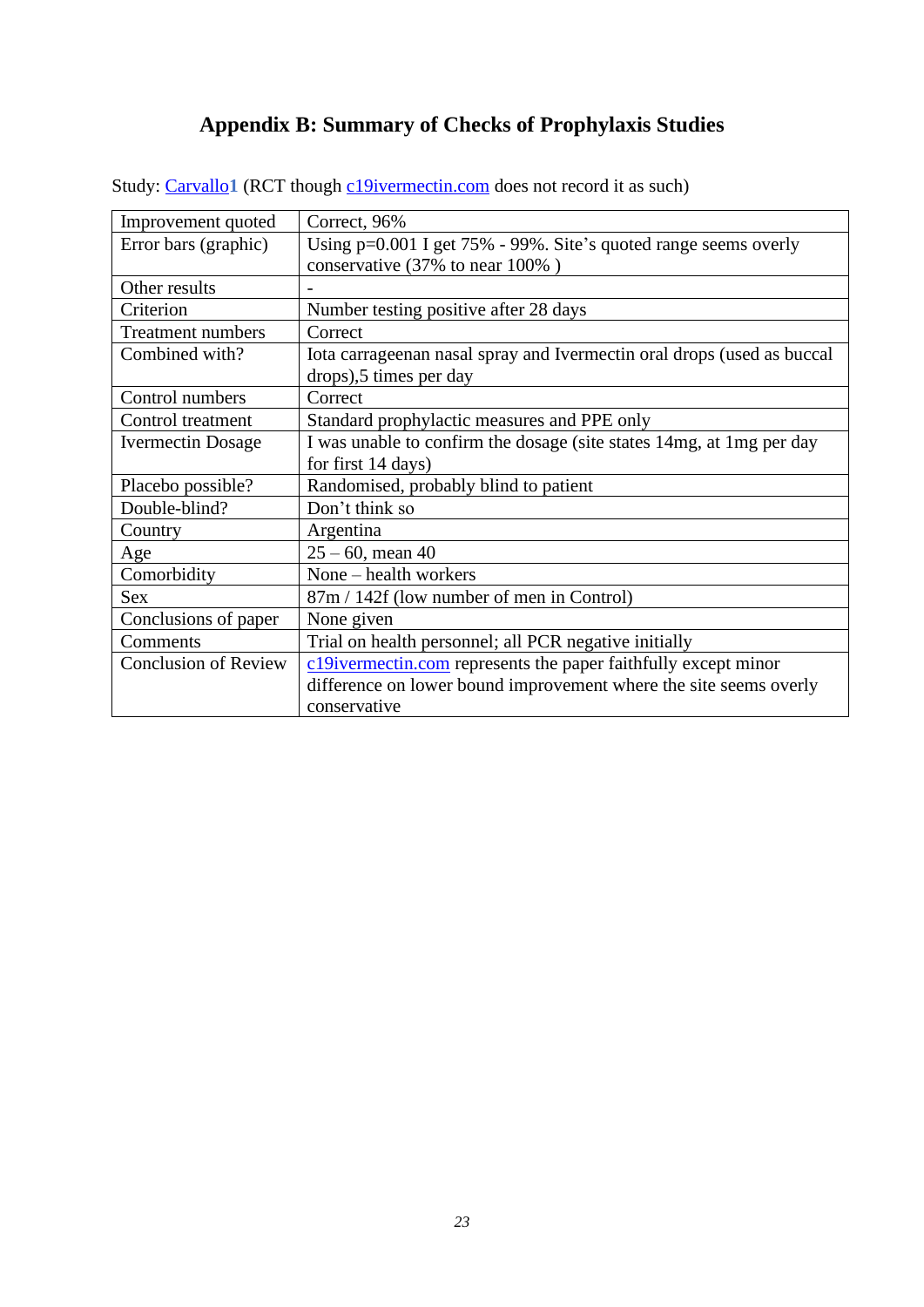| Improvement quoted          | Correct, 100%                                                                                                                                                                                                                       |
|-----------------------------|-------------------------------------------------------------------------------------------------------------------------------------------------------------------------------------------------------------------------------------|
| Error bars (graphic)        | Correct, very tight 94% - 100% improvement                                                                                                                                                                                          |
| Other results               | Health care workers in hospitals (4 centres). Total subjects 1,195. Very<br>emphatic results 0 oo 788 treated cf 237 oo 407 tested positive. Latter<br>very high infection rate was despite claimed adherence to "standard<br>PPE". |
| Criterion                   | Positive test                                                                                                                                                                                                                       |
| <b>Treatment numbers</b>    | Correct                                                                                                                                                                                                                             |
| Combined with?              | Carrageenan 4 times per day*                                                                                                                                                                                                        |
| Control numbers             | Correct                                                                                                                                                                                                                             |
| Control treatment           | None, just PPE                                                                                                                                                                                                                      |
| <b>Ivermectin Dosage</b>    | 12 mg weekly (hence site correct, 48mg total)                                                                                                                                                                                       |
| Placebo possible?           | Not really, criterion is test                                                                                                                                                                                                       |
| Double-blind?               | no                                                                                                                                                                                                                                  |
| Country                     | Argentina                                                                                                                                                                                                                           |
| Age                         | Not stated                                                                                                                                                                                                                          |
| Comorbidity                 | No - healthcare workers                                                                                                                                                                                                             |
| <b>Sex</b>                  | Not stated                                                                                                                                                                                                                          |
| Conclusions of paper        | By using ivermectin in oral solution and carrageenan in nasal spray                                                                                                                                                                 |
|                             | form, we are providing an inexpensive, safe and effective means to                                                                                                                                                                  |
|                             | protect people from contagion and serious forms of the disease                                                                                                                                                                      |
| Comments                    | *The authors later reported that carrage enan is not necessary in this                                                                                                                                                              |
|                             | protocol (see (2) Interview With Dr. Hector Carvallo: Pioneer In                                                                                                                                                                    |
|                             | Ivermectin, Iota Carrageenan, Bromhexine And COVID-19 -                                                                                                                                                                             |
|                             | YouTube)                                                                                                                                                                                                                            |
| <b>Conclusion of Review</b> | c19ivermectin.com represents the paper faithfully                                                                                                                                                                                   |

Study: [Carvallo2](https://medicalpressopenaccess.com/upload/1605709669_1007.pdf) This is a large study for which Carvallo1 was the pilot.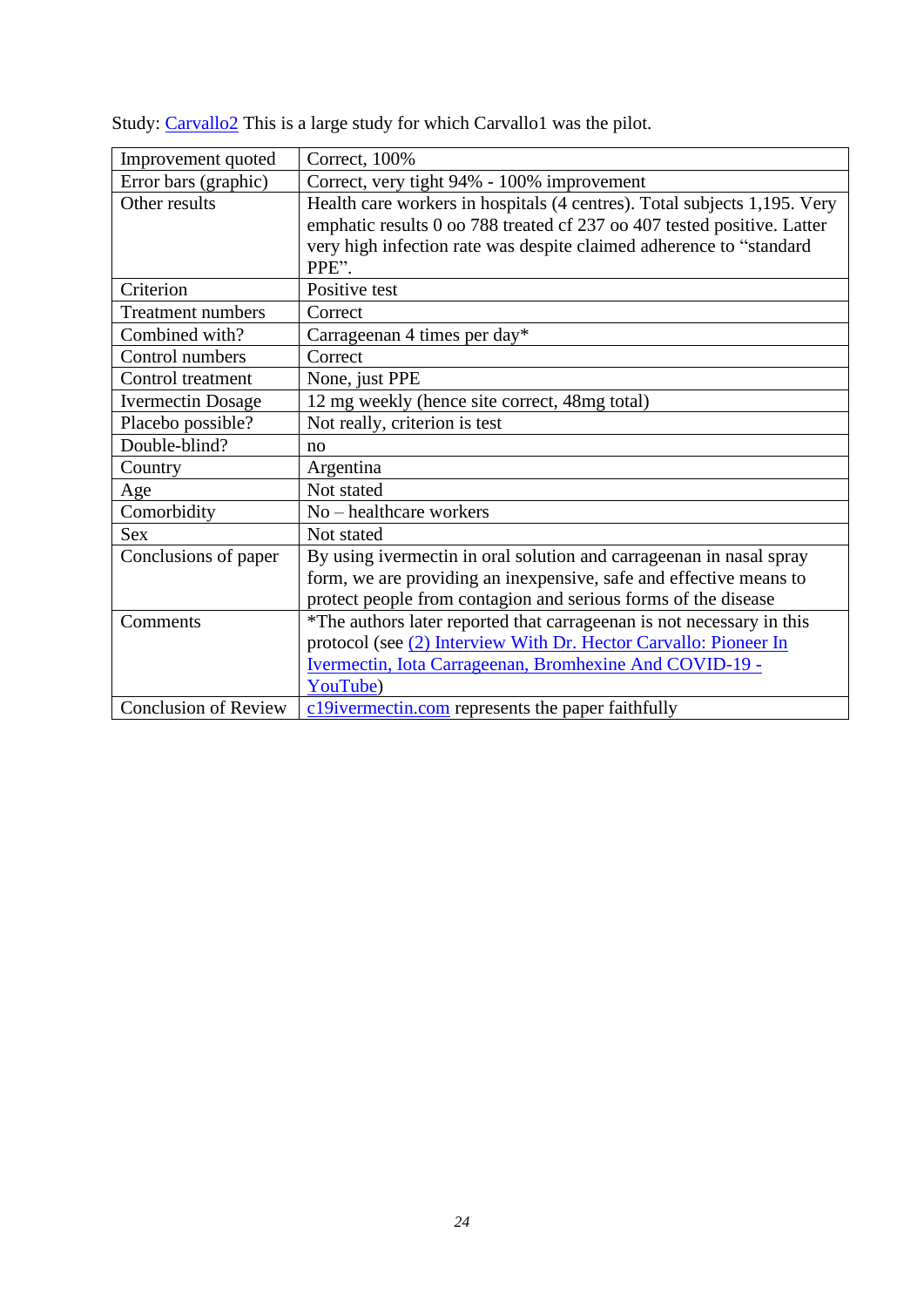Study: <u>[Alam](https://www.ejmed.org/index.php/ejmed/article/view/599/337)</u>

| Improvement quoted          | Correct, 91% improvement                                              |
|-----------------------------|-----------------------------------------------------------------------|
| Error bars (graphic)        | I was not able to confirm the p value used by site, but assuming      |
|                             | $p=0.001$ then improvement range is 62% - 98% - close enough          |
| Other results               |                                                                       |
| Criterion                   | Clinical symptoms                                                     |
| <b>Treatment numbers</b>    | Correct                                                               |
| Combined with?              |                                                                       |
| Control numbers             | Correct                                                               |
| Control treatment           | none                                                                  |
| <b>Ivermectin Dosage</b>    | Correct, 12mg monthly for 4 months                                    |
| Placebo possible?           | Yes, as effect criterion was experience of symptoms                   |
| Double-blind?               | no                                                                    |
| Country                     | Bangladesh                                                            |
| Age                         | $25 - 60$ , mean 37                                                   |
| Comorbidity                 | Yes for $\sim 32\%$                                                   |
| <b>Sex</b>                  | 42m / 76f                                                             |
| Conclusions of paper        | Ivermectin, an FDA-approved, safe, cheap and widely available         |
|                             | drug, should be subjected to large-scale trials all over the world to |
|                             | ascertain its effectiveness as pre-exposure prophylaxis for COVID-19. |
|                             | It is a worthy approach to expand the use of this drug for pre-       |
|                             | exposure prophylaxis of COVID-19                                      |
| Comments                    | Health workers exposed to infected patients                           |
| <b>Conclusion of Review</b> | c19ivermectin.com represents the paper faithfully subject to above    |
|                             | unknowns                                                              |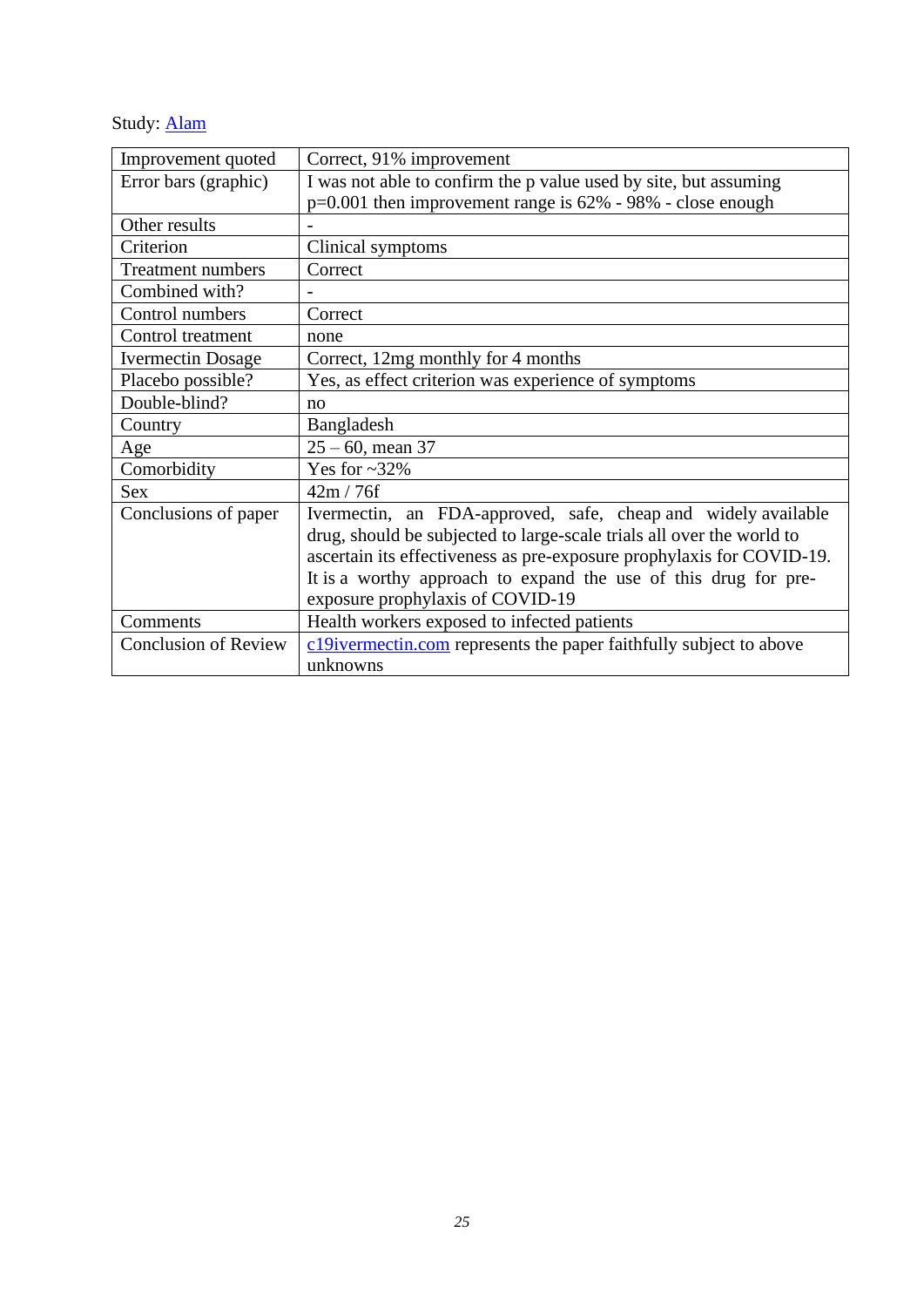Study: **[Seet](https://www.ijidonline.com/action/showPdf?pii=S1201-9712%2821%2900345-3)** (RCT)

| Improvement quoted          | Correct (improvement 50%)                                               |
|-----------------------------|-------------------------------------------------------------------------|
| Error bars (graphic)        | Correct (improvement range 20% - 69%).                                  |
| Other results               | See below                                                               |
| Criterion                   | For trial main results (essentially for HCQ):-                          |
|                             | Positive serologic test for SARS-CoV-2 antibody on day 42, or a         |
|                             | positive PCR test for SARS-CoV-2 at any time up to day 42.              |
|                             | But for Ivermectin c19ivermectin.com has used the occurrence of acute   |
|                             | respiratory symptoms over 42 days. This is important because, based     |
|                             | on infection evidence, there was no indication of Ivermectin efficacy.  |
| <b>Treatment numbers</b>    | Correct                                                                 |
| Combined with?              | See below                                                               |
| Control numbers             | Correct                                                                 |
| Control treatment           | See below                                                               |
| <b>Ivermectin Dosage</b>    | Five different treatments in 40 groups:-                                |
|                             | HCQ, 400mg, then 200mg daily for 42 days; OR,                           |
|                             | Ivermectin, 12mg ONCE only; (hence Correct);                            |
|                             | povidone-iodine throat spray (3 times/day, 270 mg/day); OR,             |
|                             | oral zinc (80 mg/day) + vitamin C (500 mg/day); OR,                     |
|                             | oral vitamin C, 500 mg/day.                                             |
|                             | Ivermectin dose was very low for a 42 day prophylaxis, so not clear if  |
|                             | the is a meaningful test for Ivermectin. The trials was primarily of    |
|                             | HCQ. (It's presence in body would be virtually nil over most of the 42  |
|                             | day period).                                                            |
| Placebo possible?           | Probably not - patients unlikely to know which treatment they were      |
|                             | receiving and in any case HCQ was probably being promoted as the        |
|                             | "treatment under examination". Random on dormitory basis.               |
| Double-blind?               | no                                                                      |
| Country                     | Singapore                                                               |
| Age                         | Mean 33                                                                 |
| Comorbidity                 | Very low                                                                |
| <b>Sex</b>                  | 100% male                                                               |
| Conclusions of paper        | Conclusions relate to HCQ which was the main drug of study.             |
|                             | "significant absolute risk reductions (%, 98.75% confidence interval)   |
|                             | were observed for oral hydroxychloroquine $(21\%, 2-42\%)$ and          |
|                             | povidone-iodine throat spray (24%, 7-39%). No statistically significant |
|                             | differences were observed with oral zinc/vitamin C combination (23%,    |
|                             | $-5$ to $+41\%$ ) and ivermectin (5%, $-10$ to $+22\%$ )."              |
| Comments                    | Migrant workers in quarantine, all negative at start                    |
| <b>Conclusion of Review</b> | c19ivermectin.com numerical results are correct assuming effect is      |
|                             | based on acute respiratory symptoms, but infection data would not be    |
|                             | supportive of an effect. However, one modest dose could not be          |
|                             | expected to provide prophylaxis over 42 days, so the test is actually   |
|                             | meaningless for Ivermectin – and it is remarkable that using acute      |
|                             | symptoms showed a benefit. Overall I think its inclusion is fair game   |
|                             | game.                                                                   |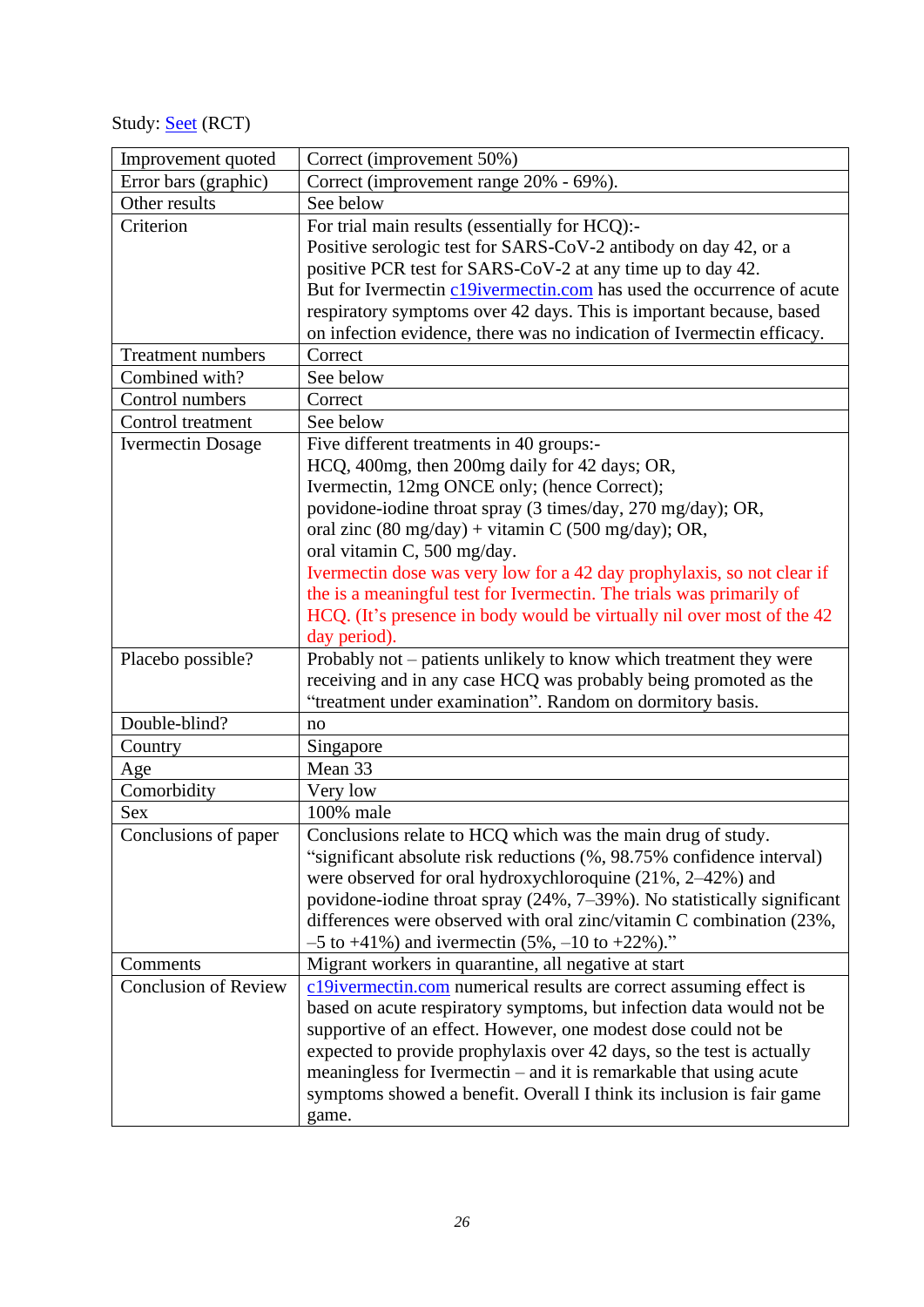# Study: [Shouman](https://www.jcdr.net/articles/PDF/14529/46795_CE%5bRa%5d_F(Sh)_PF1(SY_OM)_PFA_(OM)_PN(KM).pdf) (RCT)

| Improvement quoted          | Almost – I make it 87% (cf quoted 91%, and paper itself quotes     |
|-----------------------------|--------------------------------------------------------------------|
|                             | 92.6%). Good enough.                                               |
| Error bars (graphic)        | I get a somewhat broader 95% CL improvement range (57% - 96%), cf. |
|                             | the site's 77% - 97%.                                              |
| Other results               |                                                                    |
| Criterion                   | Development of symptoms (fever and respiratory symptoms) over two  |
|                             | week period                                                        |
| <b>Treatment numbers</b>    | Correct                                                            |
| Combined with?              | none                                                               |
| Control numbers             | Correct                                                            |
| Control treatment           | none                                                               |
| <b>Ivermectin Dosage</b>    | Correct: Typically 2 x 18mg                                        |
| Placebo possible?           | Yes "open label" trial, but randomised                             |
| Double-blind?               | no                                                                 |
| Country                     | Egypt                                                              |
| Age                         | $40 + - 15$                                                        |
| Comorbidity                 | Yes in approx. 25% of both groups                                  |
| Sex                         | 51%m / 49%f                                                        |
| Conclusions of paper        | Ivermectin is suggested to be a promising, effective and safe      |
|                             | chemoprophylactic drug in management of COVID-19                   |
| Comments                    |                                                                    |
| <b>Conclusion of Review</b> | c19ivermectin.com represents the paper faithfully                  |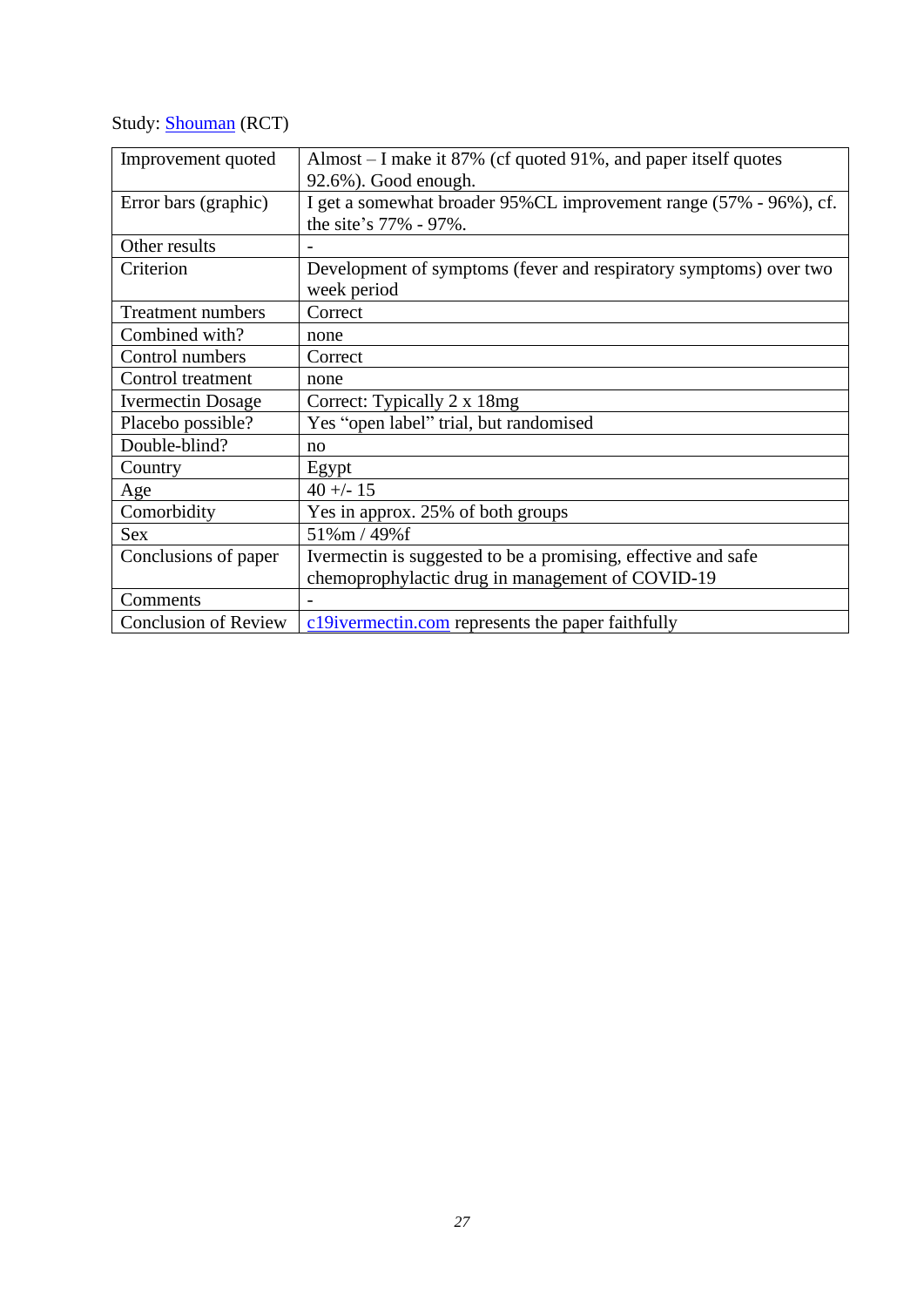# **Appendix C: Summary of Checks of Late Treatment Studies**

<span id="page-27-0"></span>Study: **[Hashim](http://www.iraqijms.net/upload/pdf/iraqijms60db8b76d3b1e.pdf)** (RCT)

| Improvement quoted          | Correct (improvement 91%)                                                   |
|-----------------------------|-----------------------------------------------------------------------------|
| Error bars (graphic)        | Correct: improvement range from no improvement to 99%                       |
| Other results               | 9 of 11 patients classed as critical (and not counted in the trial results) |
|                             | survived on the Ivermectin+doxycycline regime.                              |
| Criterion                   | Death                                                                       |
| <b>Treatment numbers</b>    | Correct                                                                     |
| Combined with?              | 100 mg doxycycline twice per day for 5-10 days plus standard therapy        |
|                             | as per Control                                                              |
| Control numbers             | Correct                                                                     |
| Control treatment           | AZM, Zinc, dexamethasone, vitamins                                          |
| <b>Ivermectin Dosage</b>    | Correct: 0.2mg/kg per day for 2 or 3 days                                   |
| Placebo possible?           | Unlikely, randomised                                                        |
| Double-blind?               | Don't know                                                                  |
| Country                     | Iraq                                                                        |
| Age                         | $49 + -9(16 - 86)$                                                          |
| Comorbidity                 | Unknown, but likely in the older patients                                   |
| <b>Sex</b>                  | 52%m / 48%f                                                                 |
| Conclusions of paper        | Ivermectin with doxycycline reduced the time to recovery, reduced the       |
|                             | percentage of patients progressing to more advanced stage of disease,       |
|                             | and reduced mortality rate in severe patients from 22.72% to 0%.            |
| Comments                    |                                                                             |
| <b>Conclusion of Review</b> | c19ivermectin.com represents the paper faithfully                           |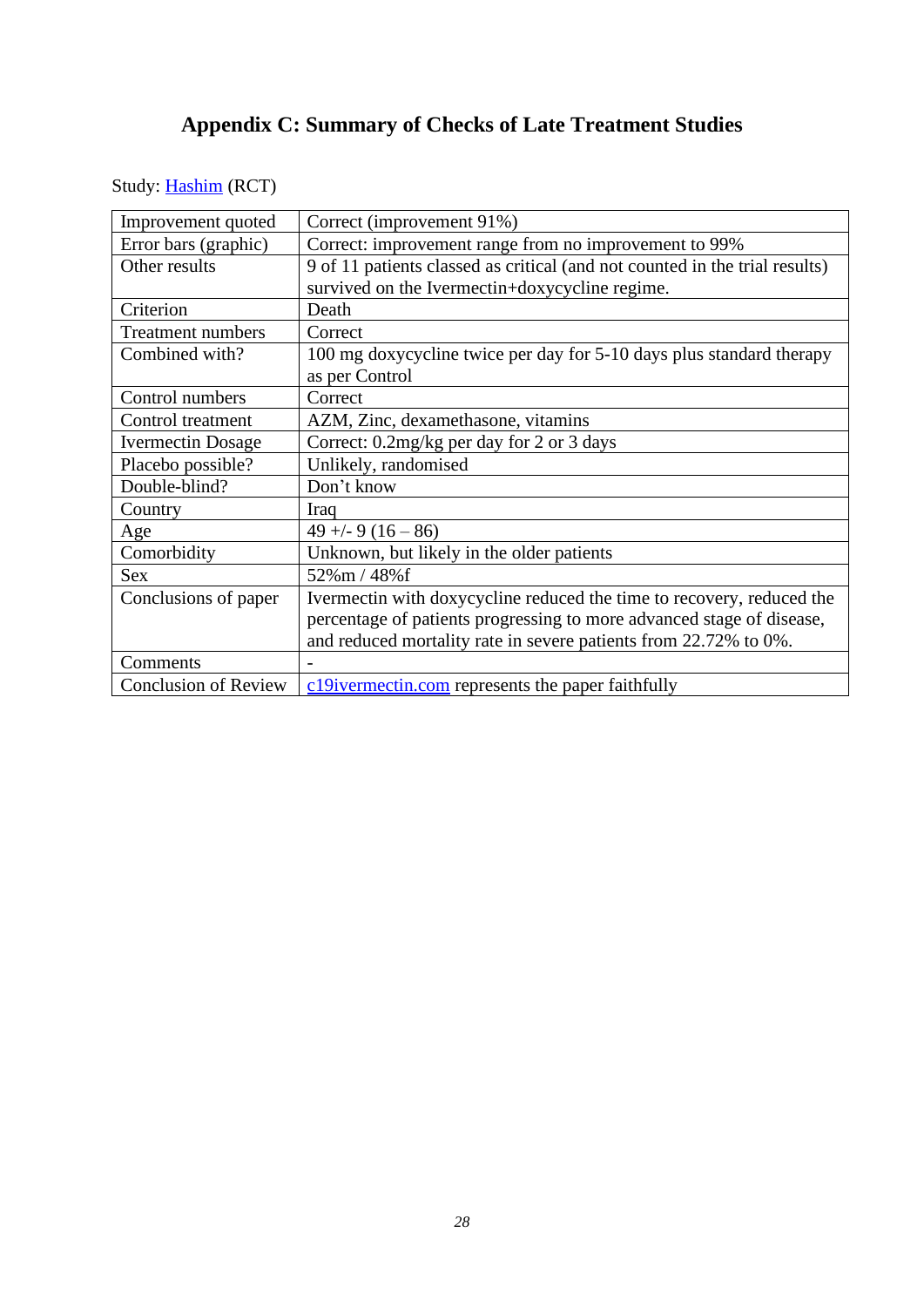# Study: [Lima-Morales](https://pdf.sciencedirectassets.com/272991/1-s2.0-S1201971221X00033/1-s2.0-S1201971221001004/main.pdf?X-Amz-Security-Token=IQoJb3JpZ2luX2VjEBIaCXVzLWVhc3QtMSJHMEUCIQDAVLy9T0lh5ec9MHczpUkT9z6%2FqABYSdk5zXsoCUR60gIgSybXrYoG2U2e5R5tkziGeLgnWFH1Qmc1wmnGLgxnhGkq%2BgMISxAEGgwwNTkwMDM1NDY4NjUiDIM0aFjbC9ySRUlP0yrXA8tJ8o4pKYyo0rZyljdwIuNA%2Fd7atBpehrpNnvbpTRIXS7KesbN5hB3Q8bjjaL48lfX%2BDMvCvMB5MNwAlHkuHKp7qkWbj8IskILviohq8%2BdMuOiLVmSkA06Zaf9cHvqG6PkRu%2BZ7820nyslYk3Z4bVRzmtpcokelpscdH6dgfV0POEu7oMFYZXSNj4ok4zPGgXiGNaqfx2W6wtiglVdcfP8zYbs6dAJ0wDjciAZgOcSxUnJi6mx7ATGhl%2BArgocffgX4dtl5YSUYNjQmT9A1TU5j%2BxTydNoUV07Xa0inAFqkdnNGxiiyU%2BMT2IePMrNLBiKLga2aAkdWXamC6TLD5TqahdB3ls%2FPHBTURBy5s2zTLkPrEKR8UX%2FVbs9s%2F0OUHxK6hNSjWrup3QVmZv7ObQTowiPnEiuLqUZN%2FpWFatGBxUYXpUz%2BbaUr1%2FLg5faJIl77FM9iFNlSsbClRGJXy%2BcRCtUBQmrLMqCQ24wgJ0J17oyFDJ8yzUj9IqTfq3VfZ7qHve8EOjSn97PdzQMXvekMt7xA9i8Ag2PNt86%2BrfKJjhUpyJmQjowNxw8NmzUyzUR%2BxMRL14A6xUainsLFl8C9KlxfMkfqSJ%2FoHVkRxm8Ed03idfORYjC6iZqJBjqlATTQTDA4k8smhDXZJNnhJSqKPcxz04yNeLRiZ%2BAOSyfzOwQSCIbh71EBVWZcGEkYbug134Gy4OFL0C90sTwngGErYpkw3vwmnkXmSr4eWpYOZslMs%2BXsiD0QY0xCEgW2aihu2KMZl73VLfmT%2FBPWYnxKc8kxToqdOWDj3zSnFFshCAl2jJ2GT%2FO%2B5p9HpY8eH7b87t5YtbcFBt7BO1r8FRkwtS8bPw%3D%3D&X-Amz-Algorithm=AWS4-HMAC-SHA256&X-Amz-Date=20210825T190418Z&X-Amz-SignedHeaders=host&X-Amz-Expires=300&X-Amz-Credential=ASIAQ3PHCVTY3ATNJ3EK%2F20210825%2Fus-east-1%2Fs3%2Faws4_request&X-Amz-Signature=6a465bd4aa89d4a2502b70939b09e8b7ddde4ecd6db34125954852890693904d&hash=37fd859a8c4a5cbd3b8128e7b9fdf33759d81319a361a4d5586966e10fb39a77&host=68042c943591013ac2b2430a89b270f6af2c76d8dfd086a07176afe7c76c2c61&pii=S1201971221001004&tid=spdf-e094e230-8e3a-4d6e-a89b-5ef2b17970d5&sid=23a240f87295e04c4c2827843d51f3257385gxrqb&type=client)

| Improvement quoted          | Correct (I get improvement 83%)                                                |
|-----------------------------|--------------------------------------------------------------------------------|
| Error bars (graphic)        | Correct (get improvement range 51% - 94%)                                      |
| Other results               | Improved recovery time and avoidance of hospitalisation also                   |
| Criterion                   | Death                                                                          |
| <b>Treatment numbers</b>    | Correct                                                                        |
| Combined with?              | Azithromycin (500mg/dy for 4 days), Montelukast (60mg then 10mg                |
|                             | per day), and Acetylsalicylic acid                                             |
| Control numbers             | Correct                                                                        |
| Control treatment           | Various treatments                                                             |
| <b>Ivermectin Dosage</b>    | Correct 12mg single dose                                                       |
| Placebo possible?           | no                                                                             |
| Double-blind?               | no                                                                             |
| Country                     | Mexico                                                                         |
| Age                         | $18-80$ ; mean 41 (treatment), 46 (control)                                    |
| Comorbidity                 | 39% in treatment group; 46% in Control group                                   |
| <b>Sex</b>                  | 47.5% m (treatment); 57.8% m (control)                                         |
| Conclusions of paper        | TNR4 therapy (the combined drug treatment used) improved recovery              |
|                             | and prevented the risk of hospitalization and death among                      |
|                             | ambulatory COVID-19 cases.                                                     |
| Comments                    | Slight concern that greater proportion of males and comorbidities, and         |
|                             | older people, in Control group may bias the results. However this              |
|                             | concern is allayed because details in the paper show that far larger           |
|                             | proportions $(>=3.5 \text{ times})$ of control patients died in each sub-class |
|                             | defined by (a) males, (b)age, (c)comorbidities.                                |
| <b>Conclusion of Review</b> | c19ivermectin.com represents the paper faithfully. However, as regards         |
|                             | Ivermectin efficacy it should be noted that this is a combined drug            |
|                             | treatment.                                                                     |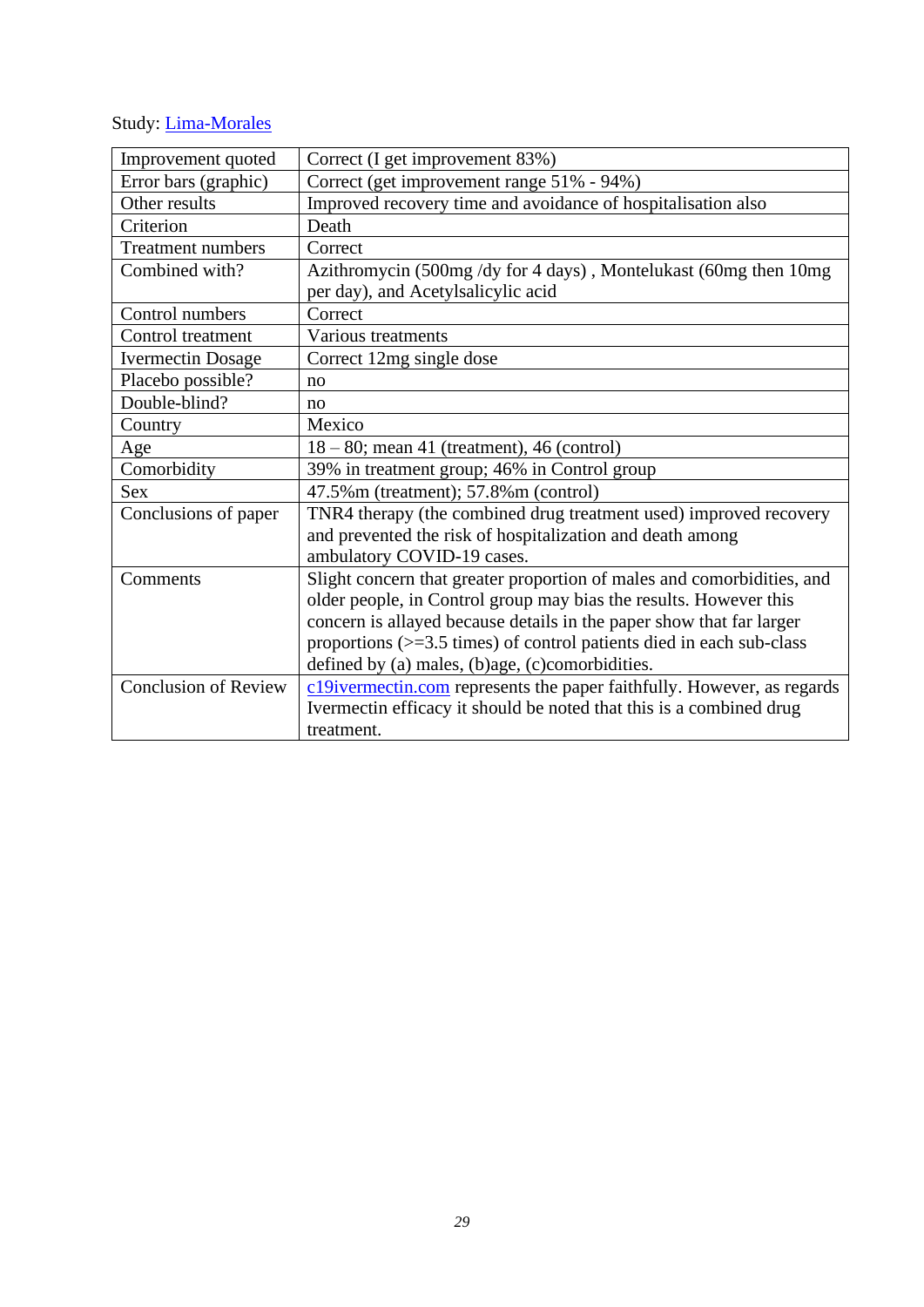Study: **[Ahsan](https://www.cureus.com/articles/56545-clinical-variants-characteristics-and-outcomes-among-covid-19-patients-a-case-series-analysis-at-a-tertiary-care-hospital-in-karachi-pakistan)** 

| Improvement quoted          | Correct (improvement 50%)                                               |
|-----------------------------|-------------------------------------------------------------------------|
| Error bars (graphic)        | Correct if $p = 0.03$ , which I failed to confirm (improvement range is |
|                             | then $6\%$ to $73\%)$                                                   |
| Other results               | All patients who received assisted ventilation died                     |
| Criterion                   | Death                                                                   |
| Treatment numbers           | Correct                                                                 |
| Combined with?              | Various other drugs were combined with Ivermectin, and it seems that    |
|                             | different patients got different combinations                           |
| Control numbers             | Correct                                                                 |
| Control treatment           | A wide range of other drugs were used in unspecified combinations       |
|                             | which varied between patients                                           |
| <b>Ivermectin Dosage</b>    | Correct: $0.15 - 0.2$ mg/dy for 2 days                                  |
| Placebo possible?           | no                                                                      |
| Double-blind?               | no                                                                      |
| Country                     | Pakistan                                                                |
| Age                         | $56 + - 16$                                                             |
| Comorbidity                 | Yes, common                                                             |
| <b>Sex</b>                  | 55%m                                                                    |
| Conclusions of paper        | Best summarised by graphic below                                        |
| Comments                    | If my understanding is correct, patients received a variety of          |
|                             | combinations of several drugs. Treatment outcomes were best when        |
|                             | ivermection or doxycycline were one of the drugs used (see graph from   |
|                             | paper below). The "treatment" group is therefore all those patients who |
|                             | had Ivermectin among their drugs; whereas the "control" group           |
|                             | consists of all patients who did not get Ivermectin, but other drugs.   |
| <b>Conclusion of Review</b> | c19ivermectin.com represents the paper faithfully                       |

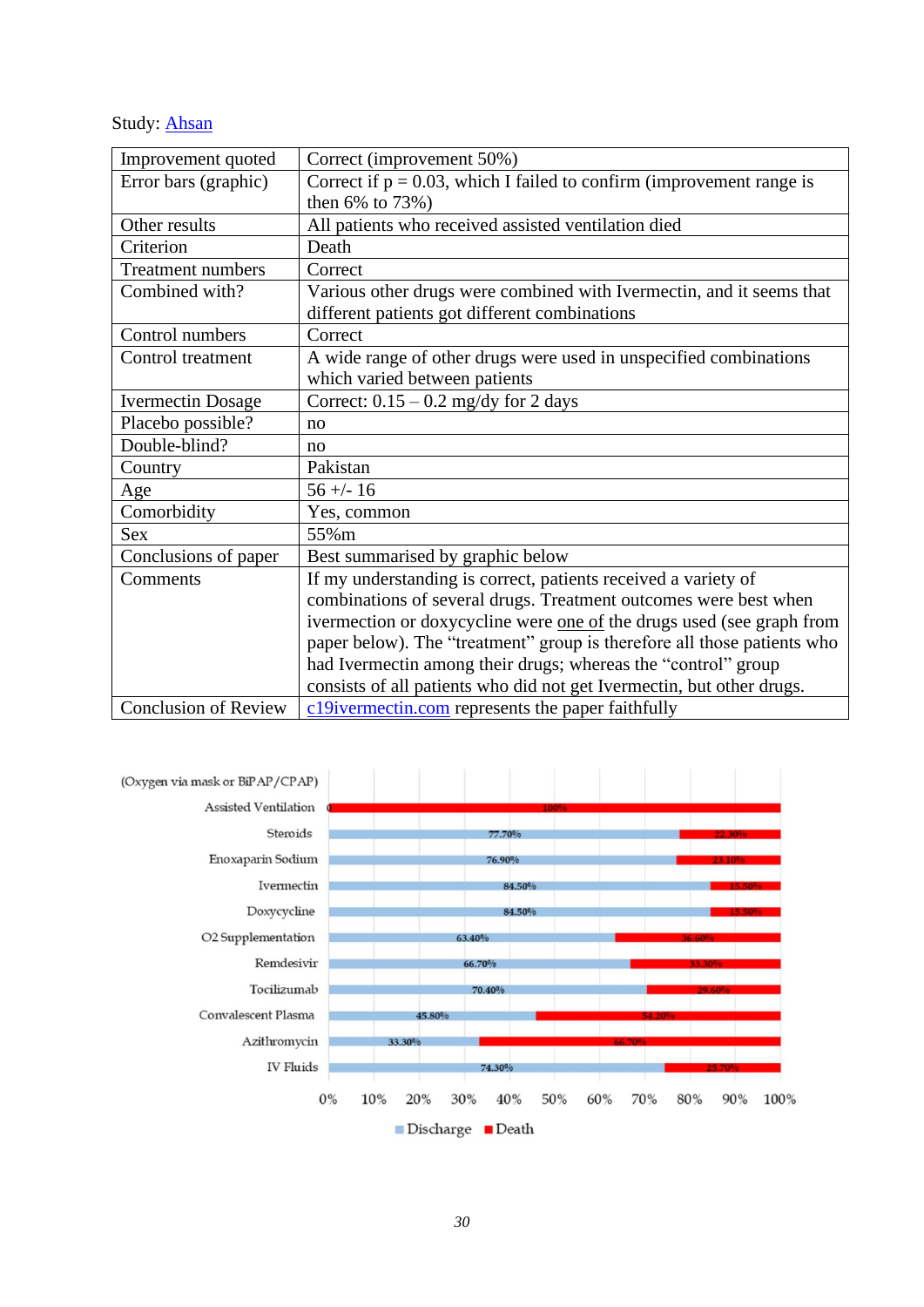Study: **[Pott-Junior](https://pdf.sciencedirectassets.com/305756/1-s2.0-S2214750020X00023/1-s2.0-S2214750021000445/main.pdf?X-Amz-Security-Token=IQoJb3JpZ2luX2VjEB4aCXVzLWVhc3QtMSJGMEQCIAsW7fysPPDWoafBuLziwIirOpBrzoYYR31JCKOREIGzAiAlNcqhT2mB253pyfp9stQ%2BTTJ8pfDbNtWzye3Uj2cyDSr6AwhXEAQaDDA1OTAwMzU0Njg2NSIMFX96pCjQmr5cIyYYKtcDedBNN31Tmzk5keXm4d%2F1p0jpU2X3PfBZQdQJOfZUklasrmFATDF%2B%2FBH0RDQcAo8y2upxBwO7mTgAkXmMZiCqkP0l4Ch4GPBJw4MVhK%2FomMBXbBFCi7yVarfxGKS7mfnwGx505nr3L%2FmTbMW3lD2iEshl0I6ETy07jEsfxv6v9NSfiklxk%2B5CCDNS6v5toHaasqP7VaZfvxZ%2B%2B%2Fir%2BSgAJWbfTDeQPcLkFDsnbA0z93jwm1RZqIpz44xSPpTQ6G7p8MoWTOdtO3L2jm%2BwzegQsFQxf2%2B9YqtLxmdFlRCIQ4RRR%2BzUfGKSSbvgUMzS%2F6hrJzmMlq4T6y65XH5QztnyxBZhwNJqDm4YM2Jf2cz3TgfldhX%2F%2Bp8Hk4RKvvIjdcrVGP8hxrGQI5d11BajcEX9TVGCEL7QeycIC2X1NCoYI6IdwH4TiI1AIYY0ruO83qqMAFzOV0RXCOGrkG0izxtM4WgSpVP19edzdAaAf37pzqDO9657GkHuxteRnInnpiWXWBzvmxu5bwDL63uqeL%2F57vrL3LDQQ8e18zH6uQTh%2F1tvQxFAZS%2F7ZSzsCMjQmPSweawIOwRBR7z%2B5adq2e%2BR0HZSfKIlzPJVYFRKESLFhtdnDgNKHKD6ML3bnIkGOqYB8u96ZNRFkLi%2BHEMcIXe780m1HN6fdfQiyX53%2F23CCFWnfj2YObbmP412oKhkA1OsyJJPjTqfmIHvJ9Tss3IXbeOYqIzuOzAGnpPWDVJCteqJPnxV5kCdSaB1jzpWvMFrXxtZ1XevY%2BQL2U7FOsuLeUzUWK1OzZtVqmu3aHYVGvVWqLq%2B94KMxN0qcy55nPVd5Z0Hv3mEZaxSunKopestyKHr%2F2yzFQ%3D%3D&X-Amz-Algorithm=AWS4-HMAC-SHA256&X-Amz-Date=20210826T063832Z&X-Amz-SignedHeaders=host&X-Amz-Expires=300&X-Amz-Credential=ASIAQ3PHCVTY3QEJFMWV%2F20210826%2Fus-east-1%2Fs3%2Faws4_request&X-Amz-Signature=5dfa6d6b39ea02ee05904b8dc2248be5c03f0eb176322949a3f8fe4488721ab0&hash=82c04b3af3e1c843faa8aae274c5489bf9908dc99fb8201d978f272823158fff&host=68042c943591013ac2b2430a89b270f6af2c76d8dfd086a07176afe7c76c2c61&pii=S2214750021000445&tid=spdf-ca903b0f-8142-4446-936f-dac0943029df&sid=23a240f87295e04c4c2827843d51f3257385gxrqb&type=client)** (RCT)

| Improvement quoted          | Correct (improvement 85%)                                                |
|-----------------------------|--------------------------------------------------------------------------|
| Error bars (graphic)        | Correct (very wide range easily encompassing zero effect)                |
| Other results               |                                                                          |
| Criterion                   | Requirement for ventilation (however the paper uses a criterion of two   |
|                             | negative tests within 7 days of start of treatment)                      |
| <b>Treatment numbers</b>    | Correct                                                                  |
| Combined with?              | none                                                                     |
| Control numbers             | Correct                                                                  |
| Control treatment           | "standard of care" only                                                  |
| <b>Ivermectin Dosage</b>    | $0.1, 0.2$ or $0.4$ mg/kg (three dosages investigated)                   |
| Placebo possible?           | Yes, randomised but open-label                                           |
| Double-blind?               | No, but "we tried to minimize bias by blinding investigators and         |
|                             | patients to the viral load results during the study dosing period."      |
| Country                     | <b>Brazil</b>                                                            |
| Age                         | Treatment 49 +/- 15 (21 - 92); ontrol 55 +/1 10                          |
| Comorbidity                 | median Charlson Comorbidity Index was 1                                  |
| Sex                         | 45%m / 55%f (Control was all women)                                      |
| Conclusions of paper        | Ivermectin is safe in patients with SARS-CoV-2, reducing                 |
|                             | symptomatology and the SARS-CoV-2 viral load.                            |
| Comments                    |                                                                          |
| <b>Conclusion of Review</b> | c19ivermectin.com represents the paper faithfully as regards the stated  |
|                             | ventilation criterion, but not the negative test criterion for which the |
|                             | statistical power was too small to indicate an improvement, though the   |
|                             | authors clearly thought there was a more rapid decrease in viral load    |
|                             | and improvement in symptomology. Overall OK.                             |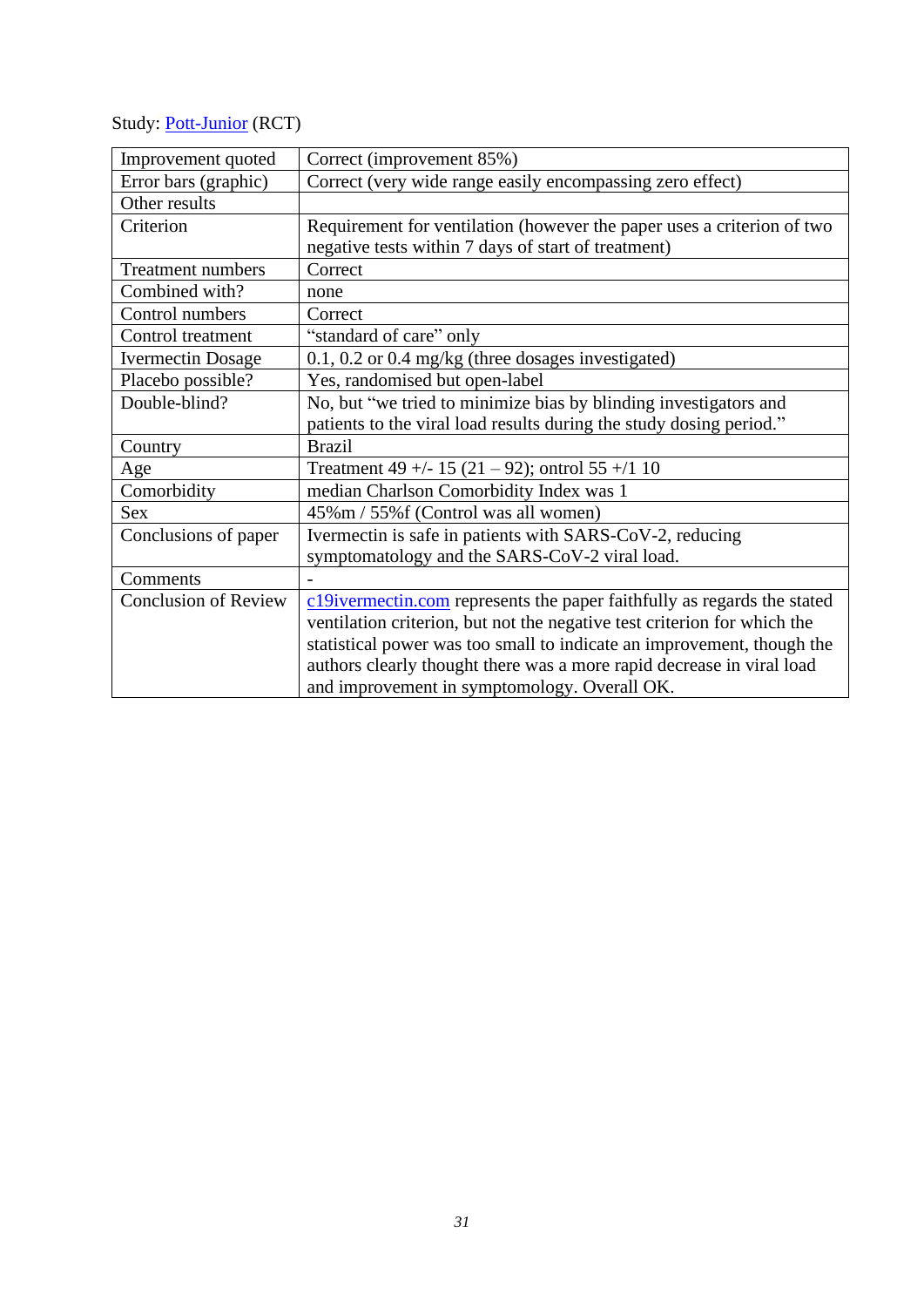# Study: **[Budhiraja](https://www.medrxiv.org/content/10.1101/2020.11.16.20232223v1.full.pdf)**

| Improvement quoted          | Correct. Improvement 99% as listed.                                        |
|-----------------------------|----------------------------------------------------------------------------|
| Error bars (graphic)        | Suspect, assuming $p=0.04$ I get RR range $\sim 0$ to 0.81, so improvement |
|                             | range 19% to $\sim$ 100% (cf. site's 85% - 100%). I think the lower bound  |
|                             | improvement should be far smaller.                                         |
| Other results               | Of the 103 deaths that occurred in the sample of 976 patients in the       |
|                             | study, 69 had received HCQ, or HCQ+AZM; 57 steroids; 22                    |
|                             | Tocilizumab. 34 patients received Ivermectin and none died                 |
| Criterion                   | Death                                                                      |
| <b>Treatment numbers</b>    | Correct                                                                    |
| Combined with?              | none                                                                       |
| Control numbers             | Correct                                                                    |
| Control treatment           | See above (various drug treatments, mostly HCQ+AZM)                        |
| <b>Ivermectin Dosage</b>    | The paper does not state the dosage $(c19$ ivermectin.com has "n/a")       |
| Placebo possible?           | Not really the patients were all given drugs of some sort                  |
| Double-blind?               | no                                                                         |
| Country                     | India                                                                      |
| Age                         | Median 48 (25% over 60)                                                    |
| Comorbidity                 | High, 47%                                                                  |
| <b>Sex</b>                  | 67% m / 33% f (general hospital admission ratio)                           |
| Conclusions of paper        | Male patients above the age of 60 and with co-morbidities faced the        |
|                             | highest rates of mortality.                                                |
| Comments                    | The paper was not primarily concerned with Ivermectin but with             |
|                             | reporting correlates of mortality (specifically age, being male and need   |
|                             | for ventilation)                                                           |
| <b>Conclusion of Review</b> | c19ivermectin.com represents the paper faithfully except I get afar        |
|                             | smaller lower bound improvement. However, significance at 95%CL            |
|                             | still applies, and I am not certain that my assumed $p=0.04$ is correct    |
|                             | anyway.                                                                    |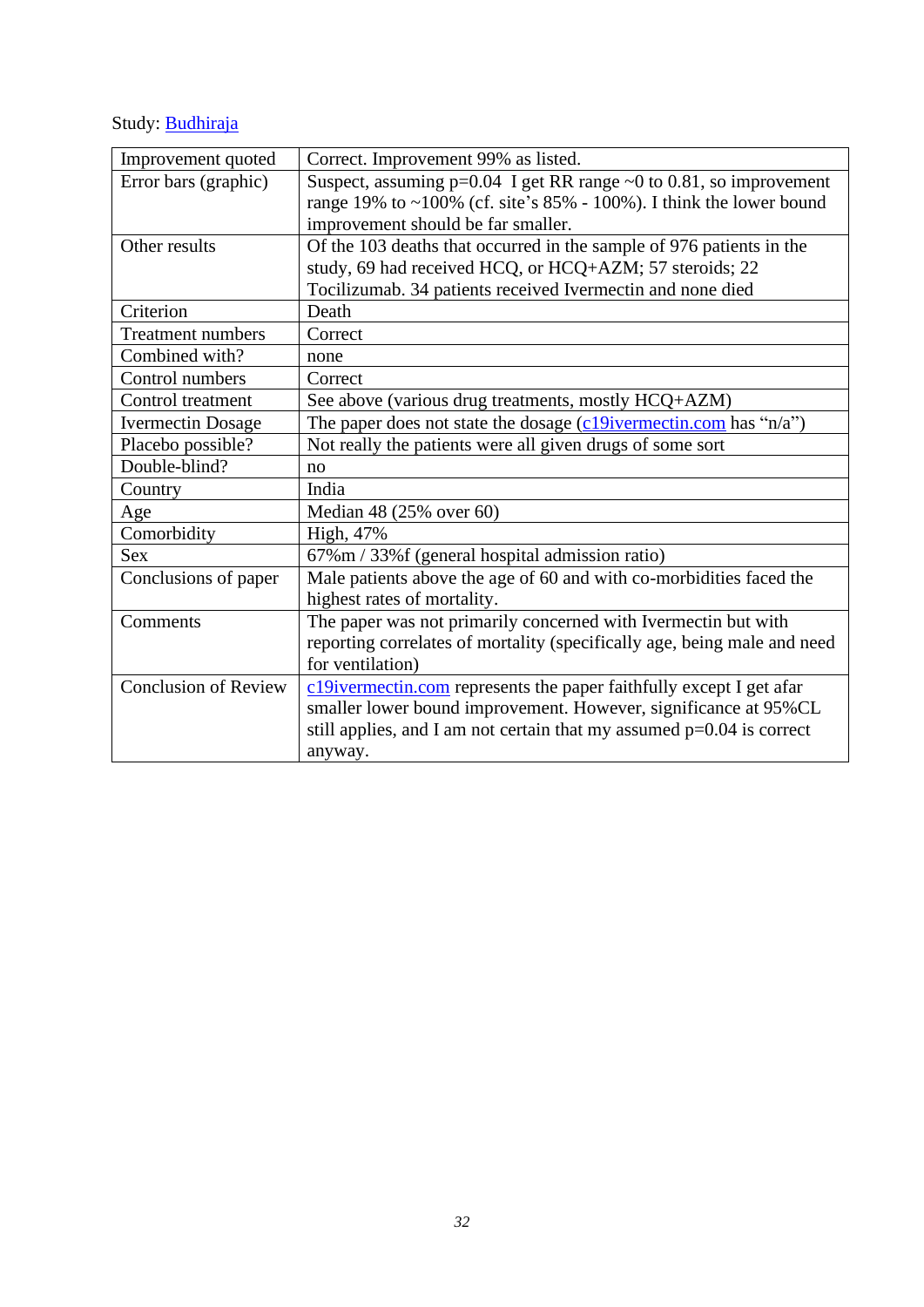Study: [Hazan](https://c19ivermectin.com/hazan.html)

| Improvement quoted          | Correct (improvement 86%)                                                |
|-----------------------------|--------------------------------------------------------------------------|
| Error bars (graphic)        | Perhaps overly pessimistic? I get an RR range of 0.02 to 0.92 using      |
|                             | p=0.04 (improvement range 8% to 98%), and so >95% confidence of a        |
|                             | beneficial effect (unlike the site that fails to confirm this at 95%CL). |
| Other results               | Using hospitalisation as the criterion actually implies a greater        |
|                             | improvement (mean 93%), range 66% - 99%, so easily significant at        |
|                             | >95%CL                                                                   |
| Criterion                   | Death                                                                    |
| <b>Treatment numbers</b>    | Correct $(0/24)$                                                         |
| Combined with?              | Doxycycline (100mg twice daily for 10 days), zinc, and Vitamins D        |
|                             | and C.                                                                   |
| Control numbers             | Correct (45,369/313,805)                                                 |
|                             | "Control" was actually drawn from a public database, not part of the     |
|                             | study. The selected 'control' subjects closely matched the subjects in   |
|                             | the study, all of whom had some underlying condition and a large         |
|                             | majority were over 50 years of age.                                      |
| Control treatment           | Various in public                                                        |
| <b>Ivermectin Dosage</b>    | Correct. 12mg on days 1, 4 and 8 only; two patients got 36mg on day 1    |
|                             | due to urgency                                                           |
| Placebo possible?           | Open label: subjects were drawn from those rejected from a double-       |
|                             | blind RCT due to being too sick for a placebo controlled trial.          |
| Double-blind?               | no                                                                       |
| Country                     | <b>USA</b>                                                               |
| Age                         | Mean $66(43-94)$                                                         |
| Comorbidity                 | 46%                                                                      |
| <b>Sex</b>                  | 63%m                                                                     |
| Conclusions of paper        | Triple combination therapy is safe and effective even in moderate-       |
|                             | severe patients with hypoxia treated in the outpatient setting. This     |
|                             | study builds on an extensive literature, to provide a practical          |
|                             | inexpensive, safe, readily available and highly effective triple therapy |
|                             | aiming to prevent resistance and one that can confidently be used as a   |
|                             | routine treatment for outpatient COVID-19.                               |
| Comments                    | subjects with high risk features, hypoxia and untreated moderate-        |
|                             | severe symptoms averaging 9 days                                         |
| <b>Conclusion of Review</b> | c19ivermectin.com represents the paper faithfully                        |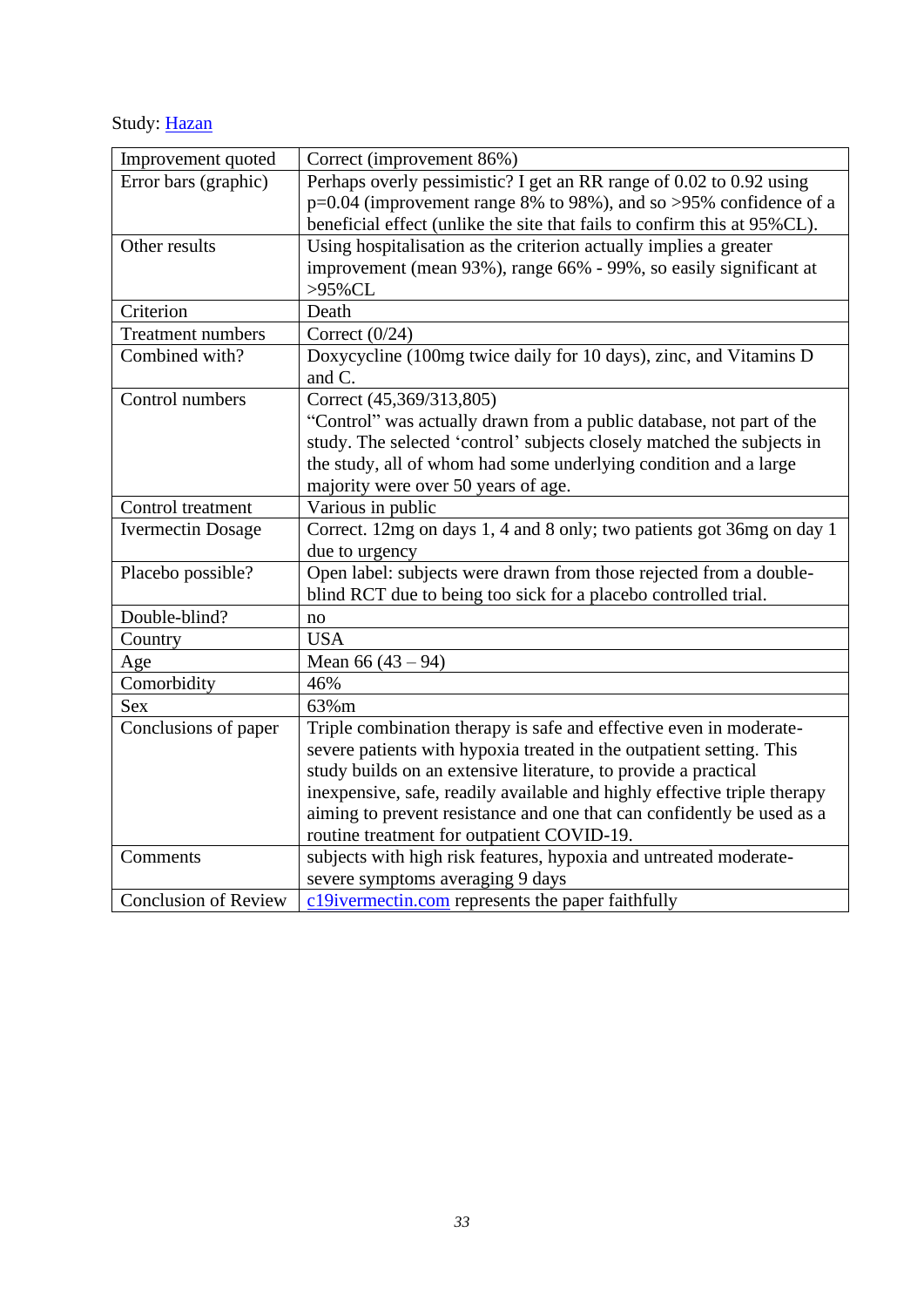Study: **[Khan](https://www.ncbi.nlm.nih.gov/pmc/articles/PMC7837160/)** 

| Improvement quoted          | Correct, improvement 87%                                                |
|-----------------------------|-------------------------------------------------------------------------|
| Error bars (graphic)        | Correct. Improvement range 0 to 98% (i.e., JUST significant at          |
|                             | 95%CL)                                                                  |
| Other results               |                                                                         |
| Criterion                   | Death                                                                   |
| <b>Treatment numbers</b>    | Correct                                                                 |
| Combined with?              | None, only standard care                                                |
| Control numbers             | Correct                                                                 |
| Control treatment           | Antihistamine or antipyretic drugs only ("standard care")               |
| <b>Ivermectin Dosage</b>    | Correct: one 12mg dose                                                  |
| Placebo possible?           | Given death as the criterion, probably not                              |
| Double-blind?               | no                                                                      |
| Country                     | Bangladesh                                                              |
| Age                         | 34 (30 – 42) much the same in treatment $&$ control groups              |
| Comorbidity                 | Yes, but <17% for any specific condition                                |
| Sex                         | Treatment $70\%$ m (control $52\%$ m) – this is a bias                  |
| Conclusions of paper        | In addition to rapid SARS-CoV-2 clearance, ivermectin seems to          |
|                             | control the course of the disease in patients with COVID-19 given       |
|                             | the urgent need to manage the COVID-19 patients with a safe, cheap      |
|                             | and widely available drug, the present findings suggest that ivermectin |
|                             | can be considered as a first-line treatment for containing SARS-CoV-2   |
|                             | to prevent severe irreversible respiratory complications and community  |
|                             | transmission.                                                           |
| Comments                    |                                                                         |
| <b>Conclusion of Review</b> | c19ivermectin.com represents the paper faithfully                       |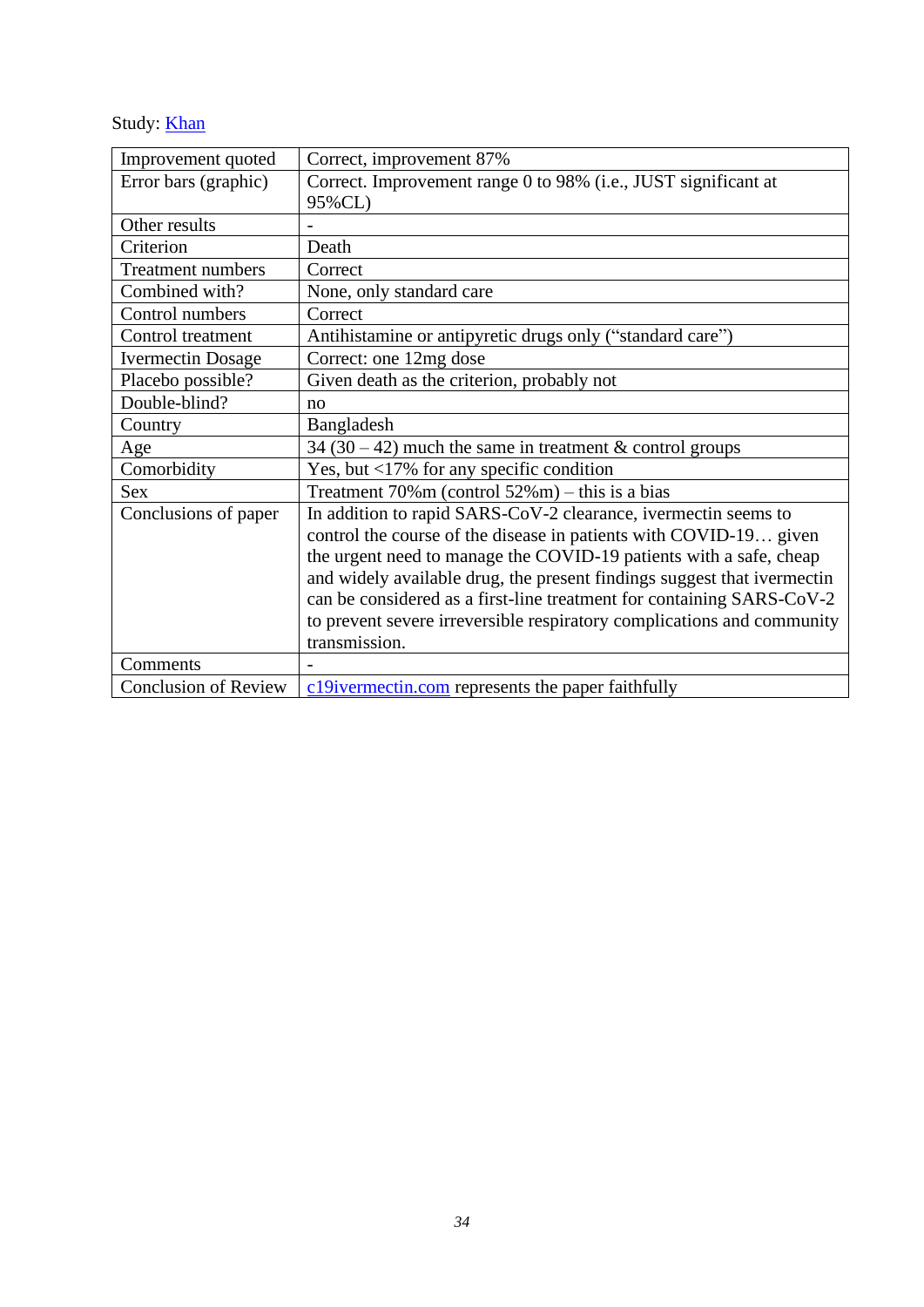### **Appendix D: Independent Search Results**

<span id="page-34-0"></span>I concentrate on reports of clinical trials which produce data on the efficacy of Ivermectin against Covid-19 compared with control groups. Many papers revealed by searches are just opinion or theoretical arguments, or commentaries on other reports, including meta-analyses, or studies on animals, or studies *in vitro*, or are merely advising on required research. But here I seek only original trials with outcome data compared to controls.

However, meta-analyses or other sources reporting their own searches are useful as a further means of potentially identifying relevant studies missed by [c19ivermectin.com.](https://c19ivermectin.com/) These reports are listed separately at the end (§D.5).

Like Step (i), it is not necessary to independently find via searches all 63 studies analysed by [c19ivermectin.com.](https://c19ivermectin.com/) It is only necessary to find a substantial fraction of them whilst not finding any additional relevant studies (or, more precisely, without finding too many such additional studies to raise a question about the thoroughness or impartiality of the review of [c19ivermectin.com\)](https://c19ivermectin.com/).

I noted as a by-product of these searches that there were many papers which, though they did not report clinical comparison studies, were calling for large-scale controlled trials to be carried out. There has clearly been a massive worldwide consensus that this should be done since early in the pandemic. It would appear that the reason for there being no very large, authoritative, study has been lack of funding. Instead what we have got is a large number of small studies funded locally 'on the cheap'.

The other thing I noticed was the huge number of downloads these studies have received. I am used to looking at academic publications and a hundred or two hundred downloads over many years is their common fate. These studies were getting thousands of downloads per month.

Relevant studies found are listed below. Relevant studies which were NOT used by [c19ivermectin.com](https://c19ivermectin.com/) are highlighted in yellow, with a commentary. All others are in the [c19ivermectin.com](https://c19ivermectin.com/) database.

#### <span id="page-34-1"></span>**D.1 Summary of Findings**

- [1] I looked at the Abstract of 70 hits via Google Scholar which revealed 20 of the 63 studies used by [c19ivermectin.com.](https://c19ivermectin.com/) In addition I found two other studies, but both seem to have been excluded with good reason. I found no studies which should have been included but were not.
- **[2]** I looked at all hits from *ClinicalTrials.gov* which met criteria for being completed trials with results on Covid19 and Ivermectin. Of the 11 hits, 9 are used by [c19ivermectin.com.](https://c19ivermectin.com/) The reasons for excluding the other two are not entirely clear, though one appears to be a null result for both treatment and control arms (so no numerical measure of efficacy) whilst the other appears supportive of the efficacy of a multi-drug treatment of which Ivermectin was one.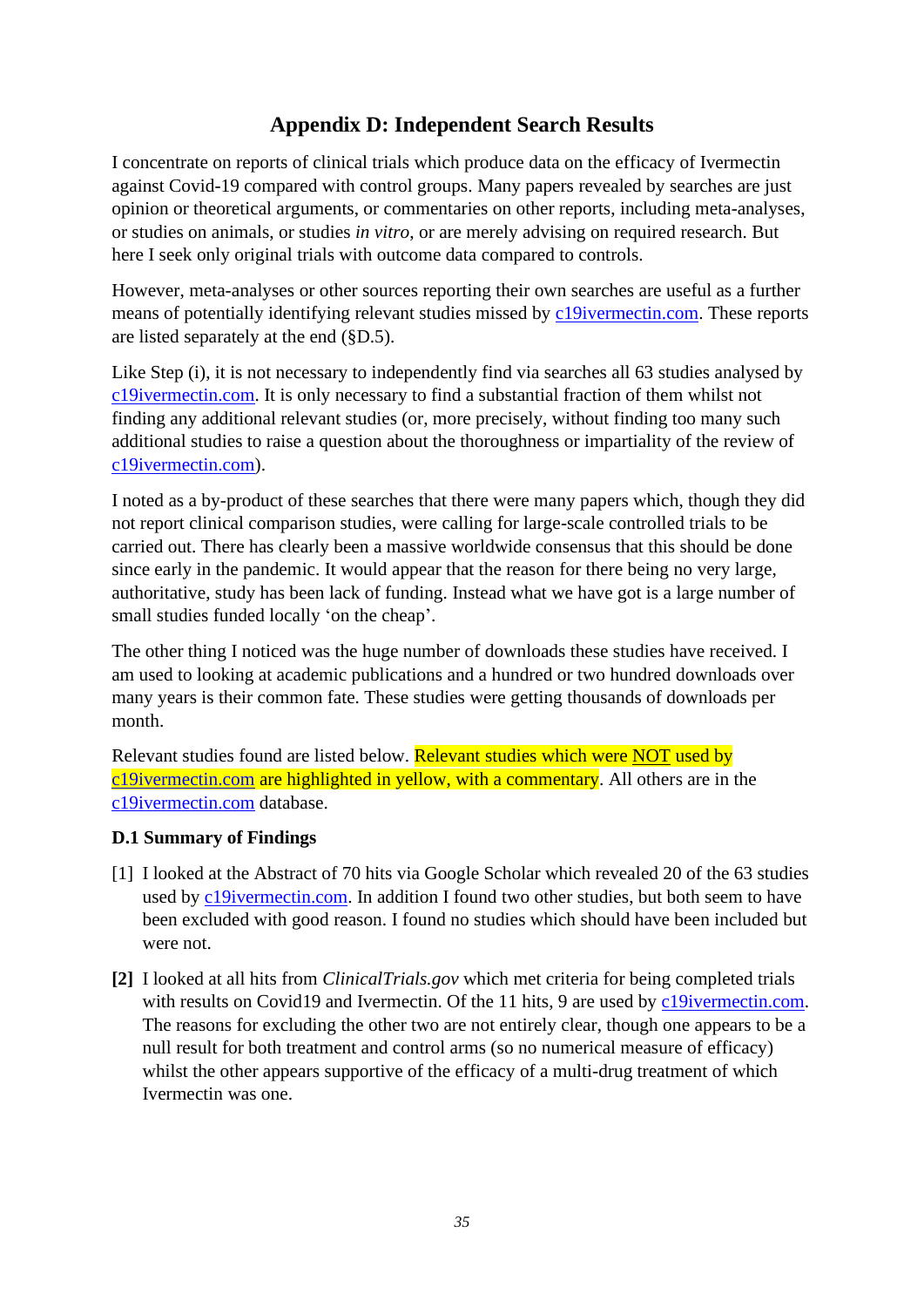#### <span id="page-35-0"></span>**D.2 Google Scholar, Keywords: Ivermectin + Covid (first 50 hits examined)**

[Juliana Cepelowicz Rajter, Michael S. Sherman, et al](https://papers.ssrn.com/sol3/papers.cfm?abstract_id=3631261)

[Eduardo López-Medina, Pío López, Isabel C. Hurtado,](https://jamanetwork.com/journals/jama/fullarticle/2777389/) et al

Henrique [Pott-Junior, Mônica Maria Bastos](https://www.sciencedirect.com/science/article/pii/S2214750021000445) Paoliellob, et al

[Daniel Camprubí,Alex Almuedo-Riera,Helena Martí-Soler, et al](https://journals.plos.org/plosone/article?id=10.1371/journal.pone.0242184)

Md. Saiful Islam Khan, Sakirul Islam Khan, [Chitto Ranjan Debnath,](https://www.ncbi.nlm.nih.gov/pmc/articles/PMC7837160/) et al

[Ahmed Elgazzar, Basma Hany, Shaimaa Abo Youssef, et al.](http://economedian.com/682247ca-ef49-4d68-aa3f-493a8fc9a056.pdf) This paper is mentioned in [c19ivermectin.com](https://c19ivermectin.com/) as having been retracted, and so was removed from their database. The paper was supportive of Ivermectin efficacy so its exclusion is certainly not to bolster a case for Ivermectin but in the interests of accuracy (assuming that it has indeed been retracted, which I failed to confirm).

Faiq [Gorial, Sabeeh Mashhadani, Hend Sayaly,](https://www.medrxiv.org/content/10.1101/2020.07.07.20145979v1) et al

[Morteza Shakhsi Niaee, Peyman Namdar, et al](https://www.apjtm.org/article.asp?issn=1995-7645;year=2021;volume=14;issue=6;spage=266;epage=273;aulast=Shakhsi)

Sabeena [Ahmed, Mohammad Mahbubul](https://www.sciencedirect.com/science/article/pii/S1201971220325066) Karim, et al

Hashim A., [Hashim, Mohammed,](https://www.medrxiv.org/content/10.1101/2020.10.26.20219345v1) F. Maulood, et al

[Ravikirti, Ranjini Roy, Chandrima Pattadar, Rishav Raj, et al](https://journals.library.ualberta.ca/jpps/index.php/JPPS/article/view/32105)

[Nurullah Okumuş, Neşe Demirtürk,](https://bmcinfectdis.biomedcentral.com/articles/10.1186/s12879-021-06104-9) et al

[Chinmay Saha Podder , Nandini Chowdhury ,](http://imcjms.com/registration/journal_abstract/353) et al

[Alam, Murshed, Bhiuyan, et al.](file:///C:/Users/Ricka/AppData/Local/Temp/MicrosoftEdgeDownloads/cb2f7ea7-b8a4-4cc5-8b2f-31dbe56f3376/34879.pdf) This paper was not used by [c19ivermectin.com](https://c19ivermectin.com/) probably because it has no control and no means of quantifying improvement. A later study from this same Bangladeshi group, with control, *was* used by [c19ivermectin.com.](https://c19ivermectin.com/) The paper reports positive results using a combination of Ivermectin and Doxycycline.

Carlos Chaccour, Aina Casellas, Andrés [Blanco-Di Matteo, et al](https://www.sciencedirect.com/science/article/pii/S2589537020304648)

[Jose Lenin Beltran Gonzalez, Mario González Gámez, et al](https://www.medrxiv.org/content/10.1101/2021.02.18.21252037v1)

[Shoumann, Waheed, et al](https://web.a.ebscohost.com/abstract?direct=true&profile=ehost&scope=site&authtype=crawler&jrnl=0973709X&AN=148789244&h=PVj1kZTyWxpsXW3%2fQ829DpZFSeTxrqCWLOnVbRls7njlDaoxzVUOpM019RiN4GCrebRA0ZRyhbjNeUxUTIMdlQ%3d%3d&crl=c&resultNs=AdminWebAuth&resultLocal=ErrCrlNotAuth&crlhashurl=login.aspx%3fdirect%3dtrue%26profile%3dehost%26scope%3dsite%26authtype%3dcrawler%26jrnl%3d0973709X%26AN%3d148789244)

[Aijaz Zeeshan Khan Chachar, Khurshid Ahmad Khan, et al](https://ideas.repec.org/a/adm/journl/v9y2020i9p31-35.html)

[Guadalupe Espitia-Hernandez, Levy Munguia,](https://www.researchgate.net/profile/Ramiro-Lopez-Elizalde/publication/346967671_Effects_of_Ivermectin-azithromycin-cholecalciferol_combined_therapy_on_COVID-19_infected_patients_A_proof_of_concept_study/links/5fd558df92851c13fe80f8fa/Effects-of-Ivermectin-azithromycin-cholecalciferol-combined-therapy-on-COVID-19-infected-patients-A-proof-of-concept-study.pdf) et al

#### <span id="page-35-1"></span>**D.3 Google Scholar, Keywords: Ivermectin + SARS (first 20 hits examined)**

Omitting hits which duplicate studies listed above.

[Priyamadhaba Behera,](https://journals.plos.org/plosone/article?id=10.1371/journal.pone.0247163&fbclid=IwAR3WlPlm8XAMu0uuw28_RAX6YzsPJKq74c3lX9qU8ITzplu8kFfKgjv0a5c) Binod Kumar Patro, et al

Veerapaneni Spoorthi [and Surapaneni Sasank](https://www.iaimjournal.com/wp-content/uploads/2020/10/iaim_2020_0710_23.pdf)

[Juliana Cepelowicz Rajter, Michael S. Sherman,](https://papers.ssrn.com/sol3/papers.cfm?abstract_id=3631261) et al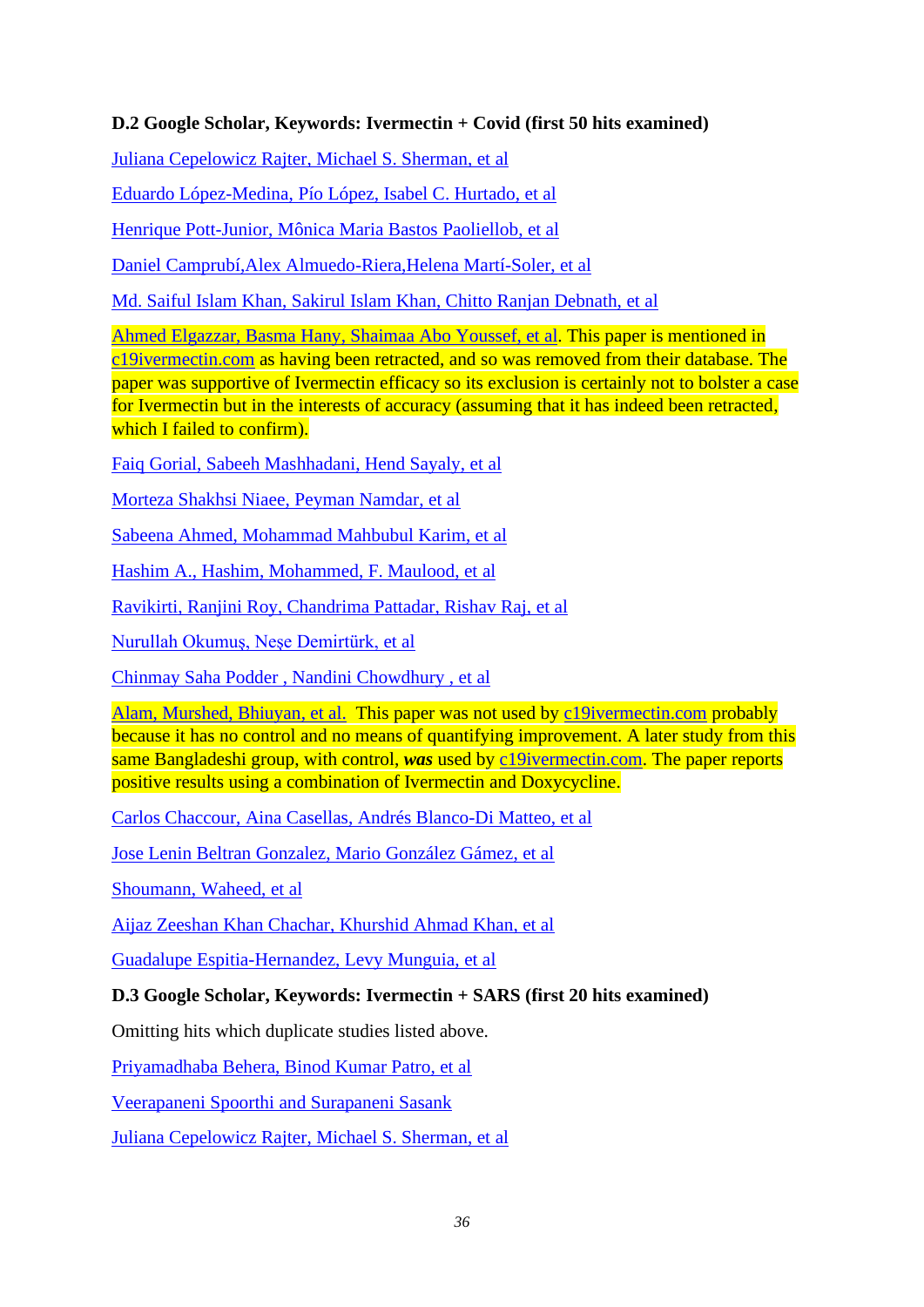#### <span id="page-36-0"></span>**D.4 US National Library of Medicine,** *ClinicalTrials.gov*

Site: Home - [ClinicalTrials.gov.](https://clinicaltrials.gov/) I confine my list to hits marked by *ClinicalTrials.gov* as "Completed" and "Has Results" for search terms Covid19 and Ivermectin. This resulted in…

[Clinical Trial of Ivermectin Plus Doxycycline for the Treatment of Confirmed Covid-19](https://clinicaltrials.gov/ct2/show/NCT04523831?term=Ivermectin&cond=Covid19&draw=2)  Infection - Full Text View - [ClinicalTrials.gov:](https://clinicaltrials.gov/ct2/show/NCT04523831?term=Ivermectin&cond=Covid19&draw=2) This is same as Mahmud in [c19ivermectin.com](https://c19ivermectin.com/)

[Ivermectin for Severe COVID-19 Management -](https://clinicaltrials.gov/ct2/show/NCT04646109?term=Ivermectin&cond=Covid19&draw=2&rank=5) Full Text View - ClinicalTrials.gov. This is the same as Okumus in [c19ivermectin.com](https://c19ivermectin.com/)

[Ivermectin Effect on SARS-CoV-2 Replication in Patients With COVID-19 -](https://clinicaltrials.gov/ct2/show/NCT04381884?term=Ivermectin&cond=Covid19&draw=2&rank=6) Full Text View - [ClinicalTrials.gov.](https://clinicaltrials.gov/ct2/show/NCT04381884?term=Ivermectin&cond=Covid19&draw=2&rank=6) This is the same as Krolewiecki in [c19ivermectin.com](https://c19ivermectin.com/)

[USEFULNESS of Topic Ivermectin and Carrageenan to Prevent Contagion of Covid 19 -](https://clinicaltrials.gov/ct2/show/NCT04425850?term=Ivermectin&cond=Covid19&draw=2) Full Text View - [ClinicalTrials.gov.](https://clinicaltrials.gov/ct2/show/NCT04425850?term=Ivermectin&cond=Covid19&draw=2) This is the same as Carvallo1 in [c19ivermectin.com.](https://c19ivermectin.com/)

[Effectiveness of Ivermectin as add-on Therapy in COVID-19 Management -](https://clinicaltrials.gov/ct2/show/NCT04343092?term=Ivermectin&cond=Covid19&draw=3&rank=16) Full Text View - [ClinicalTrials.gov.](https://clinicaltrials.gov/ct2/show/NCT04343092?term=Ivermectin&cond=Covid19&draw=3&rank=16) This is the same as Gorial in [c19ivermectin.com.](https://c19ivermectin.com/)

[Efficacy and Safety of Ivermectin for Treatment and Prophylaxis of COVID-19 Pandemic -](https://clinicaltrials.gov/ct2/show/NCT04668469?term=Ivermectin&cond=Covid19&draw=4&rank=22) Full Text View - [ClinicalTrials.gov.](https://clinicaltrials.gov/ct2/show/NCT04668469?term=Ivermectin&cond=Covid19&draw=4&rank=22) This is the is the same as Elgazzar discussed above.

[Sars-CoV-2/COVID-19 Ivermectin Navarra-ISGlobal Trial -](https://clinicaltrials.gov/ct2/show/NCT04390022?term=Ivermectin&cond=Covid19&draw=6&rank=41) Full Text View - [ClinicalTrials.gov.](https://clinicaltrials.gov/ct2/show/NCT04390022?term=Ivermectin&cond=Covid19&draw=6&rank=41) This is the same as Chaccour in [c19ivermectin.com.](https://c19ivermectin.com/)

[Prophylactic Ivermectin in COVID-19 Contacts -](https://clinicaltrials.gov/ct2/show/results/NCT04422561?term=Ivermectin&cond=Covid19&draw=6&rank=43) Study Results - ClinicalTrials.gov. This is the same as Shouman in [c19ivermectin.com.](https://c19ivermectin.com/)

[Evaluation of Prognostic Modification in COVID-19 Patients in Early Intervention Treatment](https://clinicaltrials.gov/ct2/show/study/NCT04673214?term=Ivermectin&cond=Covid19&draw=6&rank=45)  - Full Text View - [ClinicalTrials.gov.](https://clinicaltrials.gov/ct2/show/study/NCT04673214?term=Ivermectin&cond=Covid19&draw=6&rank=45) I could not find this one in [c19ivermectin.com](https://c19ivermectin.com/) under author Arteaga. Possibly it was excluded on the grounds that "Evaluation of Prognostic Modification" was not a sound effect measure. The study involved multi-drug therapy of which Ivermectin was only one. However, the results appear to indicate statistically significant benefit of the treatments studied, so exclusion of this study does not bias the outcome of the analysis of [c19ivermectin.com](https://c19ivermectin.com/) towards the positive.

[Efficacy, Safety and Tolerability of Ivermectin in Subjects Infected With SARS-CoV-2 With](https://clinicaltrials.gov/ct2/show/results/NCT04407507?term=Ivermectin&cond=Covid19&draw=7)  [or Without Symptoms -](https://clinicaltrials.gov/ct2/show/results/NCT04407507?term=Ivermectin&cond=Covid19&draw=7) Study Results - ClinicalTrials.gov. I could not find this one in [c19ivermectin.com.](https://c19ivermectin.com/) It may be because the outcome appears to have been null for both treatment and control so no quantitative conclusion was possible (not sure).

[Ivermectin, Aspirin, Dexamethasone and Enoxaparin as Treatment of Covid 19 -](https://clinicaltrials.gov/ct2/show/results/NCT04425863?term=Ivermectin&cond=Covid19&draw=8&rank=62) Study Results - [ClinicalTrials.gov.](https://clinicaltrials.gov/ct2/show/results/NCT04425863?term=Ivermectin&cond=Covid19&draw=8&rank=62) This is another of the Carvallo studies used in [c19ivermectin.com,](https://c19ivermectin.com/) namely [this one.](https://c19ivermectin.com/carvallo.html)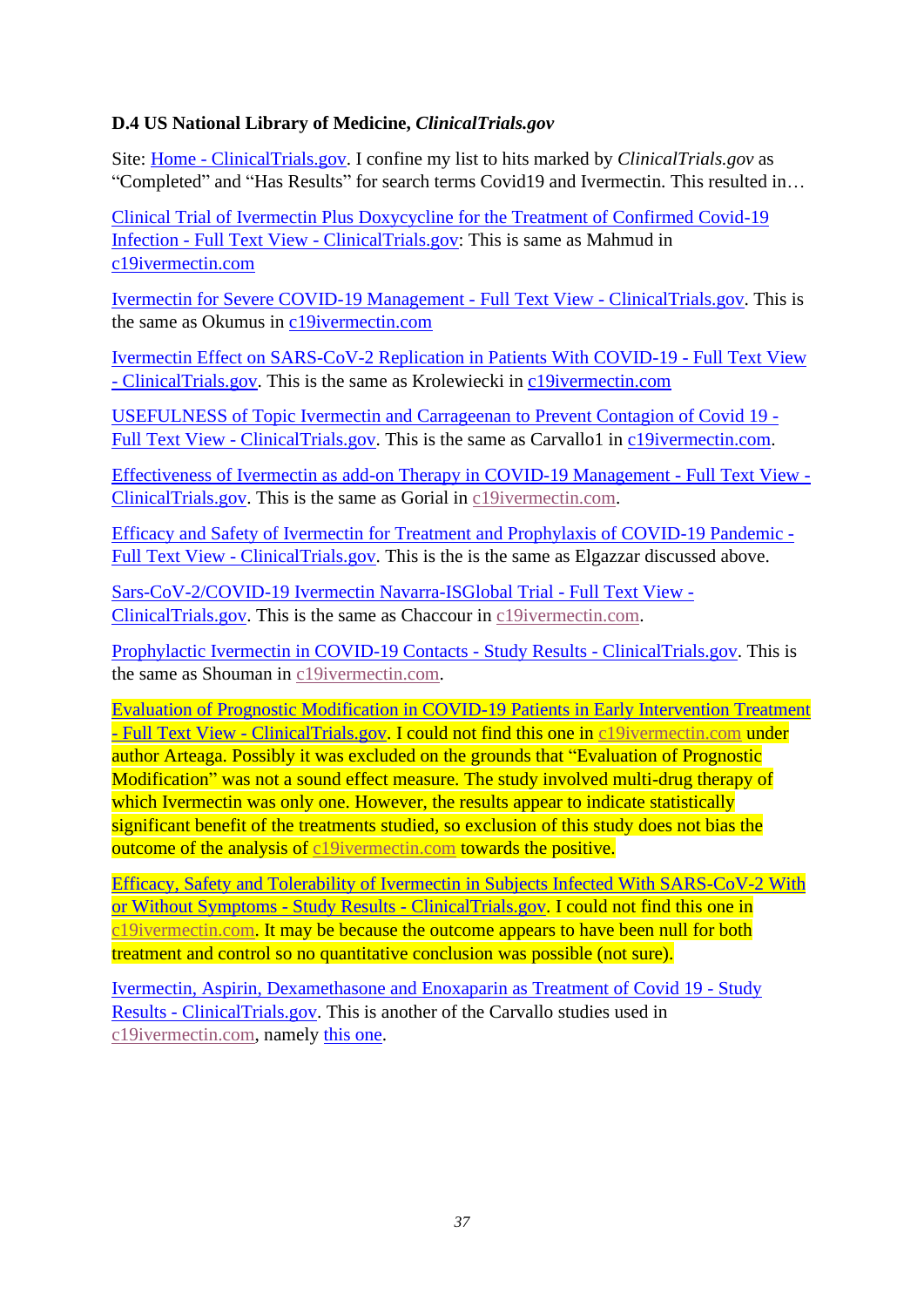#### <span id="page-37-0"></span>**D.5 Meta-Analyses and Searches**

[Maria Popp, Miriam Stegemann, et al](https://www.cochranelibrary.com/cdsr/doi/10.1002/14651858.CD015017.pub2/full) 

[Harpinder Kaur, Nishant Shekhar, et al](https://link.springer.com/article/10.1007/s43440-020-00195-y)

Alex [Castañeda-Sabogal,](https://www.medrxiv.org/content/10.1101/2021.01.26.21250420v1) et al

Chia Siang [Kow, Hamid A. Merchant, et al](https://link.springer.com/article/10.1007/s43440-021-00245-z)

[Biswa Mohan Padhy, et al](https://journals.library.ualberta.ca/jpps/index.php/JPPS/article/view/31457)

[Andrew Hill, Ahmed Abdulamir, et al](https://www.researchsquare.com/article/rs-148845/v1)

[Morimasa Yagisawa,](https://www.psychoactif.org/forum/uploads/documents/161/74-1_44-95.pdf) et al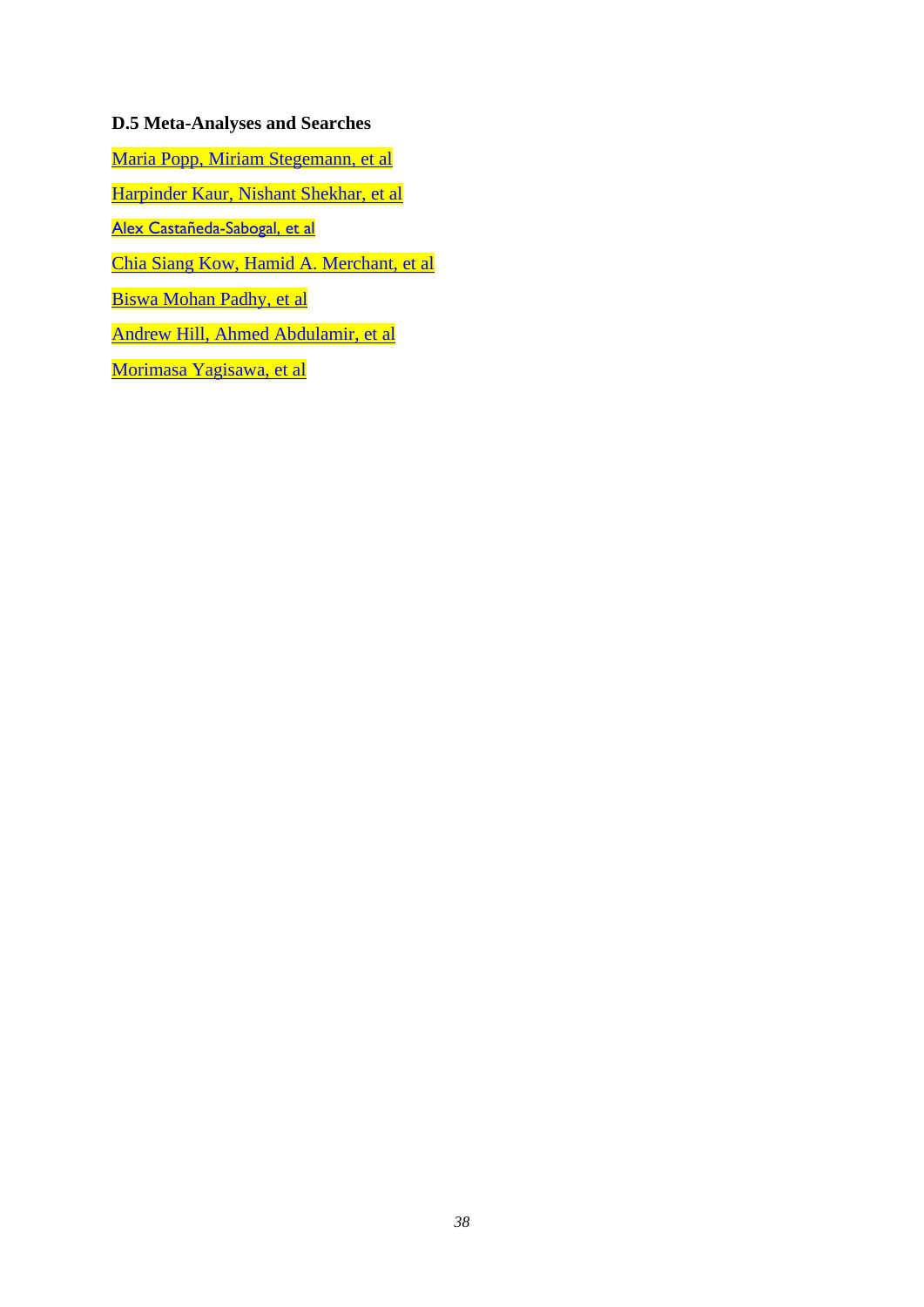### **Appendix E: Key Findings of the Meta-Analyses**

<span id="page-38-0"></span>Here I give the main findings of 15 meta-analyses: 8 found by me (see §D.4) and 6 listed in [c19ivermectin.com.](https://c19ivermectin.com/) I will make no commentary on them beyond suggesting the number of studies contributing to these meta-analyses needs to be compared with the 63 studies deployed by [c19ivermectin.com](https://c19ivermectin.com/) (with appropriate attention to error bars). In some cases you can find comments by other parties on the sites linked.

#### <span id="page-38-1"></span>**E.1Maria Popp, Miriam Stegemann, et al**

#### [Maria Popp, Miriam Stegemann, et al \(](https://www.cochranelibrary.com/cdsr/doi/10.1002/14651858.CD015017.pub2/full)July 2021)

#### 14 studies used

Based on the current very low- to low-certainty evidence, we are uncertain about the efficacy and safety of ivermectin used to treat or prevent COVID‐19. The completed studies are small and few are considered high quality. Several studies are underway that may produce clearer answers in review updates. Overall, the reliable evidence available does not support the use of ivermectin for treatment or prevention of COVID‐19 outside of well‐designed randomized trials.

#### <span id="page-38-2"></span>**E.2 Harpinder Kaur, Nishant Shekhar, et al**

#### [Harpinder Kaur, Nishant Shekhar, et al](https://link.springer.com/article/10.1007/s43440-020-00195-y) (January 2021)

#### 5 studies used

Keeping in view the available evidence from clinical studies ivermectin can be a potential drug as it reduced mortality and improved symptoms of patients with COVID-19. Moreover, ivermectin in combination with doxycycline seems effective. However, more RCTs and dose response studies are required to justify its use.

#### <span id="page-38-3"></span>**E.3 Alex Castañeda-Sabogal, et al**

#### **Alex [Castañeda-Sabogal,](https://www.medrxiv.org/content/10.1101/2021.01.26.21250420v1) et al** (January 2021)

#### 12 studies used

Ivermectin was not associated with reduced mortality or reduced patient recovery. All studies had a high risk of bias, and showed a very low certainty of the evidence. There is insufficient certainty and quality of evidence to recommend the use of ivermectin to prevent or treat ambulatory or hospitalized patients with COVID-19.

#### <span id="page-38-4"></span>**E.4 Chia Siang Kow, Hamid A. Merchant, et al**

#### Chia Siang [Kow, Hamid A. Merchant, et al](https://link.springer.com/article/10.1007/s43440-021-00245-z) (March 2021)

#### 6 studies used

Of six trials, four had an overall high risk of bias. The estimated effect of ivermectin indicated mortality benefits (pooled odds ratio $= 0.21$ ; 95% confidence interval 0.11–0.42, n = 1255), with some evidence against the hypothesis of 'no significant difference' at the current sample size. We observed a preliminary beneficial effect on mortality associated with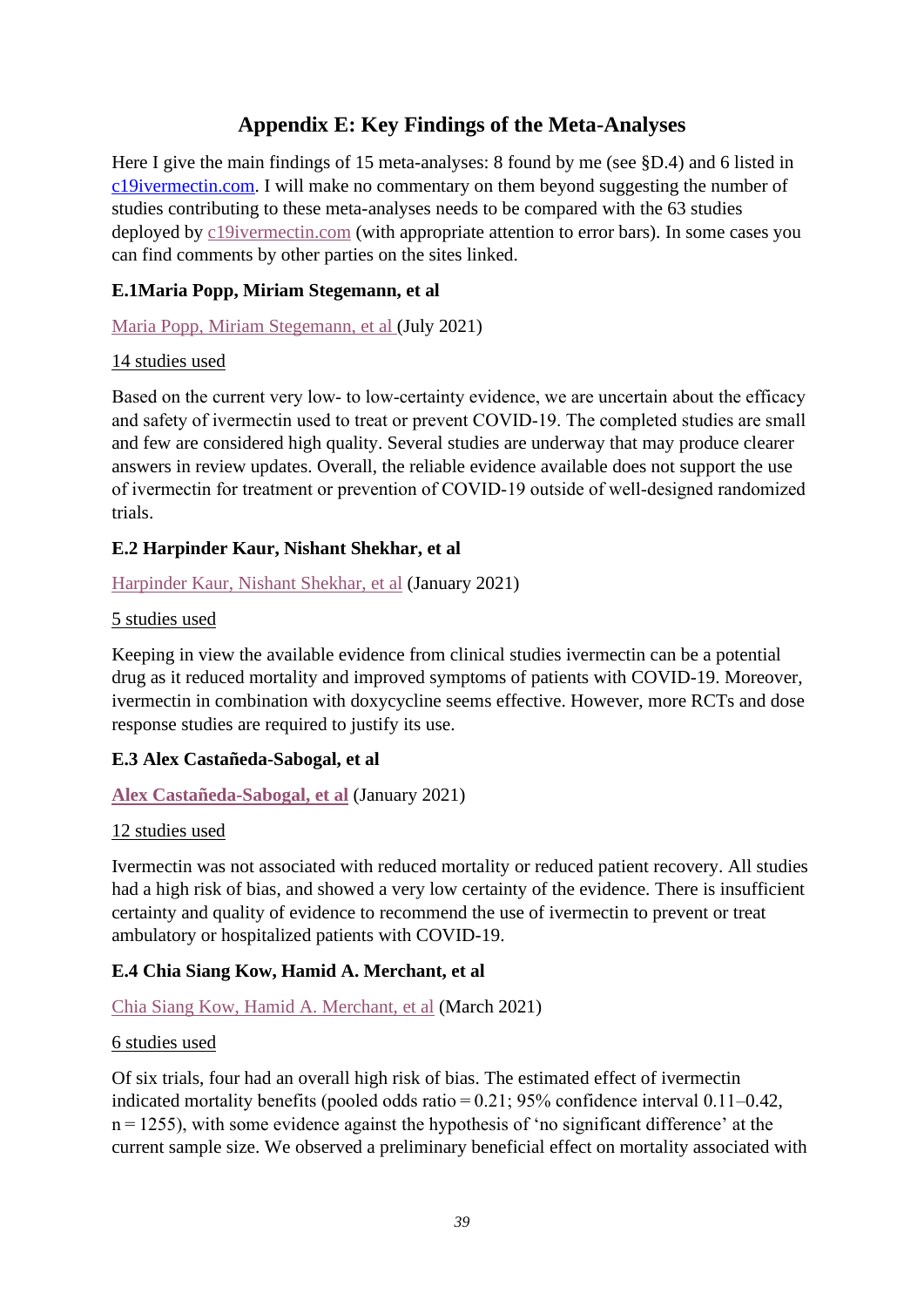ivermectin use in patients with COVID-19 that warrants further clinical evidence in appropriately designed large-scale randomized controlled trials.

#### <span id="page-39-0"></span>**E.5 Biswa Mohan Padhy, et al**

#### [Biswa Mohan Padhy, et al](https://journals.library.ualberta.ca/jpps/index.php/JPPS/article/view/31457) (November 2020)

#### 4 studies used

The random effect model showed the overall pooled OR to be 0.53 (95%CI: 0.29 to0.96) for the primary outcome (all-cause mortality) which was statistically significant  $(P=0.04)$ . Similarly, the random effect model revealed that adding ivermectin led to significant clinical improvement compared to usual therapy (OR=1.98, 95% CI: 1.11 to 3.53, P=0.02).

#### <span id="page-39-1"></span>**E.6 Andrew Hill, Ahmed Abdulamir, et al**

[Andrew Hill, Ahmed Abdulamir, et al](https://www.researchsquare.com/article/rs-148845/v1) (January 2021)

#### 18 studies used

This meta-analysis of 18 RCTs in 2282 patients showed a 75% improvement in survival, faster time to clinical recovery and signs of a dose-dependent effect of viral clearance for patients given ivermectin versus control treatment.

#### <span id="page-39-2"></span>**E.7 Morimasa Yagisawa, et al**

#### [Morimasa Yagisawa,](https://www.psychoactif.org/forum/uploads/documents/161/74-1_44-95.pdf) et al (March 2021)

#### 42 studies used

By the 27th of February (2021), the results of 42 clinical trials, including approximately 15,000 patients (both registered and unregistered studies) have been subjected to a metaanalysis after exclusion of biasing factors. It was found that 83% showed improvements with early treatment, 51% improved during late-stage treatment, and there was an 89% prevention of onset rate noted. This confirms the usefulness of ivermectin. Since it is a meta-analysis based on 42 test results, it is estimated that the probability of this comprehensive judgment being a mistake is as low as 1 in 4 trillion.

In addition, two separate meta-analyses also showed the usefulness of ivermectin and their conclusions were presented to the WHO and the US FDA with a request for an expansion of the indication of ivermectin in the treatment of COVID-19.

In Japan, Kitasato University has been conducting a doctor-initiated phase 2 clinical trial, since September 2020. However, the progress of the study protocol enrolling a total of 240 patients (120 in the ivermectin group and 120 in the placebo group), has been slow. At this rate, there is concern that the clinical trial will be concluded after a time in which the COVID-19 pandemic converges. Unlike clinical trials conducted by pharmaceutical companies, lack of funds and human resources are the main factors behind the delay in the progress of such clinical trials.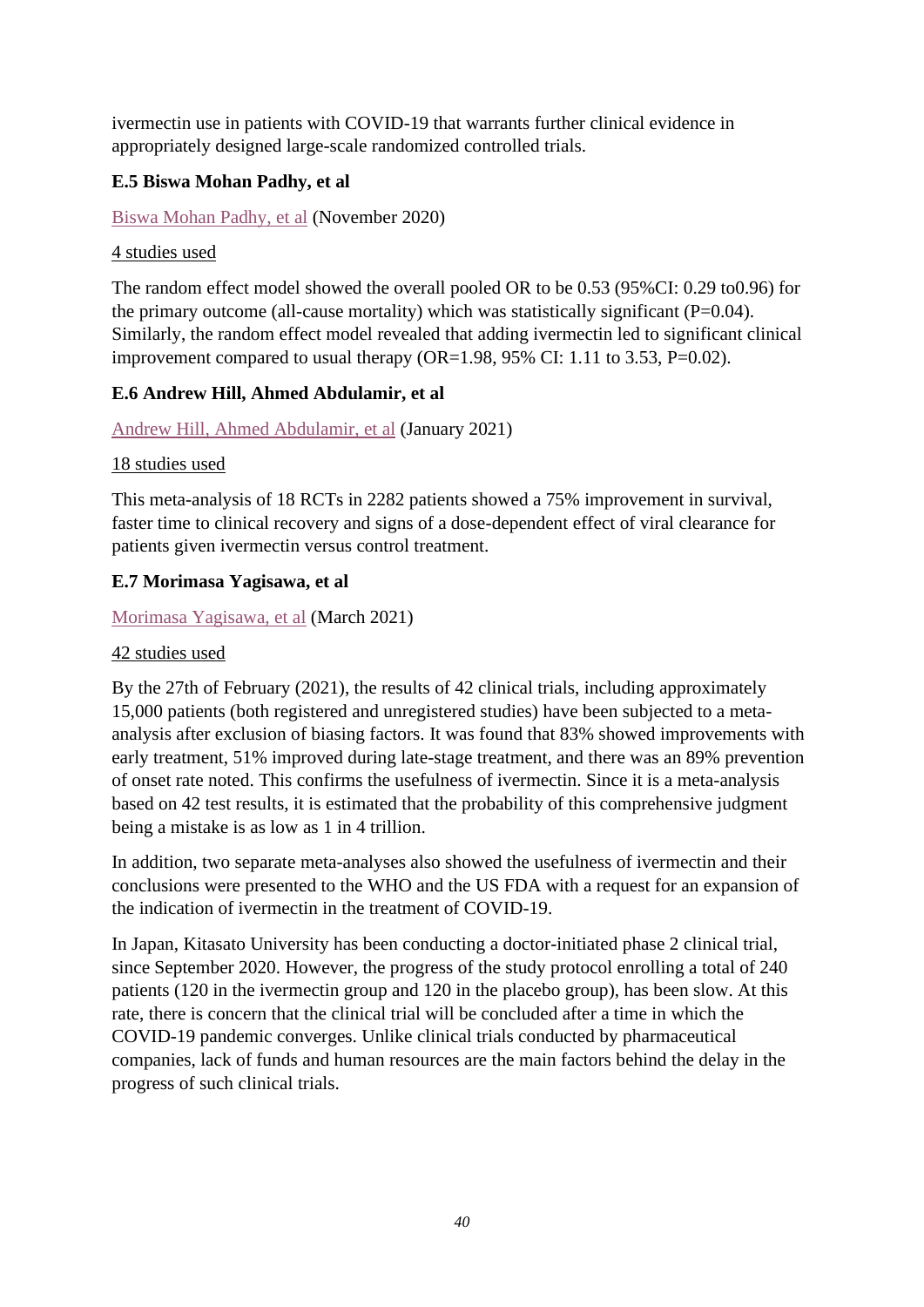#### <span id="page-40-0"></span>**E.8 Kory, Meduri, Varon, et al**

#### [Kory, Meduri, Varon, et al](https://journals.lww.com/americantherapeutics/Fulltext/2021/06000/Review_of_the_Emerging_Evidence_Demonstrating_the.4.aspx) (June 2021)

#### 27 studies used

Prophylaxis: All 8 available controlled trial results show statistically significant reductions in transmission.

Treatment: Five RCTs with statistically significant impacts in time to recovery or hospital length of stay. One RCT with a near statistically significant decrease in time to recovery. One RCT with a large, statistically significant reduction in the rate of deterioration or hospitalization. Two RCTs with a statistically significant decrease in viral load, days of anosmia, and cough. Three RCTs with large, statistically significant reductions in mortality. One RCT with a near statistically significant reduction in mortality. Three OCTs with large, statistically significant reductions in mortality.

In summary, based on the totality of the trials and epidemiologic evidence presented in this review along with the preliminary findings of the Unitaid/WHO meta-analysis of treatment RCTs and the guideline recommendation from the international BIRD conference, ivermectin should be globally and systematically deployed in the prevention and treatment of COVID-19.

#### <span id="page-40-1"></span>**E.9 Bryant, Lawrie, Dowswell, et al**

#### [Bryant, Lawrie, Dowswell, et al](https://journals.lww.com/americantherapeutics/Fulltext/2021/08000/Ivermectin_for_Prevention_and_Treatment_of.7.aspx) (July 2021)

#### 15 studies used

Moderate-certainty evidence finds that large reductions in COVID-19 deaths are possible using ivermectin. Using ivermectin early in the clinical course may reduce numbers progressing to severe disease. The apparent safety and low cost suggest that ivermectin is likely to have a significant impact on the SARS-CoV-2 pandemic globally.

#### <span id="page-40-2"></span>**E.10 Tess Lawrie**

[Tess Lawrie](https://b3d2650e-e929-4448-a527-4eeb59304c7f.filesusr.com/ugd/593c4f_8cb655bd21b1448ba6cf1f4c59f0d73d.pdf) (January 2021)

#### 27 studies used

This was a research communication from one of the authors of E.9 presenting advanced information based on the FLCCC identified studies marked "Urgent" by the author.

I take full responsibility for the scientific integrity of this urgent evidence synthesis. The evidence derived from the studies included in the FLCCC review is sufficient to support a strong recommendation on ivermectin for the treatment of COVID-19. Due to the urgency and imperative to communicate this critical information to health professionals, and in the context of the probable effect size of ivermectin on COVID-19 deaths revealed by this metaanalysis, additional exploratory analyses (for example looking at the effect of coadministration of doxycycline) have not been conducted. Neither have I sought unpublished data from the numerous ongoing trials of ivermectin on clinical trial registries. It is my hope that both health professionals and policy makers now respond to this information with the required urgency, so that critical time in saving lives is not wasted.